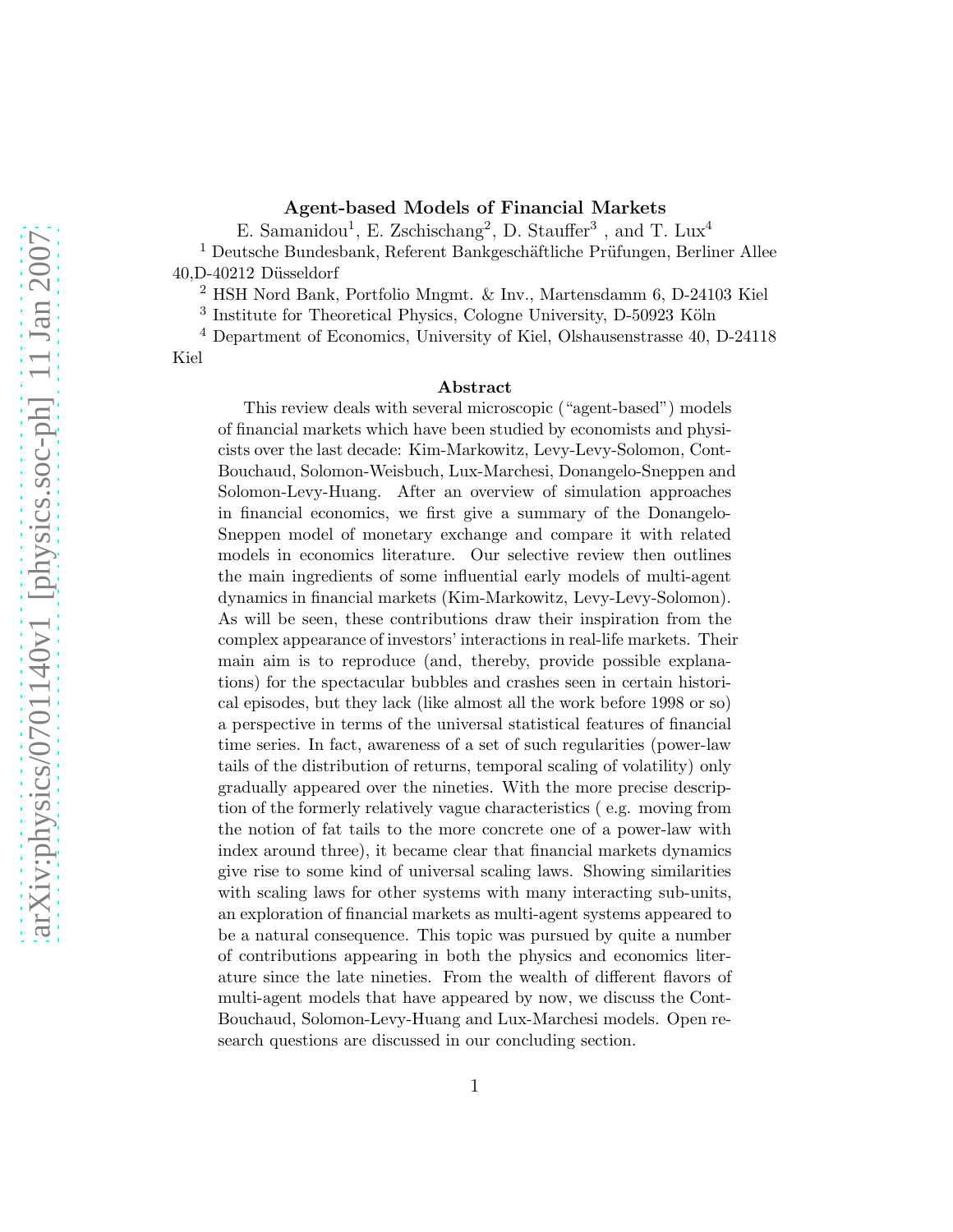### 1 Introduction

Physicists not only know everything, they also know everything better. This indisputable dogma does not exclude, however, that some economists published work similar to what physicists now celebrate as "econophysics", only much earlier, like Nobel laureate Stigler [\[181\]](#page-63-0) (which was not exactly agent based; nor are all econophysics models agent-based). Are econophysicists like Christopher Columbus, rediscovering something which others had found earlier, and also getting things somewhat wrong, but nevertheless changing human history? As the team of authors of this survey collects scientists from both disciplines, we do not attempt to give a definite answer to this question, but simply review some influential models by both physicists and economists, to allow a fair comparison. Long ago, according to [\[94\]](#page-56-0), economists like Walras and Pareto were inspired by Newtonian mechanics.

Stylized facts is the economist's name for universal properties of markets, independent of whether we look at New York, Tokyo, or Frankfurt, or whether we are concerned with share markets, foreign exchange markets or derivative markets. The following is a collection of those "stylized facts" that are now almost universally accepted among economists and physicists: (i) There is widespread agreement that we cannot predict whether the price tomorrow will go up or down, on the base of past price trends or other current information. (ii) If today the market had been very volatile, then the probability for observing a large change (positive or negative) tomorrow is also higher than on average (volatility clustering). (iii) The probability to have a large change in the market, by at least  $x\%$ , decays with a power law in  $1/x$ . Fact (iii) has first been discovered by Mandelbrot [\[138\]](#page-60-0) who proposed the Levy stable model for financial returns. Over the recent years, the majority opinion (see [\[196,](#page-64-0) [72\]](#page-55-0) for dissent) among researchers in the field has, however, converged to the view that the tails of the cumulative distribution of returns are characterized by a power-law with exponent around 3. The underlying data would, hence, possess finite variance in contradiction to the Levy stable model. (iv) The q-th moments of the distribution of price changes are multifractal, i.e., their exponent is not a linear function of this index  $q$  (a rather new observation). Facts (i) to (iii) can be found in surveys on the econometrics of financial markets, cf. de Vries [\[189\]](#page-63-1) and Pagan [\[148\]](#page-60-1). Fact (iv) has been first partially documented in Ding *et al.* [\[61\]](#page-54-0) and has meanwhile also obtained the status of an universal feature of all markets in the empirical finance literature (Lobato and Savin [\[125\]](#page-59-0)). Similar research on multiscaling (multifractality), albeit with different analytical tools, was conducted in numerous econophysics papers, starting with Mandelbrot *et al.* [\[139\]](#page-60-2), Vandewalle and Ausloos [\[186\]](#page-63-2).

Although research in agent-based models started from a diverse range of intentions (see below), much of the physics-inspired literature considered in this survey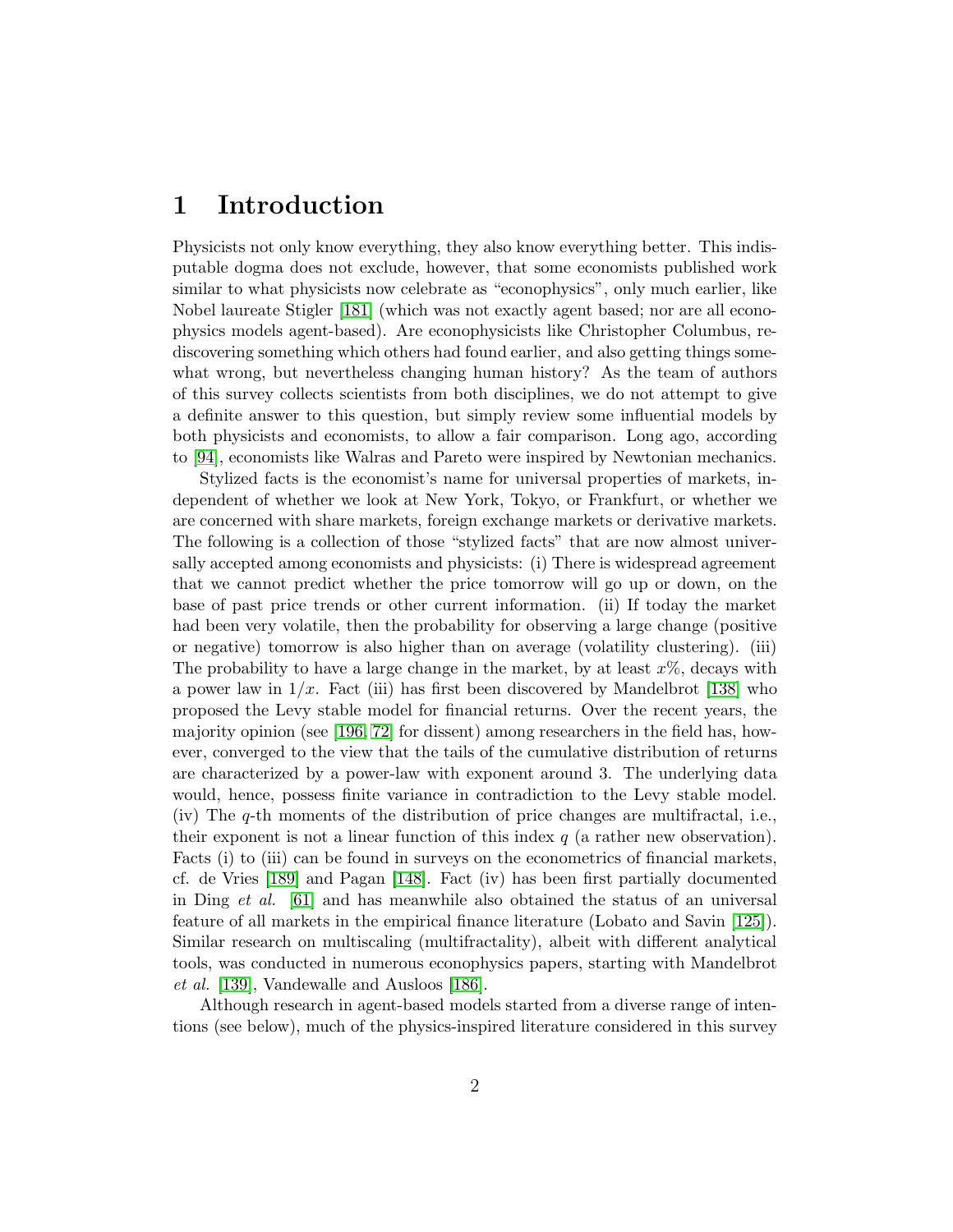aims at behavioral explanations of the above stylized facts. The more successful ones, in fact, generate even numerically accurate and robust scaling exponents. It appears worthwhile to point out that with these empirically relevant predictions, the microscopic models meet Friedman's [\[78\]](#page-55-1) methodological request that a theory "(...) is to be judged by its predictive power for the class of phenomena which it is intended to explain". Despite this conformity with the classical methodological premise to which most economists pay homage, one might find these models being criticized sometimes because of their lack of "microfoundations". The request of microfoundations in this critique aims at a full-flechted intertemporal optimization as the base of agents' economic activities which mostly is absent in agent-based models. Hardcore proponents of such a microfoundation would dismiss any theoretical approach that falls short of complete optimization even if it yields successful preditions. Needless to say that the proponents of agent-based models have a different view and the present authors would in particular stress the importance of interaction as an alternative facet of microfoundations of macroscopic phenomena in economics. A dogmatic dismissal of successful theories because of their violation of modeling principles imposed *a priori* would be hard to square with Friedman's methodological premise to which the same economists would mostly subscribe.

After the pioneering computer simulations of market models from economists like Stigler [\[181\]](#page-63-0), numerous such models were published in the physics literature since 1992. We concentrate here on those econophysics models which have raised enough interest to be also investigated by others than the original authors themselves. These include the models of (i) Kim and Markowitz [\[105\]](#page-57-0), of (ii) Levy, Levy, Solomon [\[123,](#page-59-1) [117,](#page-58-0) [118,](#page-58-1) [122,](#page-58-2) [121,](#page-58-3) [119,](#page-58-4) [120\]](#page-58-5), of (iii) Solomon, Levy and Huang [\[91\]](#page-56-1), of (iv) Cont and Bouchaud [\[56\]](#page-54-1), of (v) Solomon and Weisbuch [\[170\]](#page-62-0) (see also [\[171\]](#page-62-1)), and of (vi) Lux and Marchesi [\[133,](#page-59-2) [134\]](#page-59-3), all conceived as models for modern (financial) markets, as well as the model for ancient barter and self-organization of monetary exchange by Donangelo and Sneppen [\[63\]](#page-54-2) (see also [\[62,](#page-54-3) [22,](#page-51-0) [23\]](#page-51-1). (Kim and Markowitz are not econophysicists but used similar methods earlier; Markowitz got a Nobel prize for portfolio theory but invented his own computer language decades earlier [\[136\]](#page-60-3).)

We start with the latter one since it (in its literal interpretation) refers to prehistoric times. We neglect the now (in physics circles) widespread Minority Games, as they arose from the question when best to visit the El Farol bar in Santa Fe to avoid overcrowding. The weighted majority of the present authors prefers to drink experimentally instead of simulating drinks, and thus we leave these minority games to another review [\[59\]](#page-54-4). While according to the late Nobel laureate Friedman an ultimate aim of models should be to predict the future, we concentrate here on the easier task of explaining the past; a model which fails to describe past reality is unlikely to make reliable predictions.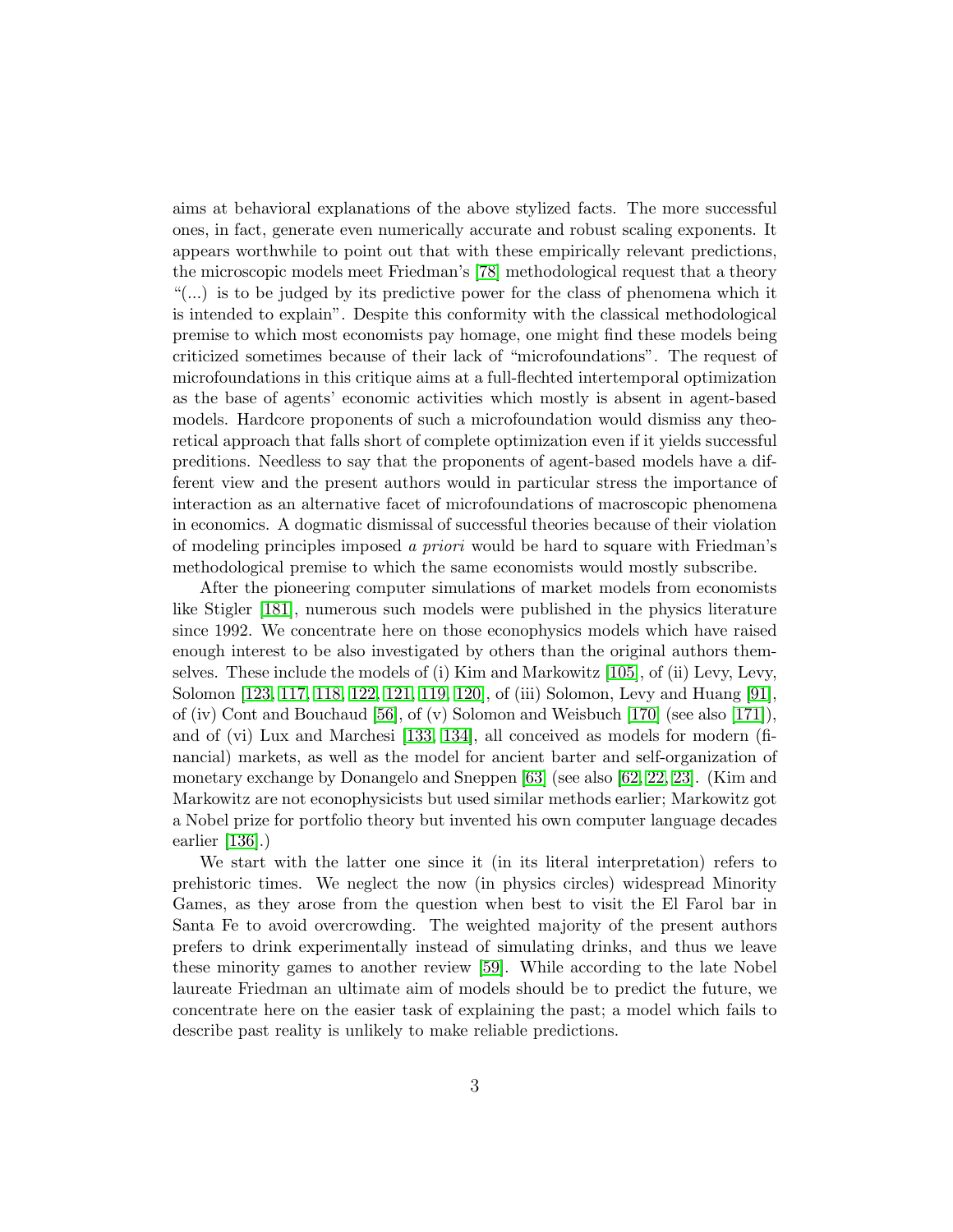### 2 Overview

Research applying microscopic simulations in economics and finance stems from several sources.  $\frac{1}{1}$  $\frac{1}{1}$  $\frac{1}{1}$  First, a number of authors in the economics "mainstream" have resorted to some type of microscopic simulation in the course of their work on certain economic problems and models. The framework of Kim and Markowitz [\[105\]](#page-57-0), explored in detail in section [4,](#page-11-0) may serve as a prominent example. Like many economists of that time, the authors were interested in explaining the sudden drop of the U.S. stock market on 17th October 1987. A widespread explanation for this event was the automatic overreaction of computer-based "dynamic hedging" strategies that had become popular strategies of institutional investors in the years before. However, models including the market interactions of many investors following such strategies are clearly hard to solve in an analytical manner. Therefore, Kim and Markowitz decided to investigate the destabilizing potential of dynamic hedging strategies via Monte Carlo simulations of a relatively complicated model of price formation in an "artificial" financial market (cf. Markowitz [\[141\]](#page-60-4)). They were, however, not the first to rely on simulations of economic processes. During the fifties, the well-known economist A. W. Phillips -who first recovered the so-called Phillips curve (i.e., the inverse relationship between unemployment and inflation rate)- used a hydraulic machine for simulation of macroeconomic processes (Phillips [\[150\]](#page-61-0), see also [\[146\]](#page-60-5)). Even earlier, we can find simulations via electronic circuits published in economics journals (Morehouse *et al.* [\[143\]](#page-60-6)).

However, the first simple Monte Carlo simulation of a financial market appeared in Stigler [\[181\]](#page-63-0), who generated trading orders as random variables. Two decades later, simulations of different trading mechanisms played an important role in the literature on the "microstructure" of financial markets (Cohen *et al.* [\[54\]](#page-54-5)). The interest here was mainly in questions of efficiency and stability of different forms of market organization and regulation as well as the impact of introducing computer-assisted trading. Like in the approach of Kim and Markowitz a few years later, the sheer complexity of the models, because of the aim to reproduce many features of real-life market, necessitated a simulation approach. Interestingly, the microstructure literature later moved on to other questions, namely, analysis of asymmetric information among traders. Luckily, Bayesian learning methods allowed to tackle large classes of asymmetric information models in a rigorous mathematical manner. As a consequence, the leading textbook of the nineties, "Market Microstructure Theory" by O'Hara [\[147\]](#page-60-7), only reviews theoretical work and lacks any reference to microscopic simulations.

<span id="page-3-0"></span><sup>1</sup>An inspiring source from a field outside economics were the microscopic models of social segregation and related social phenomena by Schelling ([\[160\]](#page-61-1), [\[161\]](#page-61-2)). Physicists might recognize its dynamics as a variant of the Ising model.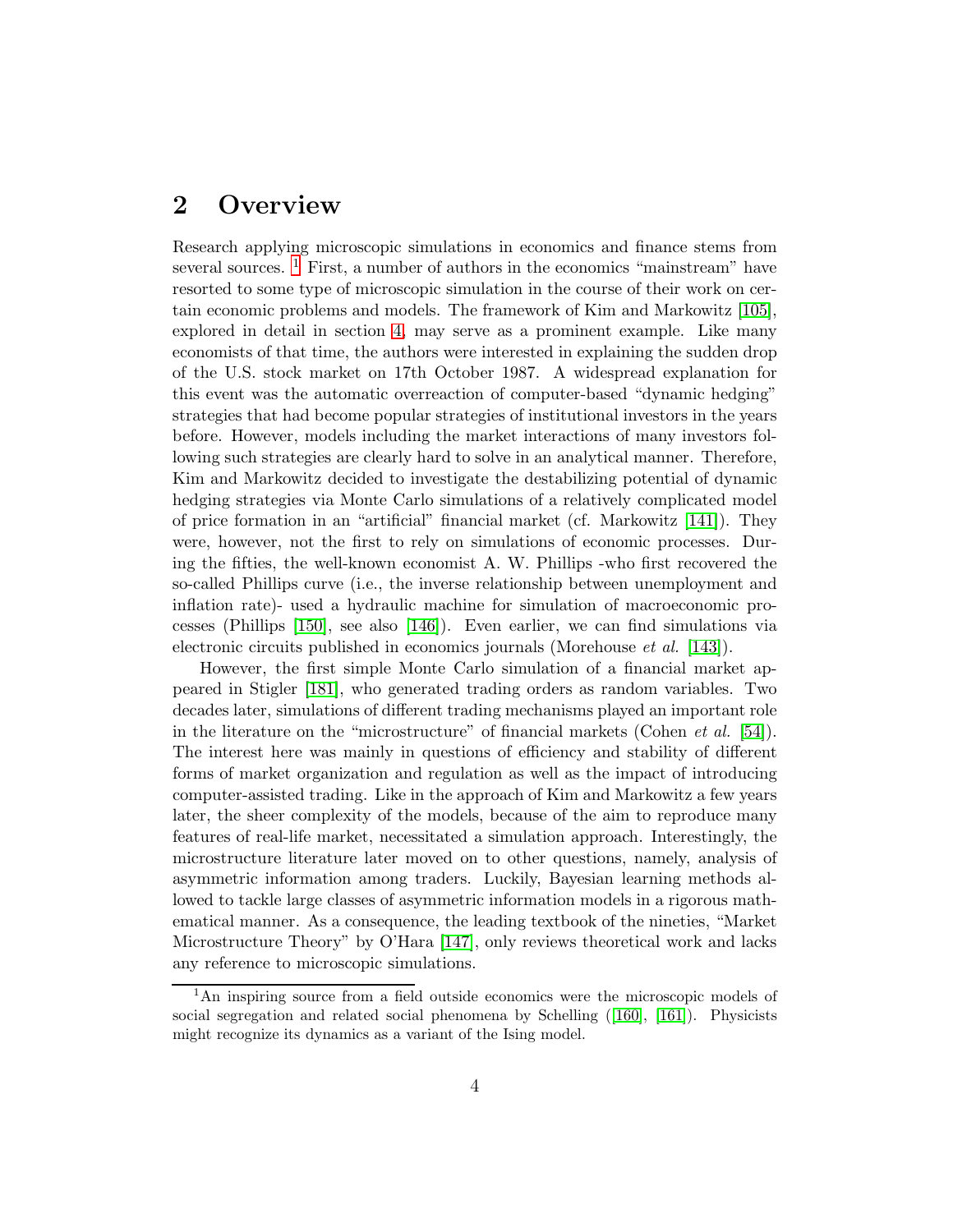Of course, it was only a matter of time, until models became so complicated that they could not be solved analytically anymore and had to be supported by numerical analysis. In the asymmetric information literature, interesting recent contributions coming close to microscopic simulations deal with learning in financial markets (de Fontnouvelle [\[75\]](#page-55-2), Routledge [\[156,](#page-61-3) [157\]](#page-61-4)). Using different variants of adaptive learning mechanisms, these authors study how agents learn to use signals about future market prices and how to make inferences from these signals. The key interest is in whether or not the learning dynamics converges to a time-invariant equilibrium that would obtain under "rational" (i.e., correct) expectations.

With its focus on the extraction of information from imperfect signals by fully rational or learning investors, the dominant branch of models in financial economics neglected some of the most striking observations in real financial markets. Namely, there was no role at all in these models for features like chartist strategies (i.e., strategies looking for patterns in the plots of past prices) or herd behavior among traders. In some sense, all traders in traditional microstructure models behave like fundamentalists in that they try to infer the correct "fundamental" value of an asset from the limited amount of information they have. However, the existence of both chartists and fundamentalists in real markets is too obvious to be neglected and a long tradition of modeling the interaction of these two types of traders exists in economics literature. In fact, we can find interesting papers on this subject back in the fifties (Baumol [\[27\]](#page-51-2)) showing the destabilizing potential of chartist strategies in a rigorous analytical analysis. The chartist versus fundamentalist topic was later dropped because of the seeming lack of "rationality" of agents' behavior in these models, that means, the apparent *ad-hoc* nature of the description of individual behavior together with Friedman's [\[78\]](#page-55-1) argument that irrational traders should be wiped out due to their incurred losses. While this argument has been often repeated in the economics literature, it is interesting to note that quite a few authors almost immediately offered counterexamples to Friedman's assertion [\[27\]](#page-51-2) [\[104\]](#page-57-1). Nevertheless, we can only find a few contributions to this strand of literature in the seventies and eighties (Zeeman [\[202\]](#page-64-1), Beja and Goldman [\[28\]](#page-52-0)) and as of the early nineties starting with Day and Huang [\[58\]](#page-54-6) the chartists-fundamentalists interaction regained its place as an important research topic. The literature of the nineties has an abundant diversity of interacting agent models incorporating these features in one or the other way. An early application to foreign exchange markets is Frankel and Froot [\[76,](#page-55-3) [77\]](#page-55-4) who combine a standard monetary model of open economy macroeconomics with a chartist-fundamentalist approach to expectation formation (replacing the usual assumption of "rational" expectations in earlier models). Their aim is to provide a possible explanation of the well-known episode of the dollar bubble over the first half of the eighties. They show that a deviation from the fundamental value can set into motion a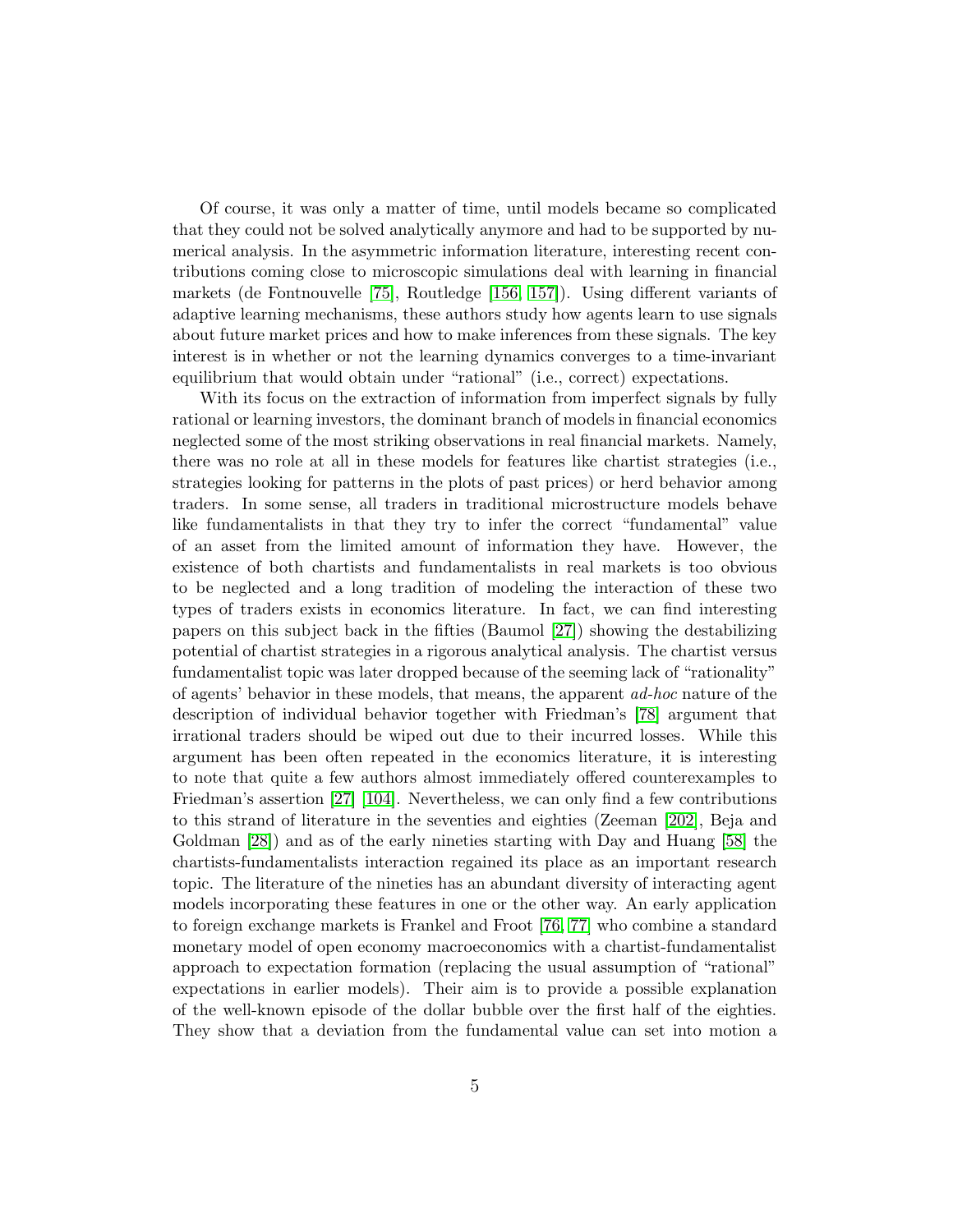self-reinforcing interplay between forecasts and actual development: the initial deviation between price and fundamental value will trigger the switch of some agents from fundamentalist to chartist behavior. However, the more the market composition changes in favor of the chartist group, the less pressure will exist for prices to revert to their fundamental anchor values. Even laymen far from economic theory or computer simulations may have learned from the information technology bubble which burst in spring 2000, that not everything is fully rational in real markets.

An important subsequent variation on Frankel and Froot's theme is the more elaborate model by DeGrauwe *et al.* [\[60\]](#page-54-7) who show that this type of dynamics can lead to chaotic behavior of exchange rates. Their model is one of the first able to explain some stylized facts other than the mere deviation from the fundamental value. In particular, they show that their chaotic dynamics is hard to distinguish from a pure random walk process and that it helps to explain the forward premium puzzle (the finding, that forward rates are a poor and biased predictor for subsequent exchange rate movements).

Chaotic dynamics derived from the interaction of agents with different prediction functions for future price movements are the topic of a comprehensive research project on "adaptive belief systems" starting with Brock and Hommes [\[37\]](#page-52-1) and extended in Brock and Hommes [\[36,](#page-52-2) [38,](#page-52-3) [39\]](#page-52-4), Gaunersdorfer [\[79\]](#page-55-5), Gaunersdorfer and Hommes [\[80\]](#page-55-6), Gaunersdorfer *et al.* [\[81\]](#page-55-7), and Chiarella *et al.* [\[52\]](#page-53-0) (see also Hommes [\[88\]](#page-56-2) for a review). While the early papers of this literature are mainly concerned with various bifurcation routes of chaotic attractors in such systems, the recent papers by Gaunersdorfer and Hommes [\[80\]](#page-55-6) and Gaunersdorfer *et al.* [\[81\]](#page-55-7) are concerned with a possible mechanism for volatility clustering emerging from this theoretical set-up. They show that co-existence of different attractors (e.g., a fixed point and a cycle or chaotic attractor) in a deterministic dynamics will lead to repeated switches between these attractors when small amounts of noise are introduced. Since different attractors are characterized by different degrees of volatility of prices, their varying influence on the overall time series generates a perplexingly realistic picture of switches of the market from tranquil to volatile phases and *vice versa*. Gaunersdorfer and Hommes [\[80\]](#page-55-6) show that estimates of GARCH models can produce quite similar results as with empirical data.

The adaptive belief dynamics has agents switching between predictors according to their past performance. A group of alternative learning models have used modern computer-learning techniques as models of human adaptation. The bestknown variant in the context of financial markets is surely the Santa Fe Artificial Stock Market (Arthur *et al.* [\[20\]](#page-51-3), LeBaron *et al.* [\[116\]](#page-58-6), Palmer *et al.* [\[149\]](#page-61-5)),the authors of which included a statistical physicist. In this model, traders are equipped with a set of classifiers basically consisting of simple chartist and fundamentalist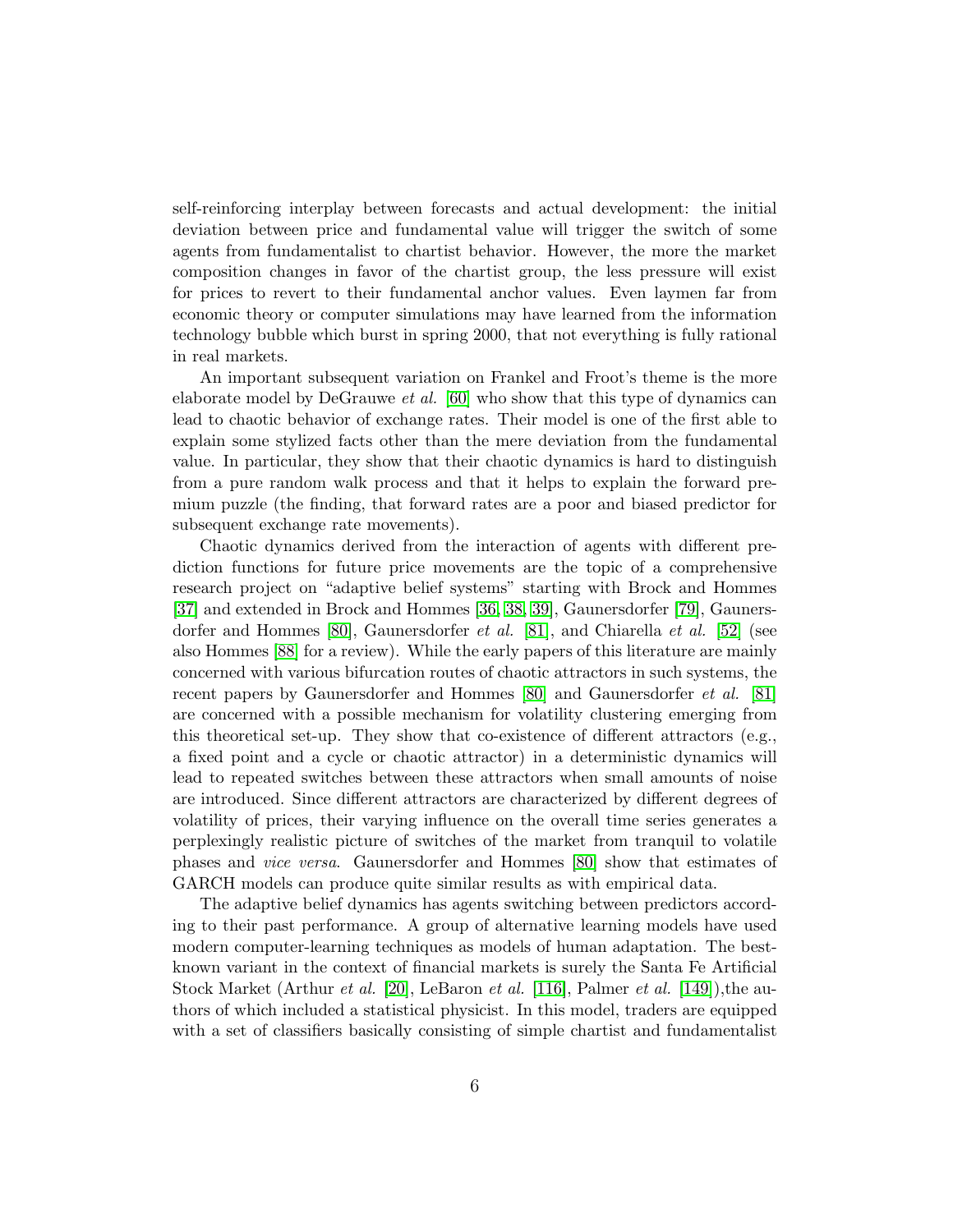rules. Particular forecasts of future returns are connected with certain combinations of classifiers. Classifiers and forecasts are subjected to genetic operations (selection, cross-over, mutation). Over time, successful combination of rules (classifiers) should be maintained, whereas poor ones should be skipped in favor of better ones. The set-up of this and similar models is notably different from most other applications of machine learning techniques: whereas usually classifier systems, genetic programming, and neural networks are used to recover regularities in data sets that are independent from their own learning activity, the artificial financial market application deals with interacting agents, who naturally influence the performance of each others' attempt at learning the market's rules. The main finding of the early work at the Santa Fe Institute was that the dominance of either chartist or fundamentalist classifiers depends on the frequency of activation of the genetic operations. With more frequent activation, chartist behavior was found to be dominating. LeBaron *et al.* [\[116\]](#page-58-6) showed that the model reproduces some empirical features like leptokurtosis of returns and correlation between volume and volatility. Other artificial markets include Chen and Yeh [\[50,](#page-53-1) [51\]](#page-53-2), who instead of classifiers systems use genetic programs as evolving models of their agents and also can show consistency of simulated data with some empirical findings. Cincotti *et al.* [\[53\]](#page-53-3) construct a more general framework that is designed to accommodate various learning devices. Related research using genetic algorithm learning in prominent economic models can be found in Arifovic [\[15\]](#page-51-4), Arifovic and Masson [\[17\]](#page-51-5), Dawid [\[57\]](#page-54-8), Szpiro [\[182\]](#page-63-3), Lux and Schornstein [\[135\]](#page-60-8) and Georges [\[82\]](#page-56-3). Le Baron [\[114,](#page-58-7) [115\]](#page-58-8) has models closely related to the SFI model, but with learning via neural networks and the interesting addition of variable memory length of the agents (cf. the Levy-Levy-Solomon model reviewed in section [5\)](#page-22-0).

Another strand of economic literature proposed to cope with the diversity of behavioral variants using a statistical approach cf. Champernowne and Cowell [\[46\]](#page-53-4), Kirman [\[107\]](#page-57-2), Aoki [\[10,](#page-50-0) [12\]](#page-50-1), Ramsey [\[154\]](#page-61-6), Lux [\[127\]](#page-59-4), Foley [\[74\]](#page-55-8) and Kaizoji [\[100,](#page-57-3) [101,](#page-57-4) [102\]](#page-57-5). Only part of this work is concerned with financial applications. A wealth of applications of statistical physics tools to other branches of economics can be found in Aoki's books [\[10,](#page-50-0) [12,](#page-50-1) [14\]](#page-51-6).

As concerns finance, perhaps the first attempt at a microscopic approach with stochastic features guided by work in statistical physics is Landes and Loistl [\[113\]](#page-58-9). Later work includes Youssefmir *et al.* [\[201\]](#page-64-2), who reconsider the destabilizing potential of trend-following behavior, and Kirman [\[106\]](#page-57-6) combining the statistical modeling of herding among speculators with an expectation formation  $\grave{a}$  la Frankel and Froot. Similarly, Farmer and Joshi [\[73\]](#page-55-9) reconsider the impact of several frequently used trading strategies in price formation, and Carvalho [\[42\]](#page-53-5) shows that in a particular simplified variant of their model, emergence of a power-law for extreme returns can be rigorously demonstrated. Another highly relevant contri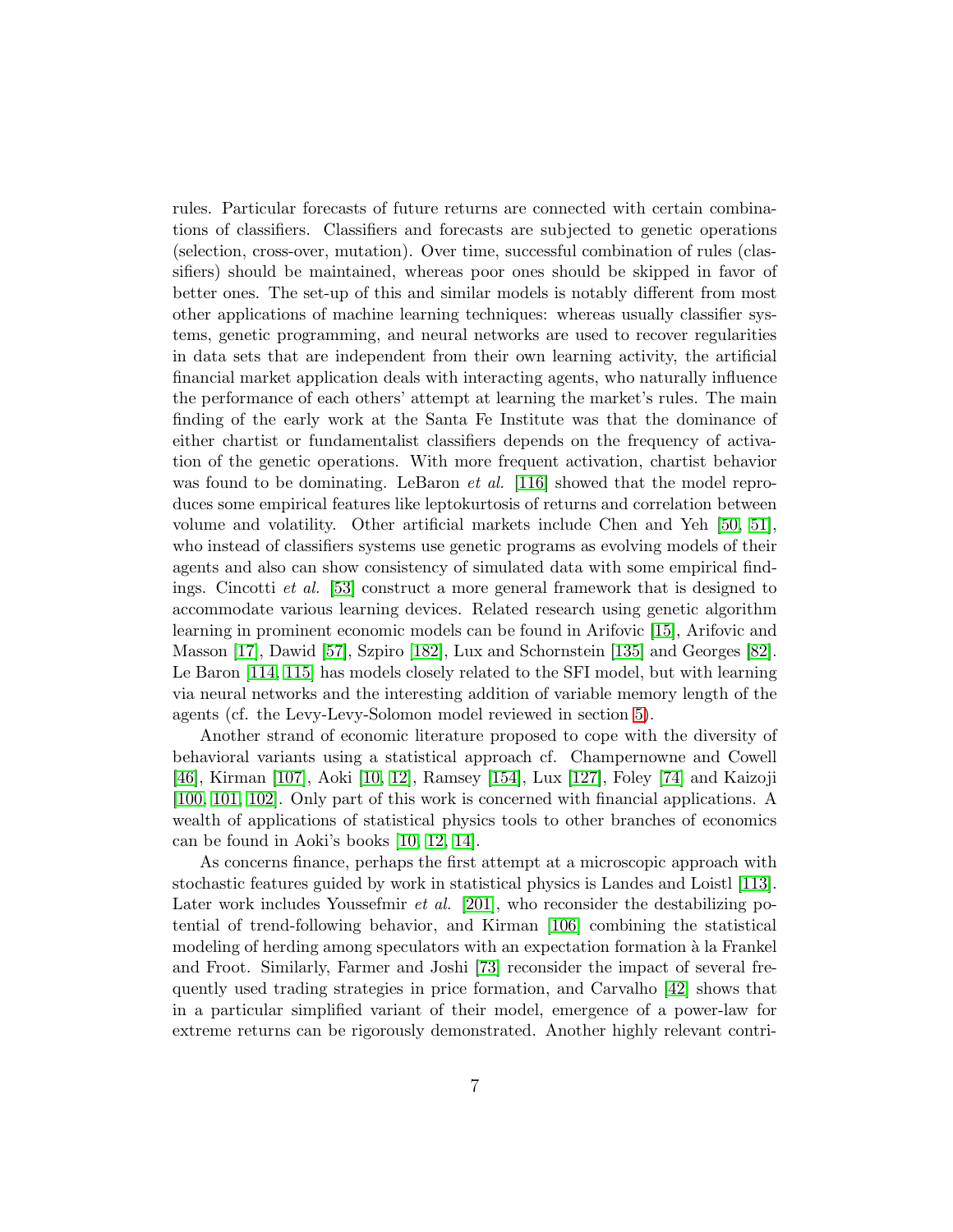bution is Aoki [\[13\]](#page-50-2) who deals with a stochastic framework for market participation with infinitely many strategies or trading rules. Deriving the partition vector (the number of types or clusters of agents) from a rather general specification of the entry and exit dynamics, he shows that often the sum of the fractions of agents in the two largest groups will be close to 1. This may provide a theoretical rationale for the confinement to two trader groups in many models of speculative dynamics.

Another example of a statistical approach towards interacting agent dynamics in finance is the work by Lux and Marchesi, reviewed below (section [9\)](#page-40-0). The latter group of models is, in fact, not too far from those proposed in the physics literature. Prominent early examples are the threshold dynamics (in the form of trigger values for agents' buy or sell decisions) by Takayasu *et al.* [\[183\]](#page-63-4) and Bak *et al.* [\[24\]](#page-51-7). Their analysis is also concerned with scaling behavior of the resulting price dynamics and reports some interesting features. A somewhat related model leading to intermittent bursts of activity is Ponzi and Aizawa [\[152\]](#page-61-7). Later additions to that literature include the Cont-Bouchaud percolation model (reviewed in section [7\)](#page-33-0), and related lattice-based set-ups by Iori [\[96\]](#page-57-7) and Bornholdt [\[33\]](#page-52-5). Interestingly, contributions in this vein have recently also been applied to other financial phenomenon like contagion of bankruptcies and systemic risk in the inter-bank lending system (Heymann *et al.* [\[87\]](#page-56-4), Iori and Jafarey [\[97\]](#page-57-8), Aleksiejuk and Holyst [\[2\]](#page-50-3)).

### 3 The Dynamics of Monetary Exchange

Before money was invented, exchange of goods would have required barter between agents with coincident endowments and wants. However, at a more advanced level of division of labor, one may trade by getting something one does already possess but which, as judged from past experience, one will be able to sell later easily to others. (The Latin word pecunia for money comes from pecus = cattle.) Donangelo and Sneppen [\[63\]](#page-54-2) in this sense started with traders who initially have a random endowment of products. They then try to fill the gaps in their inventories by bartering with other traders, and keep in mind how often some specific product was asked from them. In the case a trader has something to sell but already has the product which the partner offers for barter, the first trader may opt to get a product already in his/her inventory. This is done with a probability proportional to the number of times this product was asked from this trader in recent times, and this product then plays the role of *money*: we cannot eat the money we earn, but we hope to buy food from it later.

For a suitable range of the number of units per trader and the number of differentiated products available, traders have enough holes in their inventories to barter, but after some time also trades involving money (in the above sense) play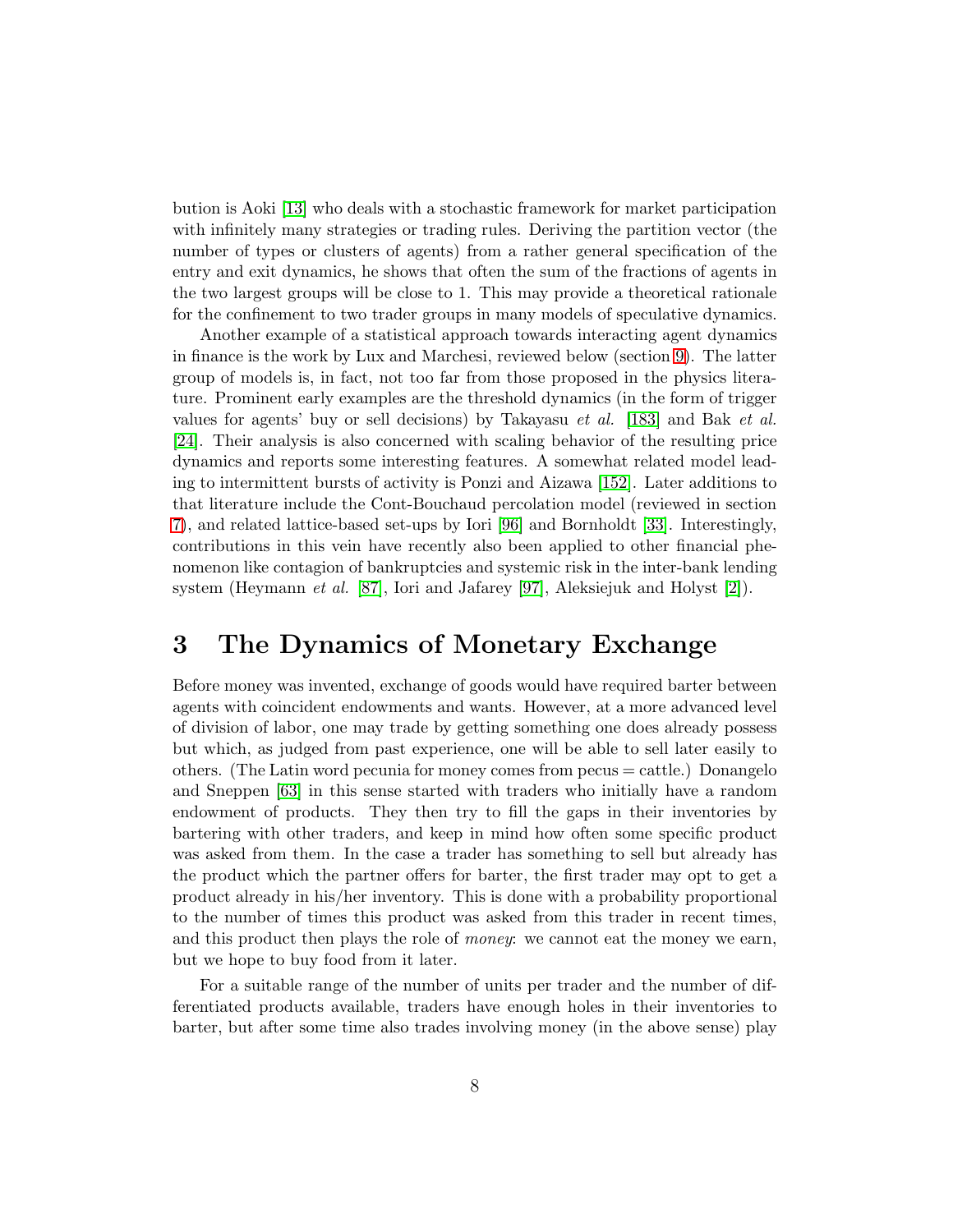an important role; and sometimes no trade at all is possible in an encounter of two randomly selected traders. Which product evolves as the most desired "money" thus depends on the random dynamics of the market, without outside interference and without any special property of that product at the beginning. This result conforms to physics ideas that "everything" can be described by randomness, whether it is Boltzmann statistics for thermodynamics, the built-up of social hierarchies [\[32\]](#page-52-6), or the value of the European currency. Economists may regard this view as over-simplified.

For one variant of the model, the time-dependence could be quantified: A stationary state is reached if every trader had several chances to trade with every possible other trader. The distribution of times for which one currency stays on top, then appears to follow a stretched exponential [\[179\]](#page-63-5). Other models for the "statistical mechanics of money" are surveyed in [\[85\]](#page-56-5).

From the economists' point of view, the informational content of some of these studies is somewhat questionable as there are practically no measurements of the corresponding quantities in real economies. It is nevertheless interesting to note that quite similar models have been brought up by economists some time ago. Looking up contributions like the work by Jones [\[99\]](#page-57-9) or the seminal paper by Kiyotaki and Wright [\[108\]](#page-57-10), one finds almost the same structure as in the Donangelo and Sneppen approach. This is not too surprising insofar as - although Donangelo and Sneppen do not quote the rich literature that emerged from Kiyotaki's and Wright's search model - their work can, in fact, be traced back to these sources. A careful reading reveals that they draw their inspiration from an earlier paper in the physics literature, Yasutomi [\[198\]](#page-64-3), who studied a model along the lines of Kiyotaki and Wright. It might have been useful to consult the by now voluminous literature on search-equilibrium models in economics rather than start from scratch with a similar pursuit. Be that is it may, the style of analysis in the early papers by economists was clearly different from that of Donangelo and Sneppen. Following the then prevalent style of reasoning in their subject they were theoretical investigations into the nature of equilibria in an economy with a large number of goods rather than truely dynamic model of the emergence of money. The question pursued was under what conditions one would find a "monetary" equilibrium in which one of the available goods emerges as a medium of exchange and under what conditions the economy remains stuck in a situation of barter trade. Like in many other areas in economics, the demonstration of existence of multiple equilibria (barter vs. monetary equilibrium, as well as different monetary equilibria) pointed to the necessity of investigating out-of-equilibrium dynamics.

To give the reader a feeling of the typical approach pursued in economics, we give a short sketch of the basic ingredients of the seminal Kiyotaki and Wright model that has stimulated a whole branch of recent economics literature. The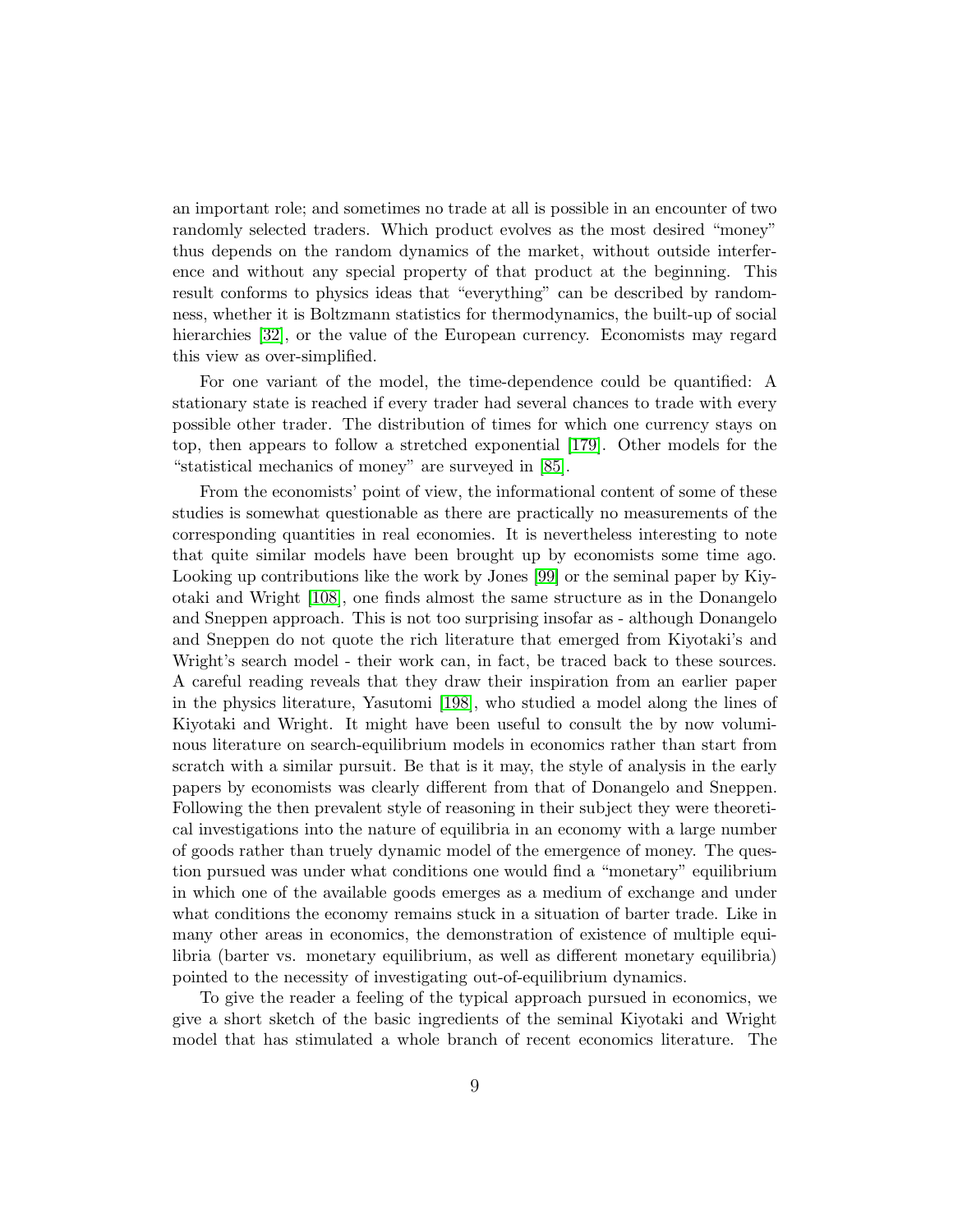set-up by Kiyotaki and Wright is, in fact, more that of an example than a general model of a multi-good economy. In particular, it is assumed that there are three commodities in the economy which are called goods 1, 2, and 3. There is also an infinite number of individuals who are specialized in both production and consumption: type  $i$  ( $i = 1, 2, 3$ ) agents derive pleasure (utility) only from consumption of good i, and are able to produce only good  $i' \neq i$ . A typical example used in many of the pertinent contributions has the following structure of consumption and production:  $\frac{i}{i'} \frac{1}{2} \frac{2}{3} \frac{3}{1}$ .

This implies that there is no double "coincidence of wants" in the economy. Therefore, intermediate trading of goods by agents who do not desire them as consumption goods is required for the satisfaction of the need of these agents. It is furthermore assumed that in every period there is a random matching process that assigns every agent to a pair with one other agent within the economy. Pairs of agents then have the chance to trade with each other (exchange their goods). In the theoretical papers on this subject, the focus is on the detection and characterization of steady state Nash equilibria: sets of trading strategies of each type of agents together with the steady state distribution of goods resulting from these strategies, so that each individual maximizes its expected utility under full information (rational expectations) about the strategies pursued by other individuals. There are also storage costs per period for goods that are not consumed by their owners. The distribution of both the instantaneous utilities derived from consumption and the storage costs are crucial for the types of Nash equilibria that exist in this model. Those goods with lower storage costs are, then, more likely to emerge as "monneys" due to their more convenient properties (e.g. shells rather than pigs). A particular interesting situation is co-existence of so-called "fundamental" and "speculative" equilibria. In the former, only goods with lower storage costs are accepted by the agents (and, hence, they can be said to concentrate on fundamentals in their trading decisions) while in the latter case also some low-storage costs are traded against high-storage commodities. The motivation for this at first view unattractive exchange is higher marketability of the high-cost good. Accepting high-storage costs in the hope of higher chances to exchange these goods against their preferred one, the agents could be said to act out of a speculative motivation. This second case is the more interesting one as it corresponds to the "emergence of money": certain goods are not traded because of their intrinsic values, but purely because they are accepted by other agents. To solve for steady state equilibria requires to consider the development of expected life time utility for each group of agents: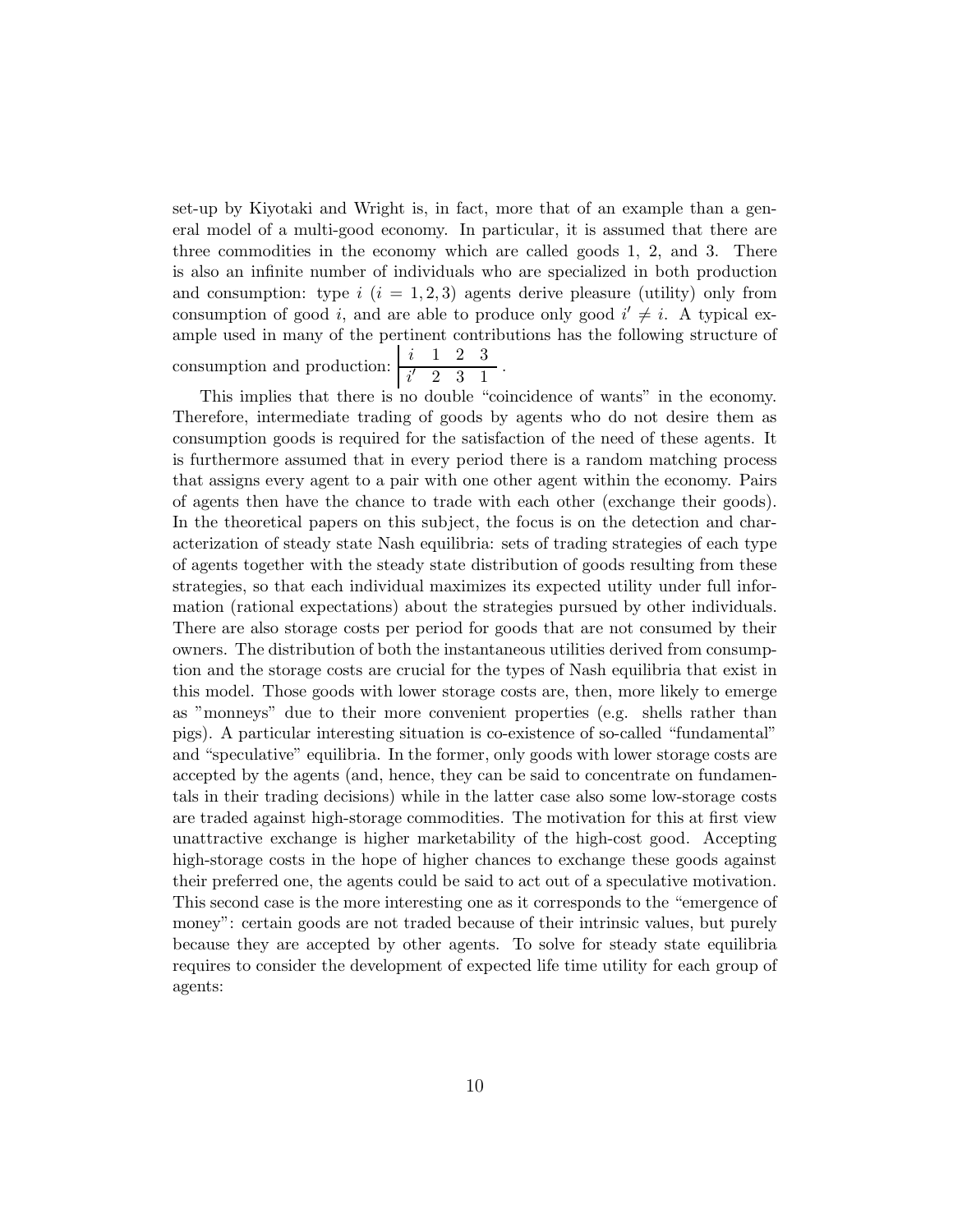$$
E\sum_{t=0}^{\infty} \beta^{t} [I_{i}^{u}(t)U_{i} - I_{i'}^{D}(t)D_{i} - I_{ij}^{C}(t)c_{ij}] \qquad (1)
$$

where  $U_i$  is instantaneous utility from consumption,  $D_i$  instantaneous disutility from production (i.e., production costs), and  $c_{ij}$  the storage costs of good j for type i.  $\beta < 1$  is the discount factor and  $I_i^u$ ,  $I_i^D$  and  $I_{ij}^c$  are indicator functions assuming the value 1 at any period t in which consumption, production or exchange take place and 0 otherwise. Bellman's approach to dynamic programming allows to express this problem in terms of value functions of certain states. For example,

$$
V_i(j) = -c_{ij} + \max \beta E[V_i(j')|j]
$$
\n(2)

could be used to denote the value for an individual of group  $i$  to currently own one unit of good j. The value,  $V_i(j)$ , of this scenario consists of an instantaneous disutility,  $-c_{ij}$ , the negative storage costs incurred by this agent plus the discounted value of the expected change of its situation in the next period,  $E[V_i(j')|j]$ . Here  $j'$  could be identical to  $j$  (if (s)he does not accept the exchange possibilities offered in the next period), to i (if  $(s)$ he is offered her/his preferred good), or some  $j' \neq i$  and  $j' \neq j$  (if (s)he accepts another good offered to him). Although this formalism greatly facilitates the analysis, rigorous derivation of the type of Nash equilibria sketched above is still a combinatorial nightmare. Of course, having demonstrated the potential of this kind of model to generate speculative equilibria as steady state solutions, the question emerges whether agents could detect these profitable trading possibilities. A number of authors have taken up the question of whether reasonable dynamics could lead to a self-organization of the Kiyotaki and Wright economy converging to either a fundamental or speculative equilibrium. Contributions to the dynamics of exchange economies made use of classifier systems [\[140\]](#page-60-9) or genetic algorithms in order to describe the evolution of conventions and self-organization of monetary exchange within an ensemble of uncoordinated agents.

Besides articles with a computational approach of artificial and boundedly rational agents one can also find contributions with real agents in controlled laboratory environments being rewarded with real money in dependence on their utility gains [\[40,](#page-52-7) [66\]](#page-54-9). To the surprise and disappointment of some authors, both in experiments with artificial agents [\[140\]](#page-60-9) and human subjects one often [\[40,](#page-52-7) [65\]](#page-54-10) only finds emergence of fundamental equilibria. Strangely enough a kind of fundamental steady state even appeared in some set-ups in which the "speculative" scenario is the unique equilibrium. Somewhat more favorable results concerning the "emergence of money" are obtained in a recent paper by Basci [\[26\]](#page-51-8) who allows for imitative behavior.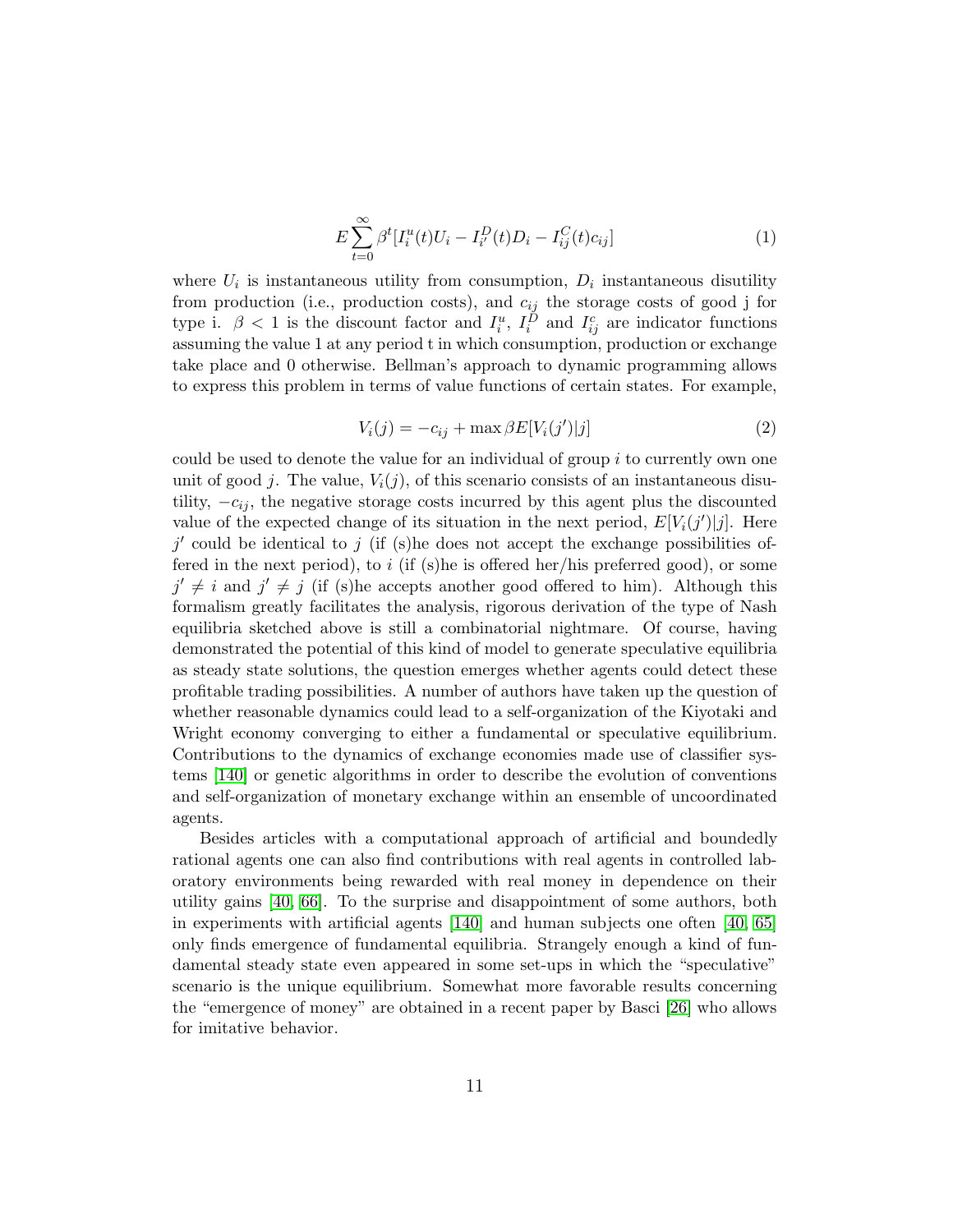Duffy [\[65\]](#page-54-10) tried to combine artificial, agent-based simulations with laboratory experiments with a view to the above mentioned problem. He uses results of preliminary laboratory experiments for his computational approach which leads to an improvement with respect to the speed of learning compared with earlier experimental Kiyotaki-Wright environments [\[108\]](#page-57-10).

Furthermore, Aoki [\[11\]](#page-50-4) uses tools from statistical mechanics in his re-investigations of the Kiyotaki-Wright approach. In this perspective, the Donangelo and Sneppen approach appears to fit well into an established line of economics research, on the intriguing question: how could agents develop the idea of "money"? The early stage of the study of out-of-equilibrium dynamics in this context warrants that a great deal of collaborative work could still be done in this area in the future.

## <span id="page-11-0"></span>4 The First Modern Multi-Agent Model: Kim-Markowitz and the Crash of '87

After this digression into very fundamental questions of economic theorizing, we turn to the major playground of multi-agent models in economics: artificial economic life in the sense of computer-based stock or foreign exchange markets. Besides some early Monte Carlo simulations like Stigler [\[181\]](#page-63-0) or Cohen *et al.* [\[54\]](#page-54-5), the first "modern" multi-agent model is the one proposed by Kim and Markowitz [\[105\]](#page-57-0). The major motivation of their microsimulation study was the stock market crash in 1987 when the U.S. stock market decreased by more than twenty percent. Since this dramatic decrease could not be explained by the emergence of significant new information, ensuing research concentrated on factors other than information-based trading in determining stock price volatility (cf. [\[163\]](#page-62-2)). But although hedging strategies, and portfolio insurance in particular, have been blamed to have contributed to the crash by increasing volatility [\[55\]](#page-54-11), the theoretical work on the link between portfolio insurance and stock market volatility was rather limited at that time (e.g., [\[35\]](#page-52-8)). In their simulation analysis, Kim and Markowitz, therefore, tried to explore the relationship between the share of agents pursuing portfolio insurance strategies and the volatility of the market.

#### 4.1 The Model

The simulated market contains two types of investors, "rebalancers" and "portfolio insurers", and two assets, stocks and cash (with interest rate equal to 0). The wealth *w* of each agent at time *t* is given as

$$
w_t = q_t p_t + c_t \tag{3}
$$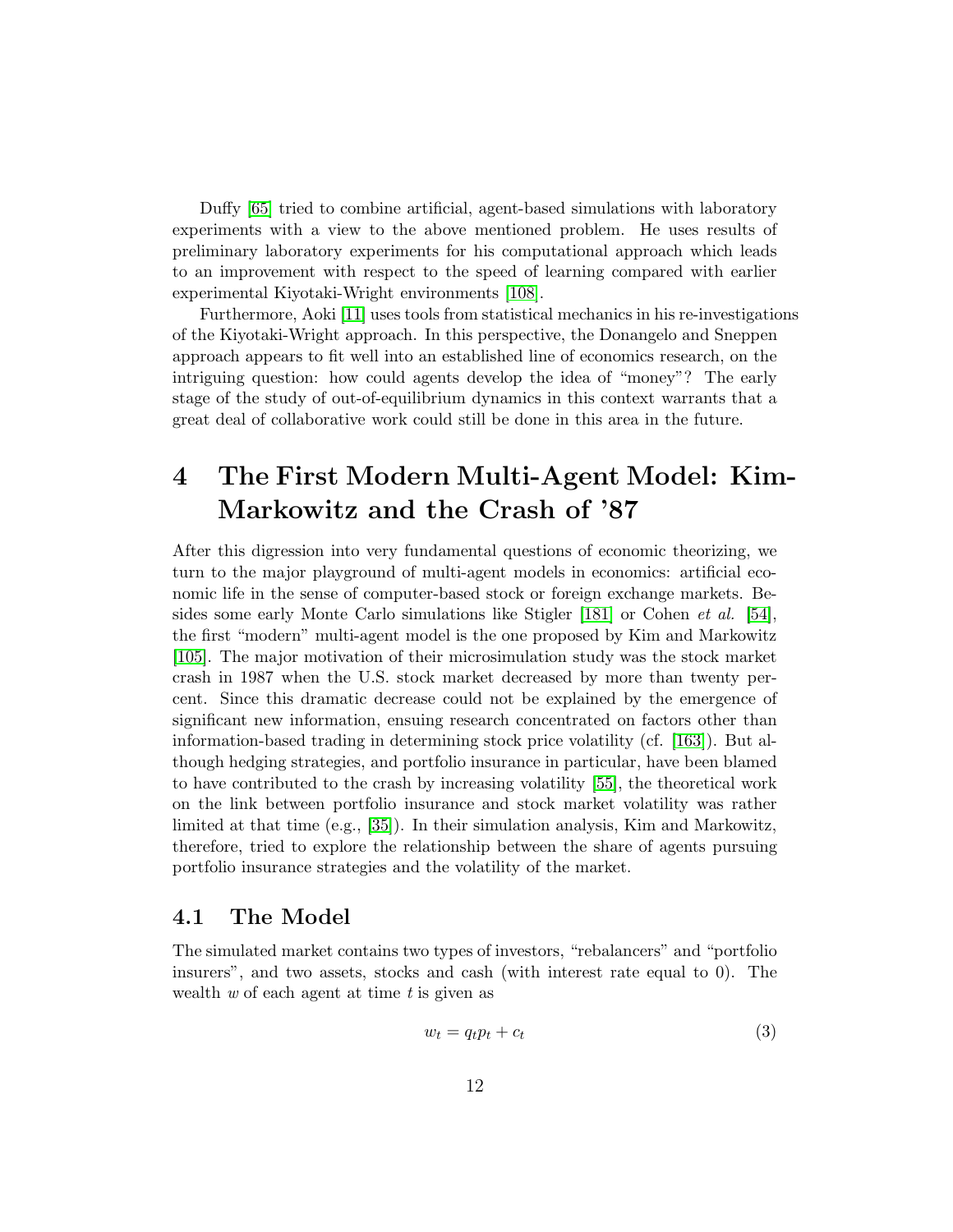where  $q_t$  is the number of stocks the agent holds at time  $t, p_t$  is the price of the stock at time  $t$  and  $c_t$  denotes the cash holdings of the agent at time  $t$ . *Rebalancers* aim at keeping one half of their wealth in stocks and the other half in cash, i.e.

$$
target of rebalancers : q_t p_t = c_t = 0.5 w_t.
$$
\n
$$
(4)
$$

Thus, the rebalancing strategy has a stabilizing effect on the market: increasing prices induce the rebalancers to raise their supply or reduce their demand; decreasing prices have the opposite effect. *Portfolio insurers*, on the other hand, follow a strategy intended to guarantee a minimal level of wealth (the so-called "floor" f) at a specified insurance expiration date. They use the "Constant Proportion Portfolio Insurance" (CPPI) method proposed by Black and Jones [\[31\]](#page-52-9). The method can be described as keeping the value of the risky asset in a constant proportion to the so-called "cushion" s, which is the current portfolio value less the floor, i.e.

target of portfolio insurers : 
$$
q_t p_t = k s_t = k(w_t - f)
$$
 (5)

where the CPPI multiple  $k$  is chosen greater than 1. The floor  $f$  is determined as a fraction of the initial wealth and is, therefore, constant over the duration of the insurance plan. Setting the multiple above 1 allows the investor to choose her exposure to the risky asset in excess of the cushion, and hence to extend her gains if prices increase. In case of falling prices, the cushion also decreases and the stock position is reduced accordingly. Given a more or less continuous revaluation of the portfolio structure, the floor is therefore (quite) safe. In the presence of falling stock prices, the falling wealth of the investor will eventually approach his floor from above: since the right-hand side of (5) approaches zero in an extended bear market, the fraction of the riskly asset in the investor's portfolio will also go the zero. With only riskless cash left in the portfolio, the designated floor, then, constitutes, in fact, the lower bound to the value of his/her portfolio (if the trading frequency is high enough). In this way, the Black-Jones formula imitates the effect of put options often applied in dynamic hedging strategies. Contrary to the rebalancing strategy, the portfolio insurance strategy implies a procyclical and therefore potentially destabilizing investment behavior: when prices fall, portfolio insurers will strive to protect their floor by reducing their stock position, and conversely, if prices increase, they will try to raise their stock position in order to realize additional gains. Note that since  $w_t$  on the right-hand side of (5) is mainly governed by capital gains and losses, the multiple  $k$  shows the strength of procyclical reactions of portfolio insurers on price changes.

Stock price and trading volume evolve endogenously according to demand and supply. However, trading does not proceed continuously but at discrete points in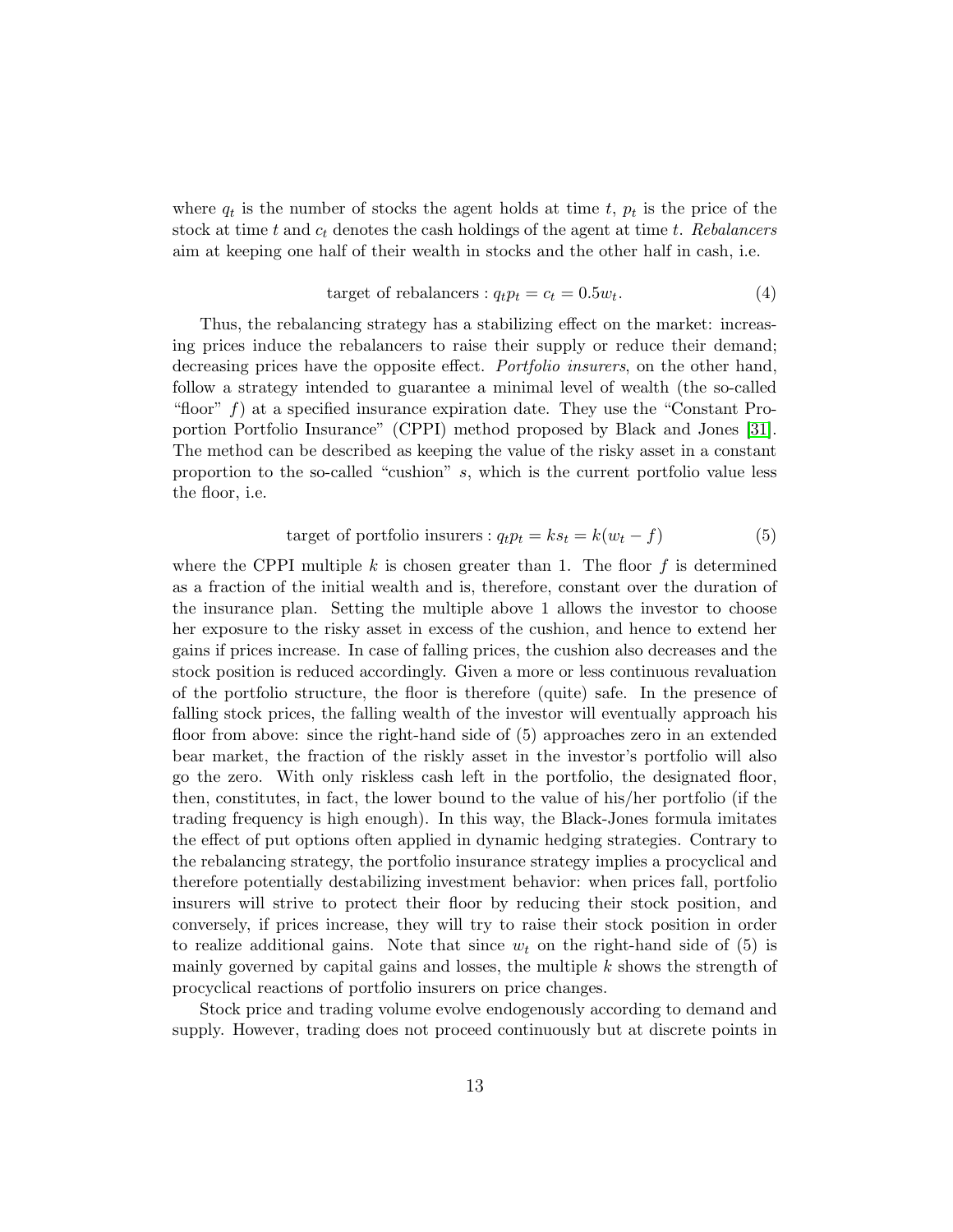time. Each investor reviews her portfolio at random intervals. She rates her asset positions using an individual price forecast computed according to the current demand and supply situation in the following way:

- 1. If only asks (i.e. buy orders) exist, the investor estimates the price at 101% of the highest ask price,
- 2. if only open bids (i.e. sell orders) exist, the investor estimates the price at 99% of the lowest bid price,
- 3. if both open asks and bids exist, the investor assumes that the price agreed upon by buyers and sellers will be placed somewhere between open bid and ask prices. More precisely it is assumed that her estimate of the new price is the average between the highest ask and the lowest bid price of the previous period, and
- 4. if neither asks nor bids exist, the investor assumes next period's price to equal the previous trading price.

Summarizing, the above assumptions amount to:

$$
p_{b,at}^{i}
$$
\n
$$
\begin{bmatrix}\n1.01 \max(p_{ask,t}^{1}, \dots, p_{ask,t}^{n}), & \text{if } p_{bid,t}^{i} = 0 \quad \text{for all } i = 1, \dots, n \\
\text{and } p_{ask,t}^{i} \neq 0 \quad \text{for at least one } i, \\
0.99 \min(p_{bid,t}^{1}, \dots, p_{bid,t}^{n}) \quad \text{for } p_{bid}^{i} > 0, \\
\text{if } p_{ask,t}^{i} = 0 \quad \text{for all } i = 1, \dots, n \\
\text{and } p_{bid,t}^{i} \neq 0 \quad \text{for at least one } i, \\
0.5 \left[ \max(p_{ask,t}^{1}, \dots, p_{ask,t}^{n}) + \min(p_{bid,t}^{1}, \dots, p_{bid,t}^{n}) \right] \\
\text{for } p_{bid}^{i} > 0, \\
\text{if } p_{ask,t}^{i} \neq 0 \quad \text{for at least one } i, \\
\text{and } p_{bid,t}^{i} \neq 0 \quad \text{for at least one } i, \\
p_{t-1}, \text{ if } p_{ask,t}^{i} = 0 \quad \text{and } p_{bid,t}^{i} = 0 \quad \text{for all } i = 1, \dots, n,\n\end{bmatrix}
$$
\n(6)

where  $i$  denotes the agent and  $n$  is the number of investors. In case the estimated ratio between stocks and assets (relevant for rebalancers) or between stocks and cushion (relevant for portfolio insurers) is higher than the target ratio  $(0.5 \text{ or } k)$ for rebalancers and portfolio insurers respectively), the investor will place a sale order with  $p_{bid,t}^i = 0.99p_{est,t}^i$  (i.e.  $p_{ask,t}^i = 0$ ). Conversely, she will place a buy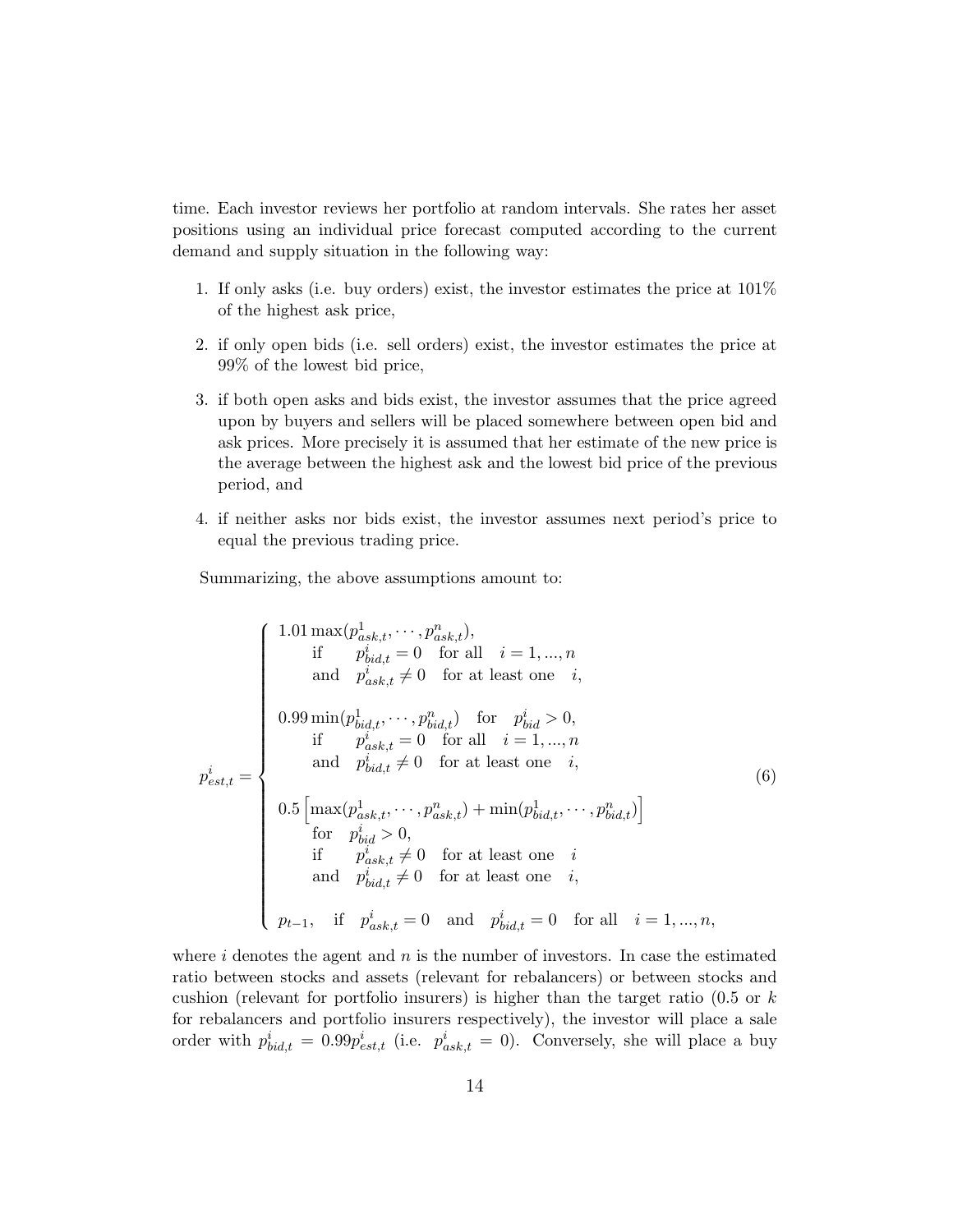order if the evaluated ratio is smaller than the target ratio with  $p_{ask,t}^i = 1.01p_{est,t}^i$ (i.e.  $p_{bid,t}^i = 0$ ).<sup>[2](#page-14-0)</sup> If matching counter-offers exist, incoming buy or sell orders are executed immediately (at the price of the particular counter-offer). Otherwise, they are put on a list and may be filled later during the trading day if suitable offers are made by other agents. Agents whose orders are open until the end of the day have the possibility to re-evaluate their portfolio structure the next day and to place a new order. A trading day is over when every agent who reviewed her portfolio has had the chance to place an order and to trade. At the end of each day agents who have lost their complete wealth (i.e., their cash plus the value of stocks rated at the closing price) are eliminated and, thus, excluded from any further trading activities.

#### 4.2 Results

Every agent starts the simulation with the same value of her portfolio (i.e., \$ 100,000), half of it in stocks and half in cash. The price level at the start of the simulation is \$ 100. The CPPI multiple k and the insurance level  $g$  (i.e., the proportion of floor to initial assets  $f \equiv g \cdot w_0$  with  $w_0 = p_0 q_0 + c_0$  denoting the level of initial wealth at time  $t = 0$  are chosen in a way that portfolio insurance agents start with their portfolio structure in equilibrium. The parameters for the insurance plans are set at (floor / initial assets) =  $g = .75$  (i.e., at expiration date the losses should not exceed 25  $\%$  of the initial wealth) and  $k = 2$ . The duration of the insurance plans is 65 trading days for every plan and each portfolio insurer. Exogenous market influences are modeled by deposits and withdrawals of cash occurring at randomly determined points in time (exponentially distributed with a mean time of 10 trading days) and in random amounts (uniformly distributed between \$ –8,000 and \$+8,000) for each investor. The time intervals between the portfolio reviews are also determined by random draws for each investor (exponentially distributed with a mean time of 5 trading days).

In the following, we provide the details of simulations in which we have replicated and extended the results of Kim and Markowitz. Figure [1](#page-15-0) and [2](#page-16-0) show the daily development of (closing) prices and trading volume for 0, 50 and 75 CPPI agents, respectively, out of a total of 150 agents for the first 800 trading days. Compared with no CPPI agents, both trading volume and price fluctuations are generally higher in the cases of 50 and 75 CPPI investors. However, the time series for much more than 50 and 75 CPPI agents exhibit a cyclical behavior inconsistent with empirical data [\[69\]](#page-55-10).

<span id="page-14-0"></span><sup>2</sup>Strictly speaking, agents allow for deviations from the target value within a certain range which they tolerate.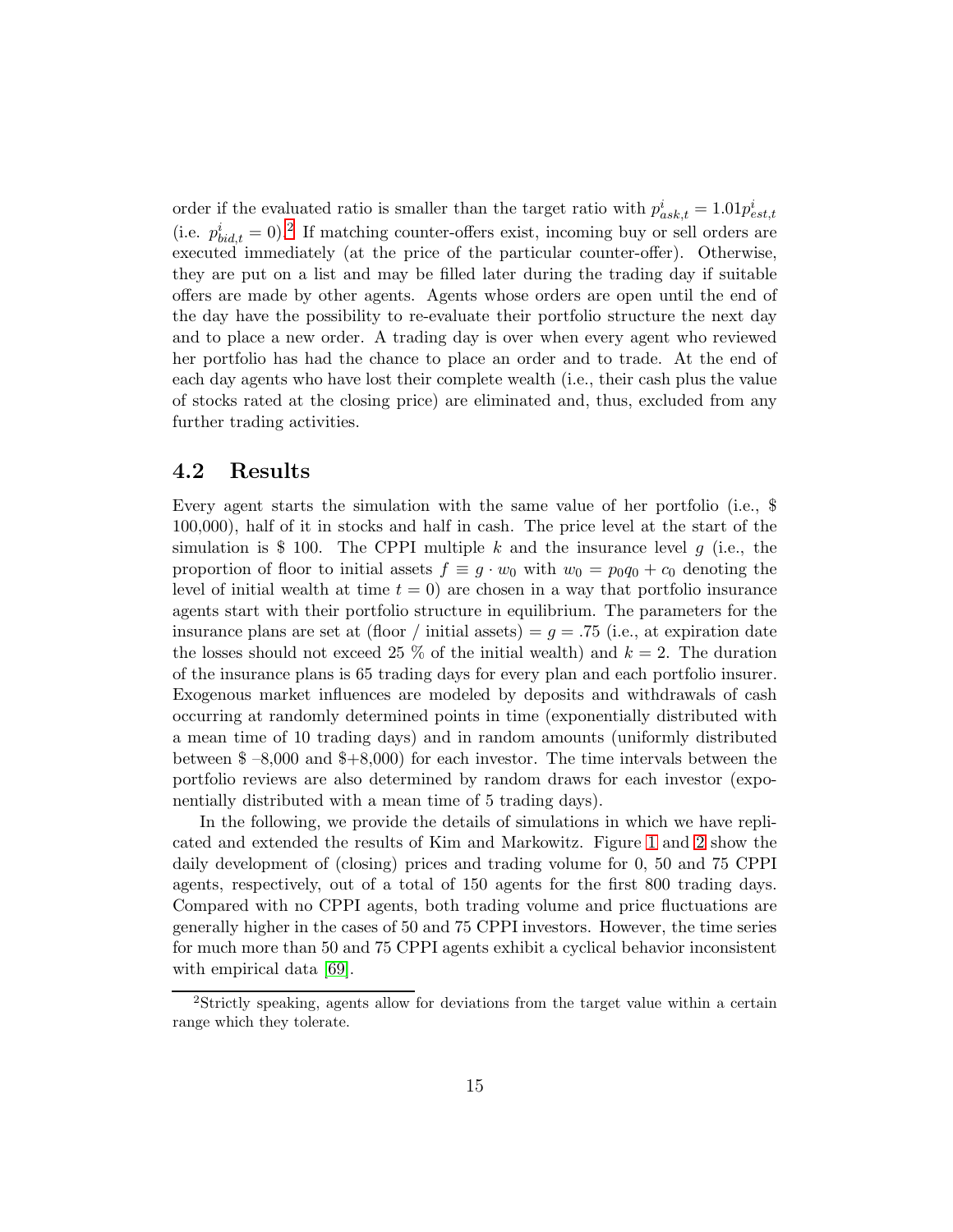

<span id="page-15-0"></span>Figure 1: The daily development of prices (total number of agents: 150)

We have also studied the standard deviation of daily returns per trading period each consisting of 65 trading days. As can be seen in Figure [3,](#page-17-0) for the first periods the volatility for 75 CPPI agents is much higher than for 0 or for just 25 CPPI agents. But after about 15 trading periods the volatility for 75 CPPI agents declines remarkably. We have observed a similar decline of volatility in the case of 50 CPPI agents (not displayed in the figure). The reason, however, for this strong decrease in volatility in case of a high proportion of CPPI agents is simply that a significant number of agents become bankrupt in the course of the simulations.

Figure [4](#page-18-0) shows a positive relationship between the proportion of bankrupt agents and the initial share of CPPI agents. Moreover, there is also a positive relation between the share of bankrupt CPPI agents in the total number of bankrupt agents and the initial rate of CPPI agents. Thus, in the case of 25 CPPI agents we had 13 bankrupt CPPI and 50 bankrupt rebalancing agents after 100 trading periods (i.e., 6500 days), whereas, in the case of 75 CPPI agents the ratio was 67 CPPI agents to 11 rebalancers (Figure [4,](#page-18-0) upper panel).

The number of bankrupt investors is generally lower if we raise the total number of agents to 1500 (Figure [4,](#page-18-0) lower panel). Thus, it appears to be a kind of finitesize effect. Nevertheless, in this setting we still observe a reduction of volatility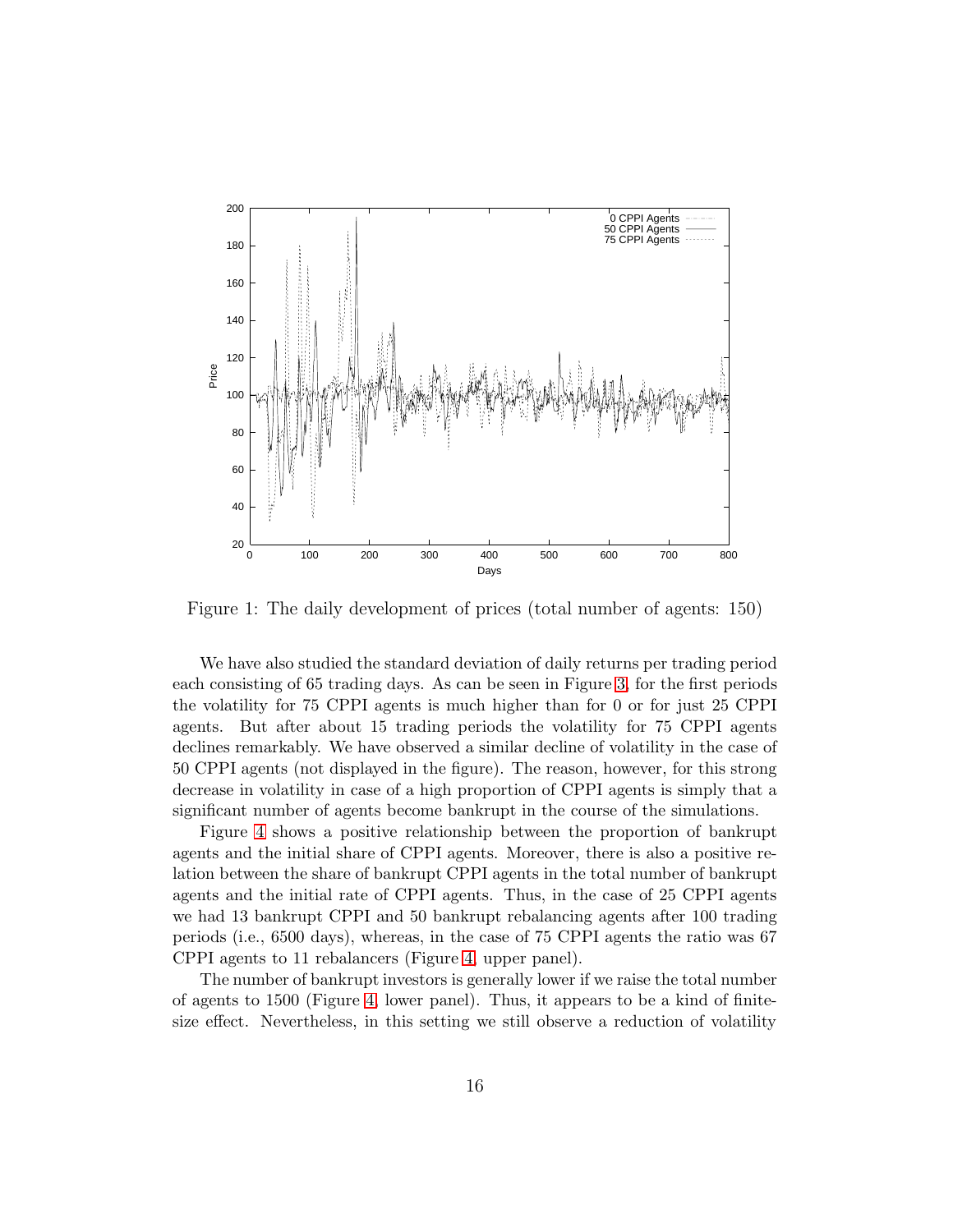

<span id="page-16-0"></span>Figure 2: The daily development of trading volume (total number of agents: 150)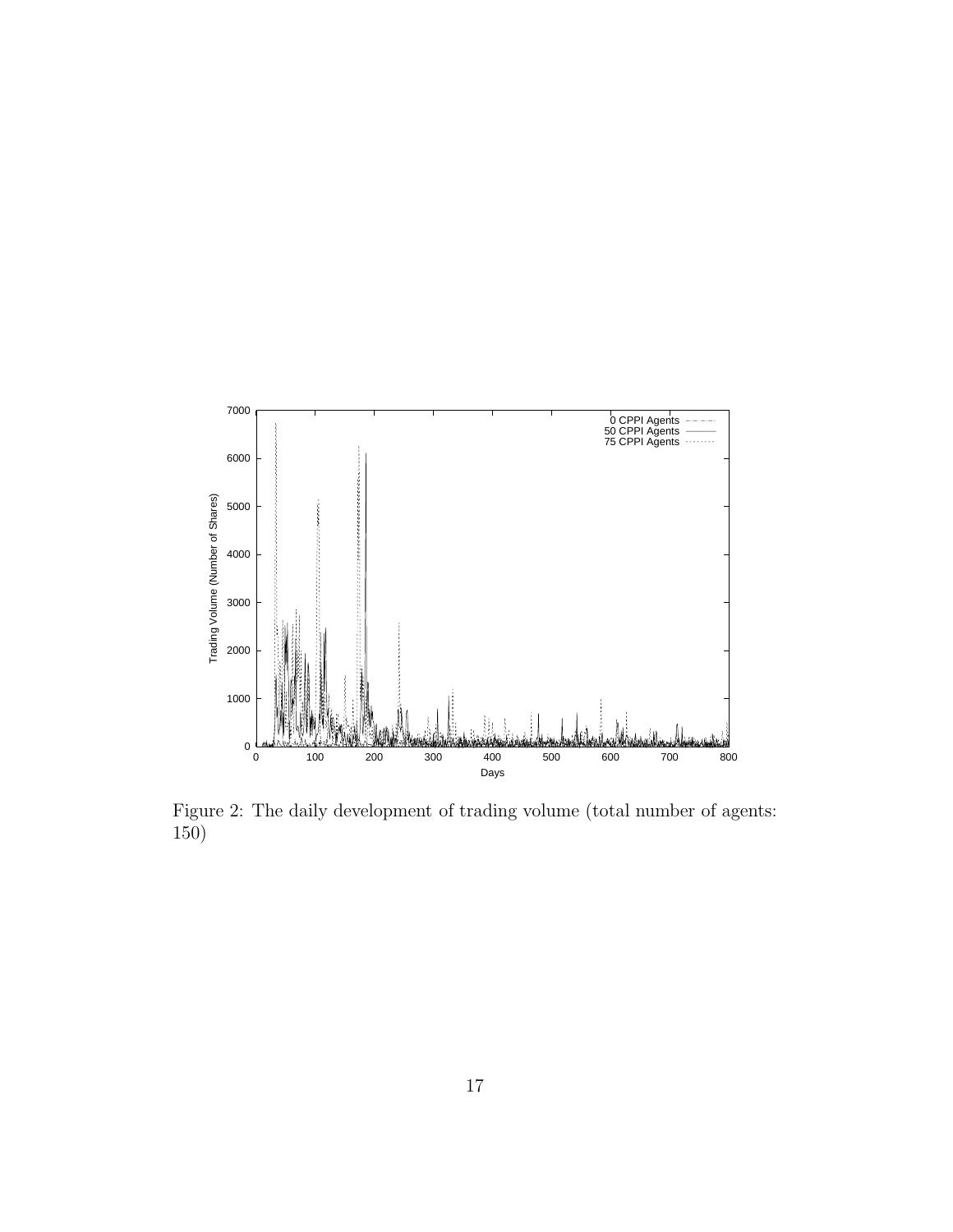

<span id="page-17-0"></span>Figure 3: The standard deviation of daily returns per trading period (total number of agents: 150)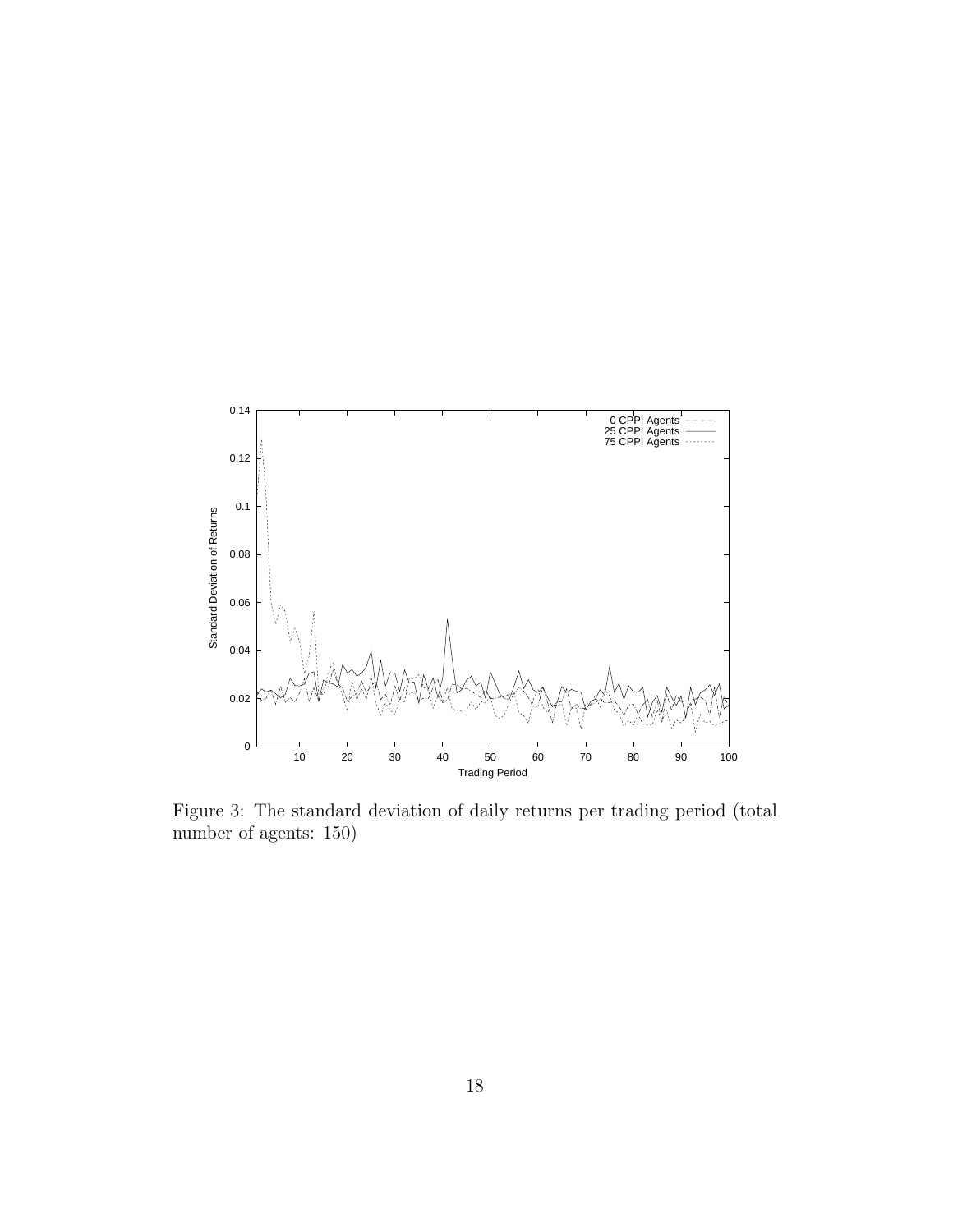

<span id="page-18-0"></span>Figure 4: The proportion of bankrupt investors to the total number of agents (150 and 1500 respectively)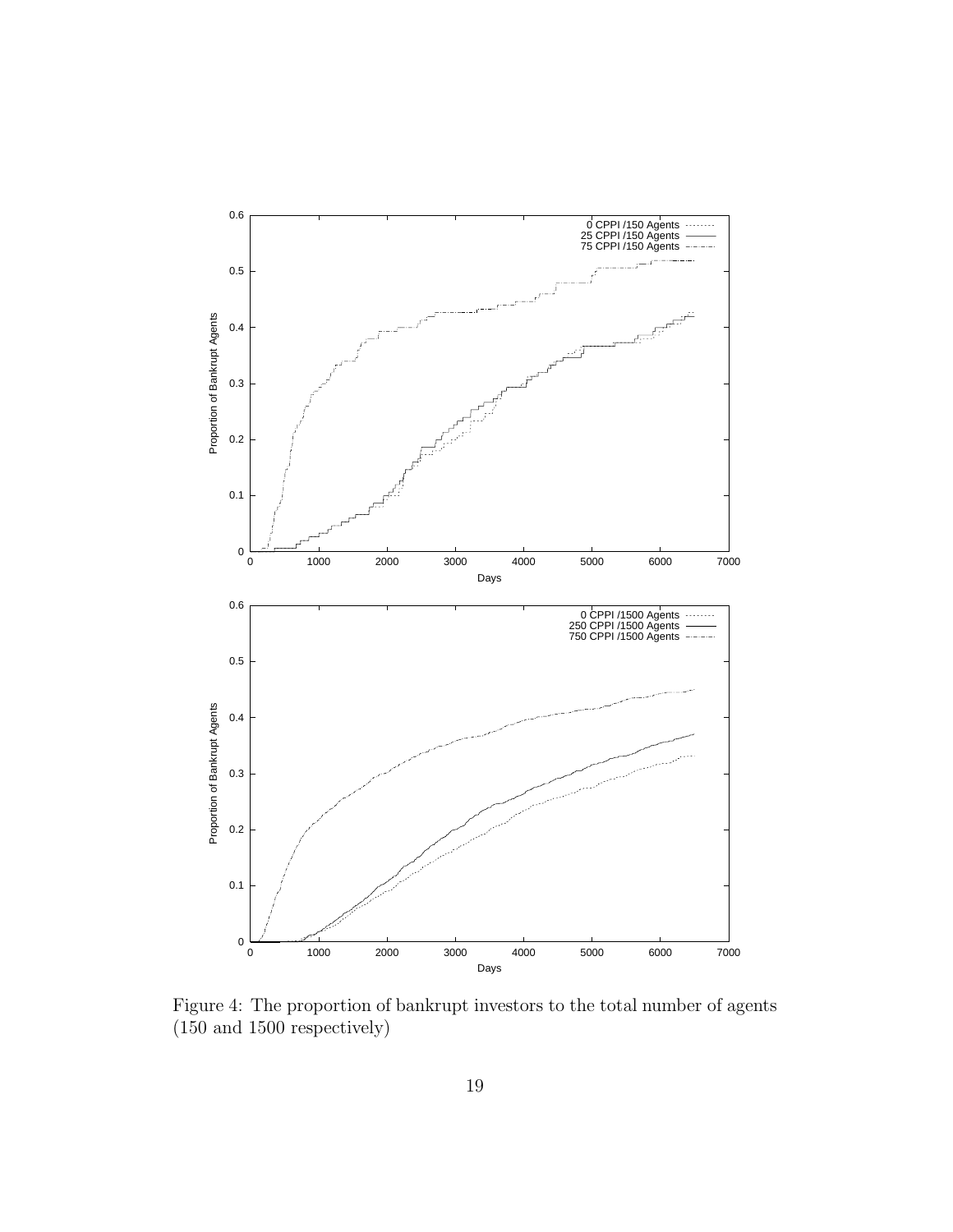

<span id="page-19-0"></span>Figure 5: The standard deviation of daily returns per trading period (total number of agents: 1500)

in the case of a CPPI agents' proportion equal to one half (i.e., 750 CPPI agents, cf. Figure [5\)](#page-19-0). Compared to the previous setting, the level of volatility is now significantly higher with CPPI agents (both 250 and 750 CPPI agents) than without CPPI agents. From these experiments we conjecture that the impact of the portfolio insurance strategy on market volatility generally increases with growing market size.

Nevertheless, given that the model is intended to study the influence of portfolio insurance on the market, the strong reduction in the number of active market participants and, especially, the positive dependence of bankruptcies on the initial share of CPPI agents, constitutes a serious deficit of the model design. Presumably however, the quality of the results could be improved by allowing bankrupt agents to be replaced by new solvent agents.[3](#page-19-1)

<span id="page-19-1"></span><sup>3</sup>Another way to prevent a large number of bankrupt agents is to choose an asymmetric distribution for the amounts withdrawn and deposited on the accounts of the agents. Actually, by just extending the limit of deposits from \$ 8000 to \$ 9000 (and keeping the limit for withdrawals at  $\text{\$}$  –8000) we discovered a strong reduction in the number of bankrupt agents.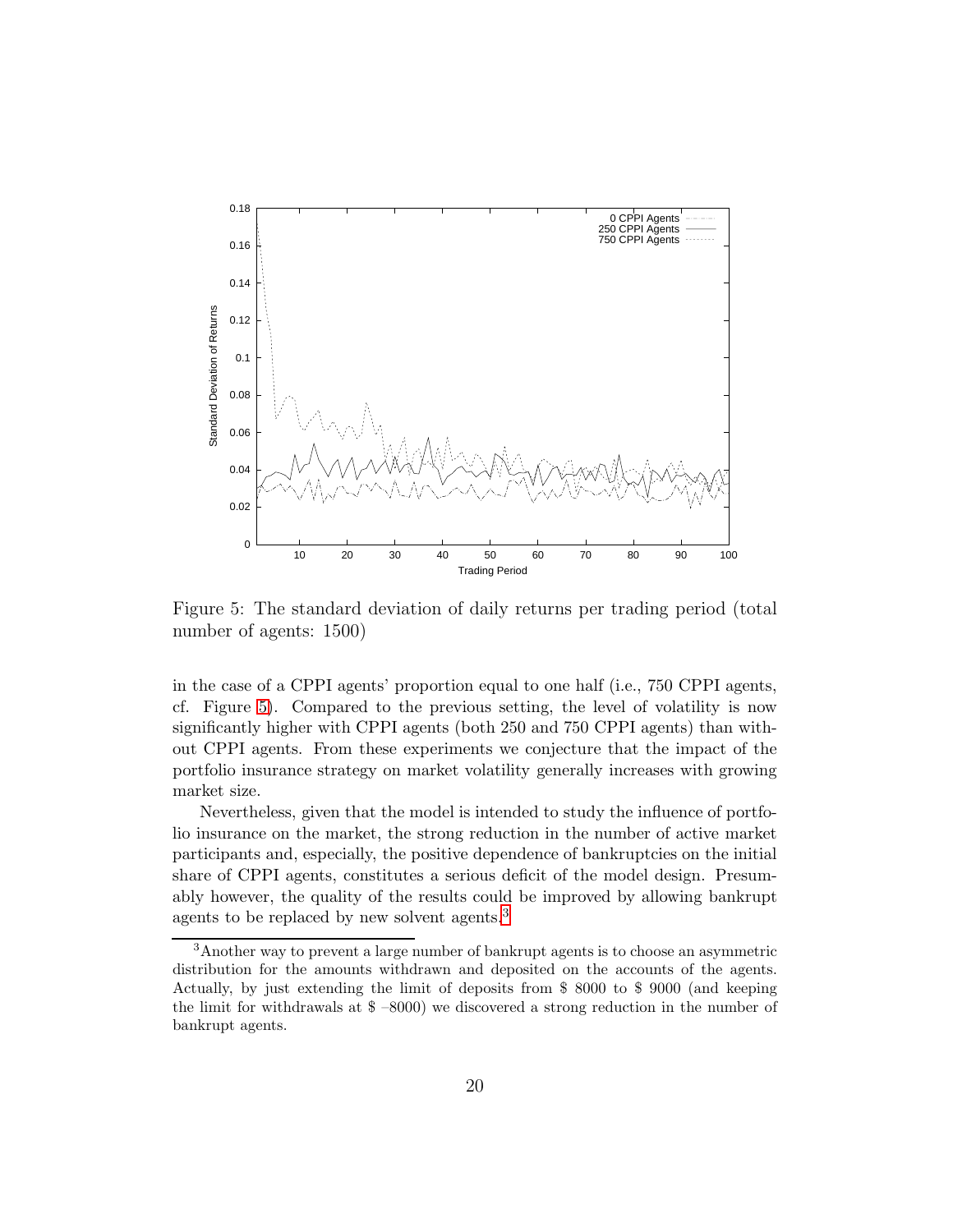

<span id="page-20-1"></span>Figure 6: The standard deviation of daily returns per trading period for  $\beta = 4$  and  $\beta = 8$  (total number of agents: 150)

For a further set of simulations we replaced the individual bid and ask prices by one uniform market price which is set by a market maker reacting on the difference between supply and demand.<sup>[4](#page-20-0)</sup> Thus, in case of excess demand (supply) prices rise (fall) proportional to the ratio of excess demand (supply) to the total number of shares with proportionality factor  $\beta$ :

$$
p_t = p_{t-1}(1 + \beta \frac{ED_t}{ST_t})\tag{7}
$$

where  $ED$  is the excess demand and  $ST$  the total number of stocks in the market. As shown in Figure [6,](#page-20-1) after about 15 trading periods, the volatility in case of 75 CPPI agents for a price adjustment speed  $\beta = 4$  hardly differs from the case with no CPPI agents. By increasing the price adjustment speed to  $\beta = 8$  the volatility generally tends to increase (for both 0 and 75 CPPI agents). As in the previous setting, in this modified setting the strong decline of volatility in the case of 75 CPPI agents is again due to the large number of bankrupt agents.

<span id="page-20-0"></span><sup>4</sup>A similar modification of the model is described in Egenter *et al.* [\[69\]](#page-55-10).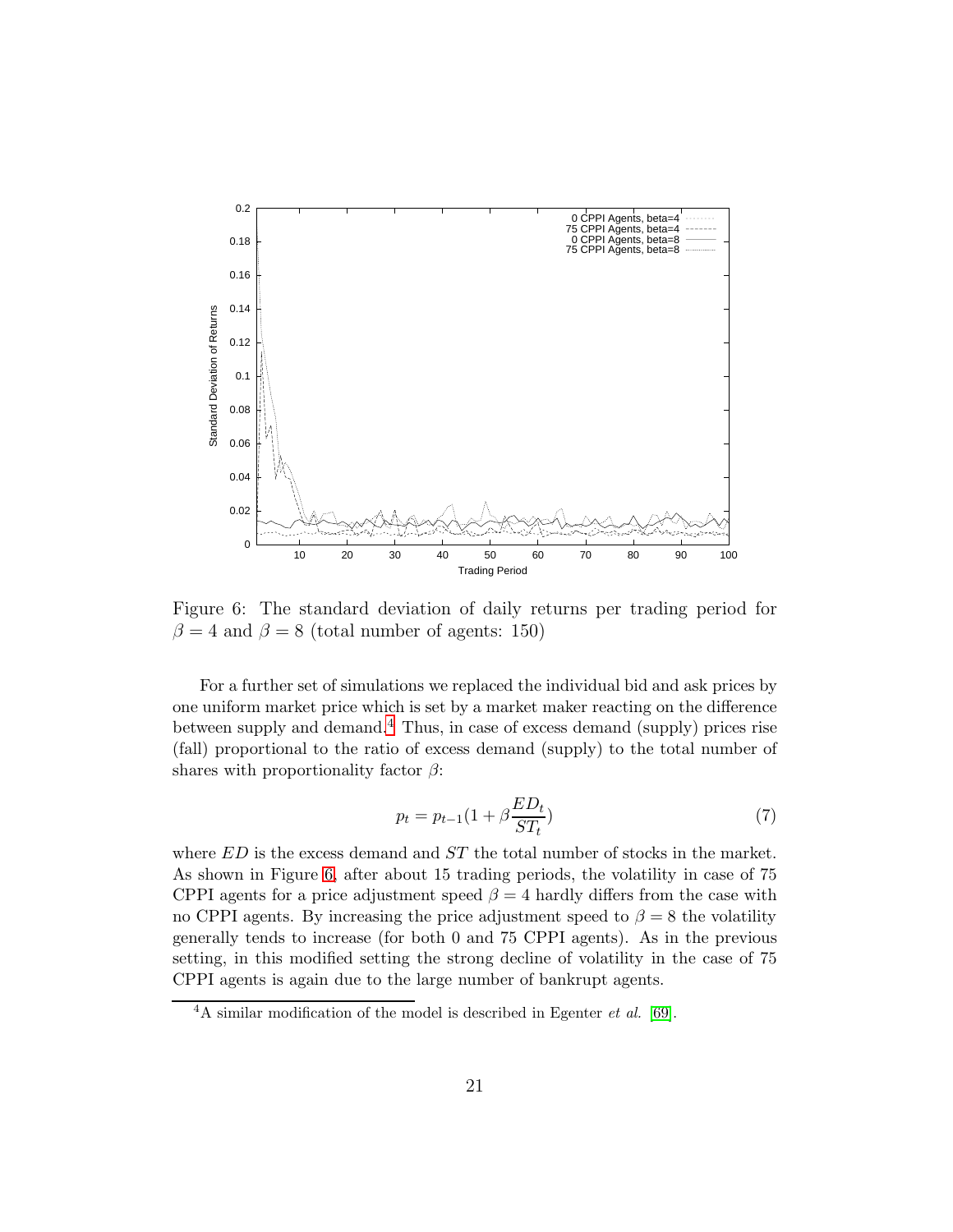

<span id="page-21-0"></span>Figure 7: The daily development of prices for  $\beta = 4$  and  $\beta = 8$  (total number of agents: 150)

Also similar to the original setting, we find almost cyclical price movements for a high proportion of CPPI agents among our market participants (Figure [7\)](#page-21-0).

### 4.3 Conclusions

Deviating from our parameter setting, the original simulations by Kim and Markowitz start with the rebalancers' portfolio structure in disequilibrium, i.e., rebalancers initially have either too many or too few stocks. Additionally, in their setting, deposits are higher on average than withdrawals. The basic result of this approach is the demonstration of the destabilizing potential of portfolio insurance strategies. Kim and Markowitz, therefore, provide a theoretical foundation for the academic discussions on the sources of the 1987 crash. Their model, of course, was not designed to address other puzzles in empirical finance, like the "stylized facts" summarized in the introduction. A comprehensive simulation study and statistical analysis of model-generated data, in fact, showed that the time series characteristics exhibit hardly any similarities with empirical scaling laws [\[159\]](#page-61-8). Taking into account the pioneering character of this model and the intention of the authors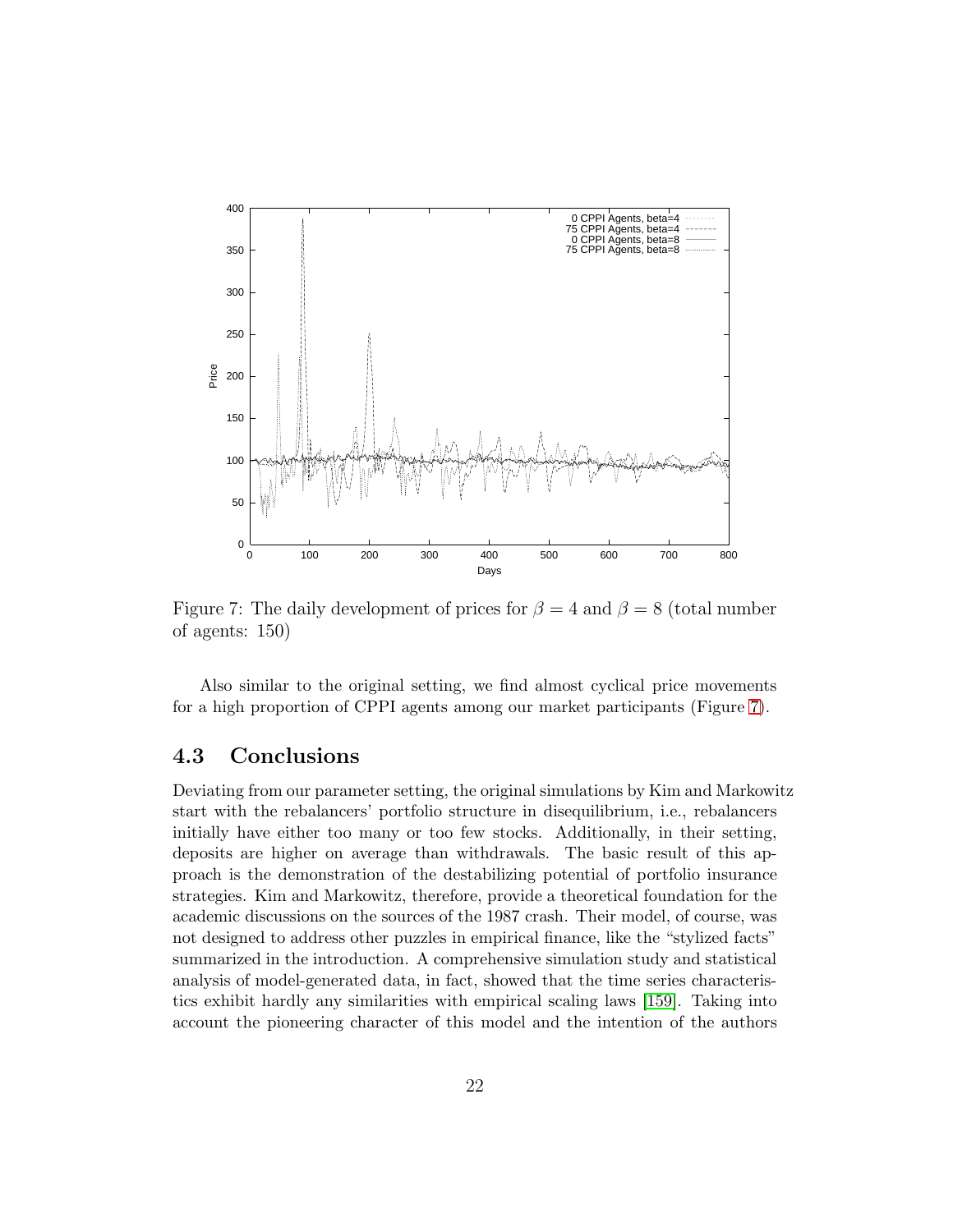to provide a partial explanation of the crash of October '87, our demands on this paper should, however, not be set too high.

# <span id="page-22-0"></span>5 An Early 'Econophysics' Approach: Levy-Levy-Solomon

Kim and Markowitz obviously tried to simulate a market populated by traders who pursue strategies found in real-life markets, and, therefore, gave a quite detailed description of activity at the microscopic level. In contrast to this highly specific set-up, more recent models deal with much more stylized and simple descriptions of traders' behavior. Historically, one of the first of these approaches is a collaboration of a group at Hebrew University including both economists and physicists. The first publication of their approach appeared in an economics journal in 1994 [\[117\]](#page-58-0) which was followed later by more detailed reports in physics and computer science journals as well as a book [\[118,](#page-58-1) [122,](#page-58-2) [121,](#page-58-3) [119,](#page-58-4) [120\]](#page-58-5).

#### 5.1 The Model Set-Up

The model contains an ensemble of interacting speculators whose behavior is derived from a rather traditional utility maximization scheme. At the beginning of every period each investor i needs to divide up his entire wealth  $W(i)$  into shares and bonds. Cash, credit, or short sales of stocks are not allowed. With  $X(i)$  denoting the share of stocks in the portfolio of investor  $i$ , his wealth can be decomposed as follows:

$$
W_{t+1} = \underbrace{X(i)W_t(i)}_{\text{sum of shares}} + \underbrace{(1 - X(i))W_t(i)}_{\text{sum of bonds}} \tag{8}
$$

with superimposed boundaries  $0.01 < X(i) < 0.99$ .

Additionally, the model assumes that the number of investors  $n$  as well as the supply of shares  $N_A$  are fixed. In addition to an identical utility function  $U(W_{t+1}),$ investors at the beginning also possess the same wealth and the same amount of stocks. Whereas the bond, assumed to be riskless, earns a fixed interest rate  $r$ , the stock return  $H_t$  is composed of two components (bonds are riskless in economics just like planets are point masses in the first physics lectures). On the one hand, either capital gains or losses can be the results of price variations  $p_t$ . On the other hand, the shareholder receives a daily or monthly  $^5$  $^5$  dividend payment  $D_t$  which

<span id="page-22-1"></span><sup>&</sup>lt;sup>5</sup>The notion of the underlying time steps differs in the available publications.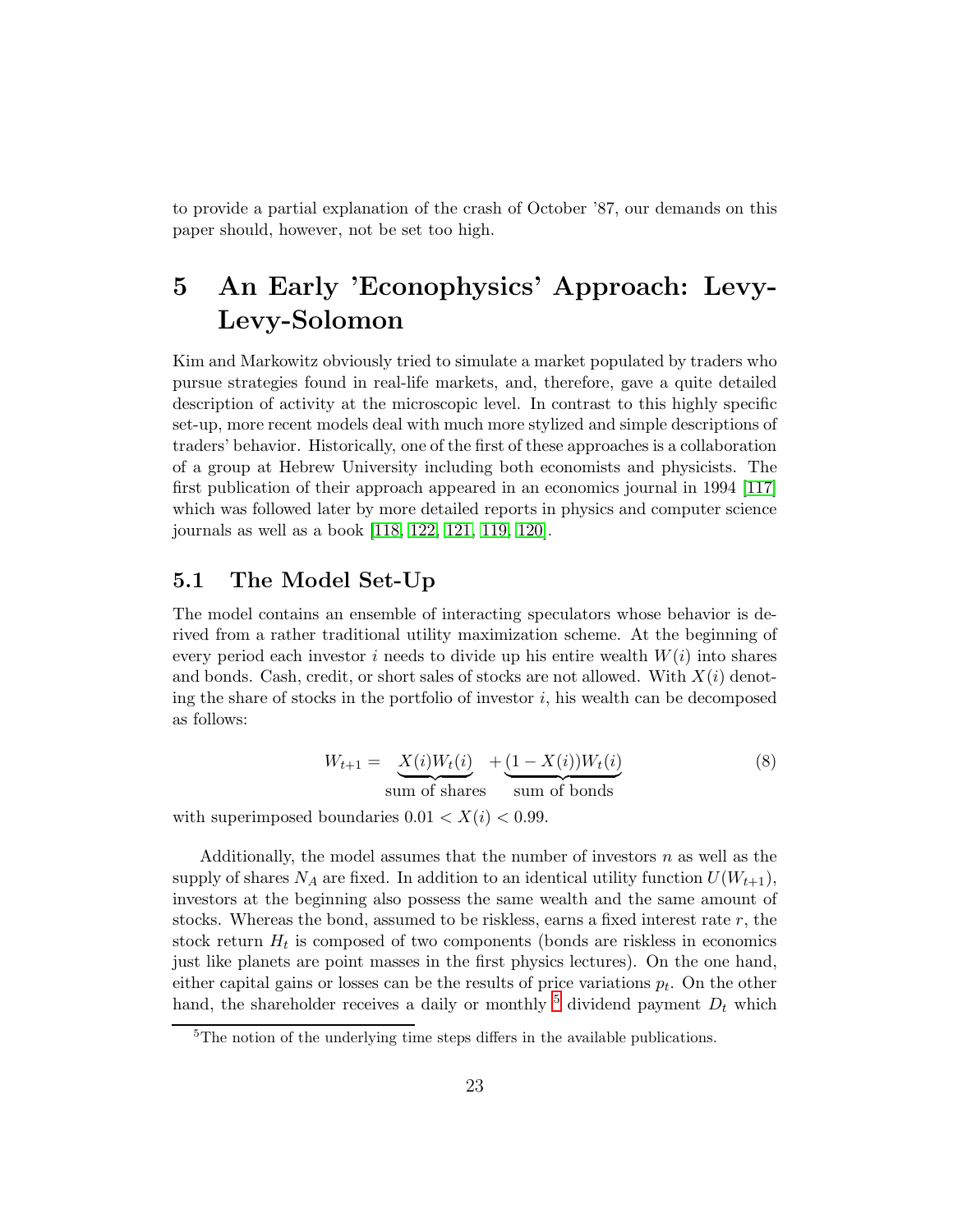grows by a constant rate over time:

$$
H_t = \frac{p_t - p_{t-1} + D_t}{p_{t-1}}\tag{9}
$$

In the base-line model, the preferences of investors are given by a logarithmic utility function  $U(W_{t+1}) = \ln W_{t+1}$ . This function fulfills the usual characteristics of a positively diminishing marginal utility. The consequence is an absolutely diminishing risk aversion, so that the amount of money invested in stocks increases with the wealth of an investor. The so-called "relative risk aversion" is constant and the optimal proportion invested in stocks, therefore, is independent of the wealth (see Arrow [\[98\]](#page-57-11)). The share of stocks, therefore, remains constant.

Investors are assumed to form their expectations of future returns on the basis of their recent observations. Their memory span contains the past k total stock returns  $H_t$ . All investors with the same memory length k form an investor group G. They expect that the returns in question will reappear in the next period with a probability of  $1/k$ . The corresponding expected utility function  $EU(X_G(i))$  has to be maximized with respect to the share of stocks  $X_G$ :

$$
EU = \frac{1}{k} \left[ \sum_{j=t}^{t-k+1} \ln \left[ (1 - X_G(i)) W_t(i) (1+r) + X_G(i) W_t(i) (1+H_j) \right] \right] \tag{10}
$$

$$
f(X_G(i)) = \frac{\partial EU(X_G(i))}{\partial X_G(i)} = \sum_{j=t}^{t-k+1} \frac{1}{X_G(i) + \frac{1+r}{H_j - r}} = 0
$$
 (11)

Like in most models, neither short-selling of assets nor buying financed by credit is allowed to the agents, so that the space of admissible solutions is restricted to a share of stocks in the interval [0, 1]. Levy, Levy, Solomon, furthermore, impose minimum and maximum fractions of shares equal to 0.01 and 0.99 in cases where the optimal solution of the optimization problem would imply a lower (higher) number. We, hence obtain either inner or outer solutions for  $X_G(i)$  which are depicted in Table 1. (Because of the maximum condition the first derivative of f is zero.)

When the optimum share of stocks is calculated for an investor group  $X_G(i)$ , a normally distributed random number  $\varepsilon_i$  is added to the result in order to derive each individual investor's demand or supply. This stochastic component may be interpreted as capturing the influence of idiosyncratic factors or of individual deviations from utility maximization from the economists' point of view. However, in the original papers it is motivated from a physics perspective as the influence of the "temperature" of the market. From aggregation of the stochastic demand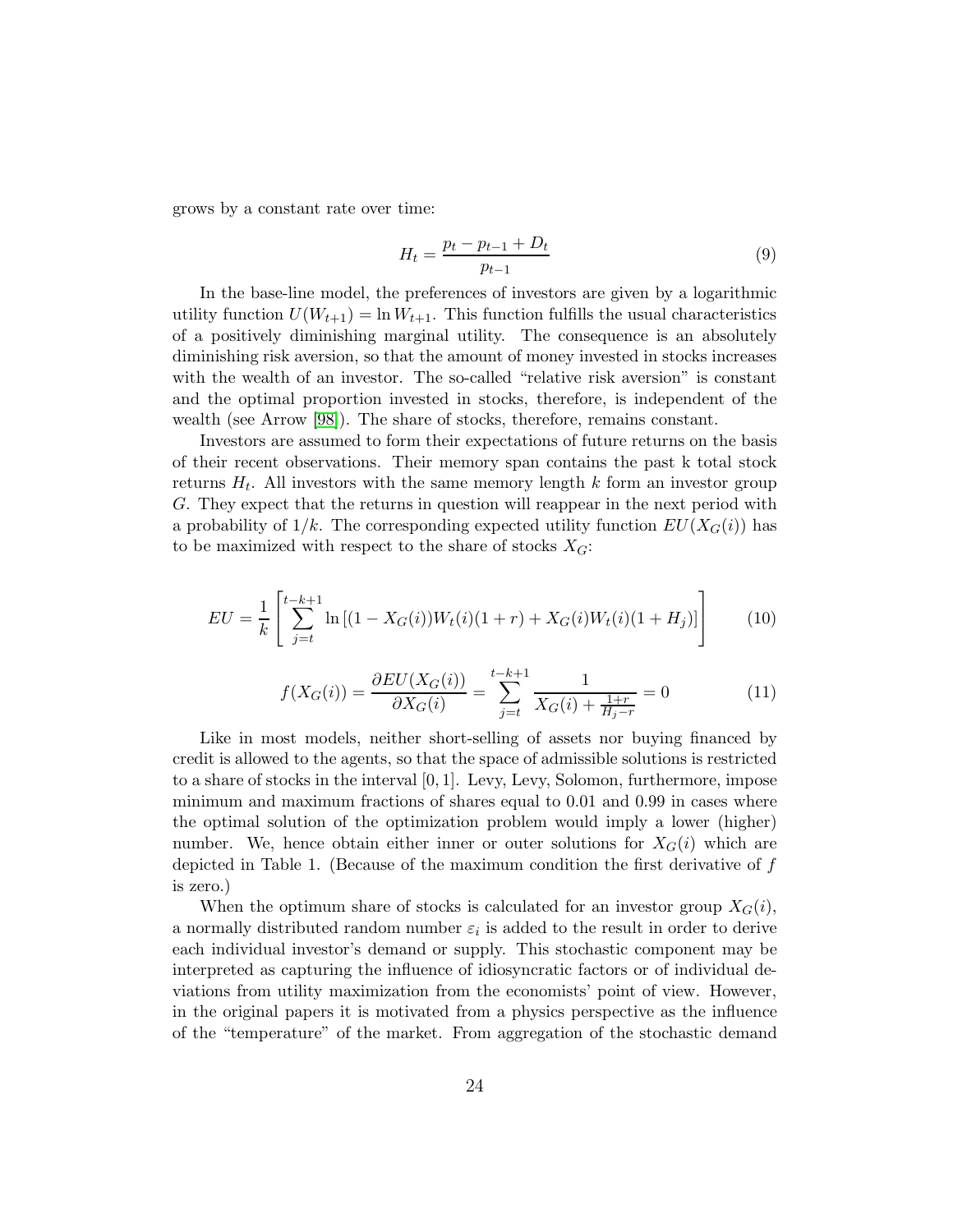|     | <b>Table 1.</b> Inner and outer solutions |
|-----|-------------------------------------------|
|     |                                           |
|     | 0.01                                      |
| ⊂ ∪ | 0.01 < X(i) < 0.99                        |
|     |                                           |

functions of traders, the new stock price (and therefore, the total return  $H_t$ ), can be calculated as an equilibrium price. One now eliminates the "oldest" total return from the investors' memory span and adds the "new" entry when the simulation process is finished for period t.

#### 5.2 Previous Results

Models with only one investor group show periodic stock price developments (Figure [8\)](#page-25-0) whose cycle length depends on the memory span k. This price development can be explained as follows: Let us assume that, at the beginning of the simulation, a random draw of the k previous total stock returns  $H_t$  occurs that encourages investors to increase the proportion of shares held in their portfolio. The larger total demand, then, causes an increase in price and therefore a new positive total return results. According to the updating of data the oldest total return will be dropped. This positive return causes the investor group to raise their stock shares successively up to a maximum of 99%. At this high price level the price remains almost constant for a little longer than  $k$  periods until the extremely positive return of the boom period drops from the investors' memory span.

As explained above, the total return is composed of the capital gains or losses and of the dividend. Since the dividend yield,  $D/p$ , is relatively small because of the considerably high stock price, a relatively small (negative) total stock return (caused by the noise term  $\varepsilon_i$ ) suffices to make the riskless bond appear more attractive. The desired share of stocks and with it the stock price, then, break down. If such a crash happens with an ensuing extremely negative total return the desired share of stocks drops to a minimum of 1%. Again, it takes another k periods for the investors to forget about this extremely negative entry. Because of the then available high real dividend rate, investing in shares becomes more attractive compared to bonds. The total demand and the stock price start rising again and a new price cycle begins. If two groups with different memory spans are considered, strict periodicity still remains a possible outcome. However, depending on the choice of the memory spans, other dynamic patterns can appear. Looking at the distribution of total wealth, a dominating influence on the share price development by one group then does not necessarily mean that it also gains a dominant share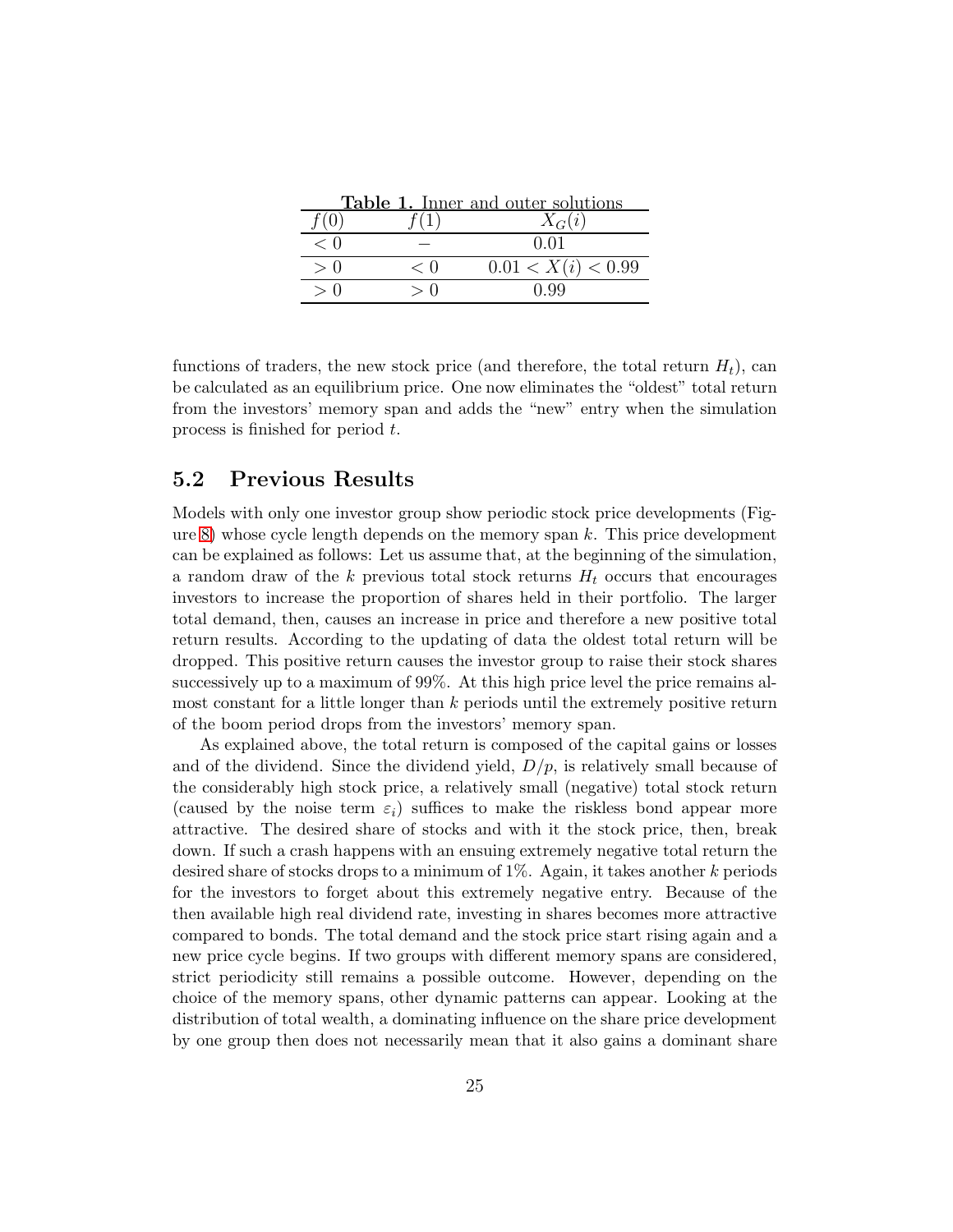

<span id="page-25-0"></span>Figure 8: With only one type of traders and a logarithmic utility function, the typical outcome of the Levy, Levy, Solomon model is a cyclic development of stock prices with periodic booms and crashes. Our own simulations produced all the visible patterns emphasized in [\[117,](#page-58-0) [118,](#page-58-1) [121\]](#page-58-3).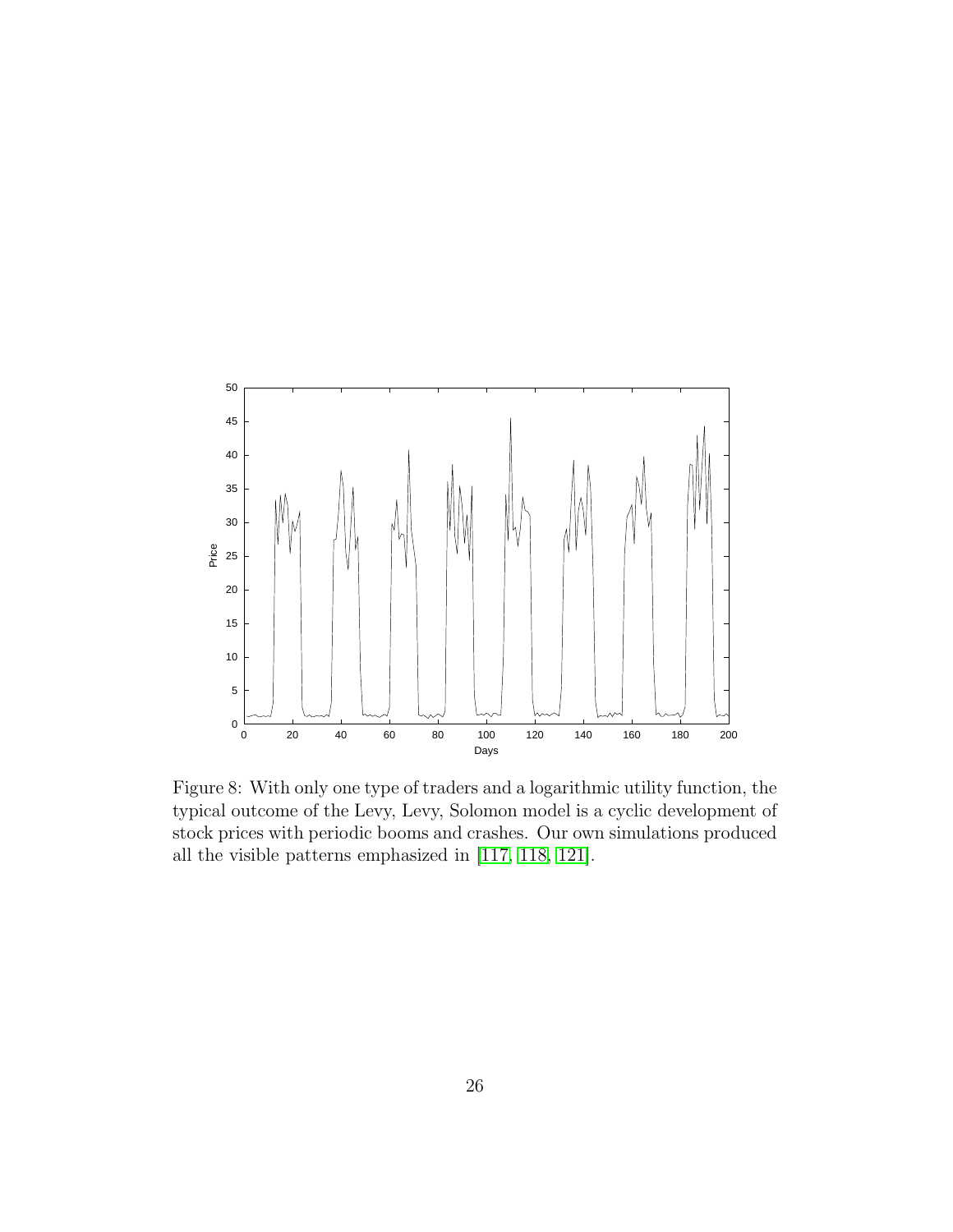of total wealth.

The model outcome becomes more irregular with three (and more) investor groups. For example, for the combination  $k = 10, 141, 256$  and  $n = 100$ , Levy and Solomon claimed to have found chaotic motion in stock prices. However, Hellthaler [\[86\]](#page-56-6) has shown that if the number of investors is increased from  $n = 100$ to, for example,  $n = 1000$ , these chaotic stock price developments are replaced by periodic motion again. This effect persists if more than one type of stocks is traded [\[109\]](#page-57-12). Furthermore, Zschischang and Lux [\[205\]](#page-65-0) found that the results concerning the wealth distribution for  $k = 10$ , 141 and 256 are not stable. While Levy, Levy and Solomon argued that the group with  $k = 256$  usually turned out to be the dominant one, it is also possible that the investor group  $k = 141$  will achieve dominance (Figure [9\)](#page-27-0). This shows an interesting extreme type of dependence of the model outcome on initial conditions brought about by seemingly minor differences within the first few iterations: depending solely on the random numbers drawn as the "history" of the agents at  $t = 0$ , we get totally different long-run results for the dynamics.

Of course, one would like to have microscopic models to provide an explanation of the power-law behavior of both large returns and the time-dependence in various powers of absolute returns. However, when investigating the statistical properties of Levy, Levy and Solomon's model, the outcome is as disappointing as with the Kim and Markowitz framework: none of the empirical scaling laws can be recovered in any of our simulations (see Zschischang [\[204\]](#page-64-4) who investigates about 300 scenarios with different utility functions, memory spans and varying number of groups). Scaling laws have, however, been reported in related models of the same group of authors, e.g. [\[123\]](#page-59-1). While the underlying philosophy of both approaches is somewhat similar, their microscopic structure is quite different.

As exemplified in Figure [10,](#page-28-0) models which are claimed to have a chaotic price development often have stock returns that appear to follow a Normal distribution (Figure [10\)](#page-28-0) and do not account for "clustered volatilities" (Figure [11\)](#page-29-0). These results are supported by standard tests of the Normal distribution and for the absence of correlations of stock returns. Zschischang and Lux argue that in these cases the Levy, Levy, Solomon model, instead of giving rise to low-dimensional chaotic dynamics and strange attractors, can effectively be viewed as a random number generator [\[205\]](#page-65-0).

The original papers are not entirely clear about the lengths of the time increments of the model: they are sometimes denoted by "days" and sometimes by "months". Since at low frequencies, returns in real markets seem to approach a Gaussian distribution, in such an interpretation, the Normality of returns generated from the model might even appear to be a realistic feature. However, the mechanism for the emergence of a Gaussian shape is still different from its ori-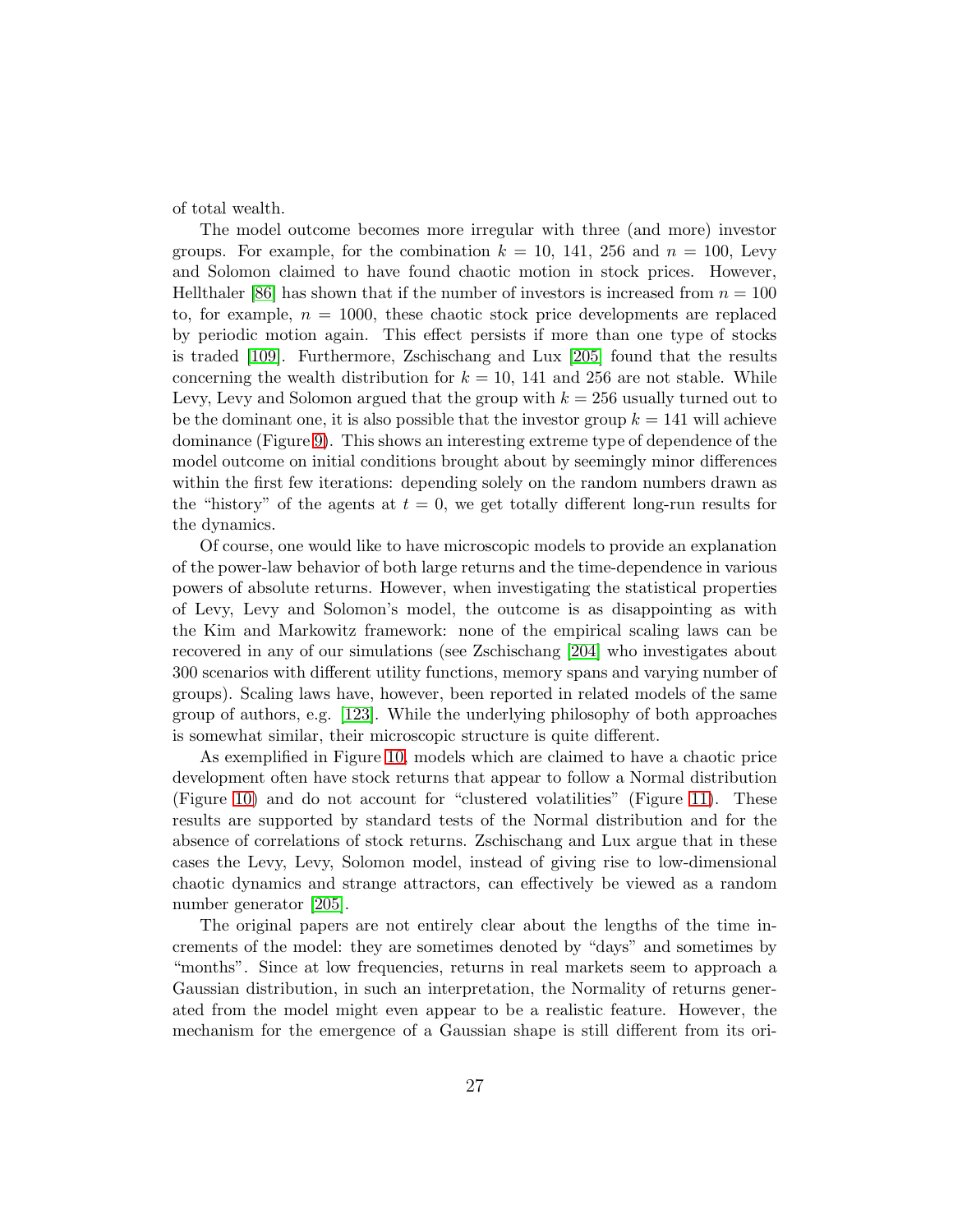

<span id="page-27-0"></span>Figure 9: Development of the distribution of wealth with three groups characterized by  $k = 10, 141,$  and 256, respectively. Depending on the initial conditions, either the group with  $k = 256$  or the group with  $k = 141$  as in the present case may happen to dominate the market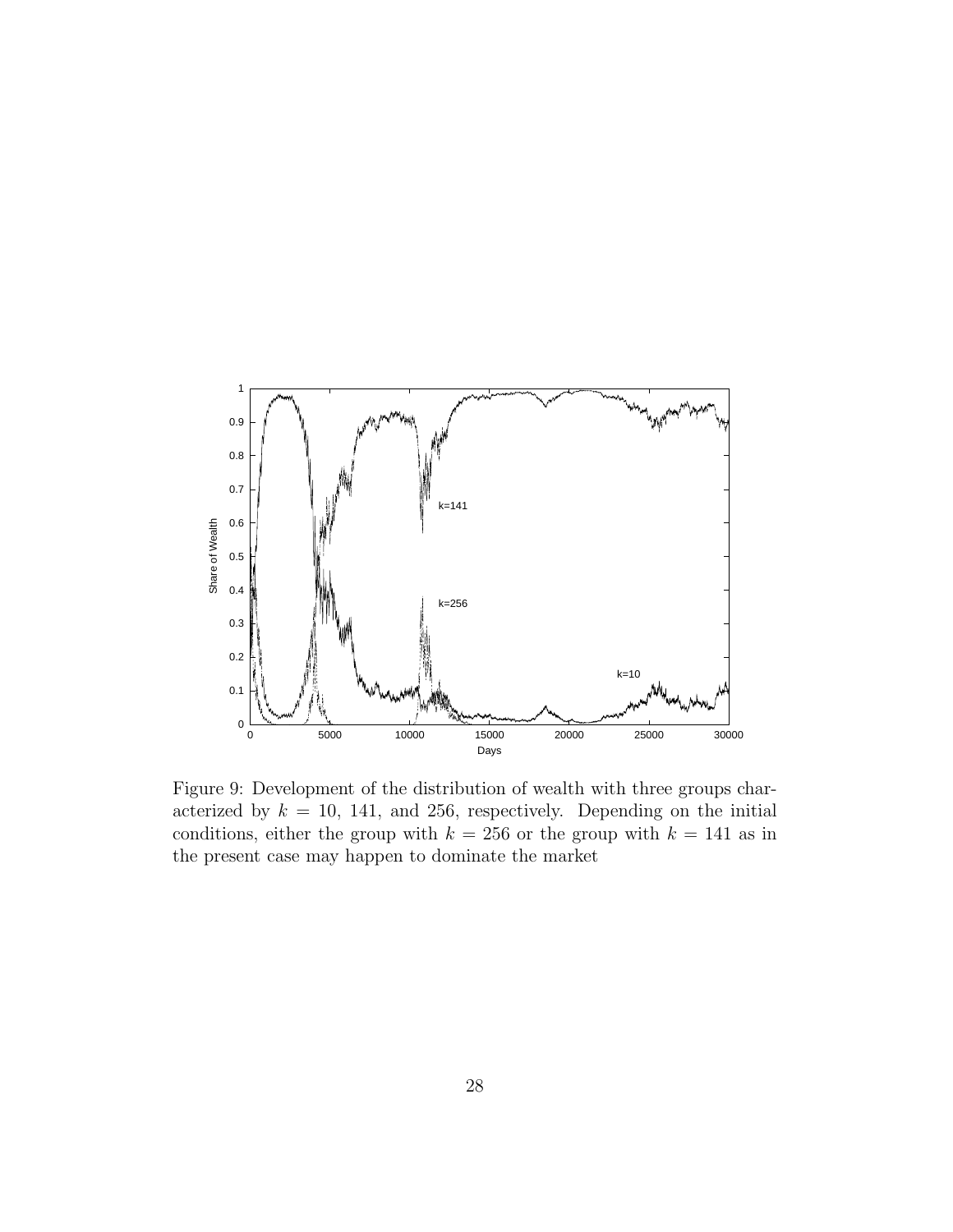

<span id="page-28-0"></span>Figure 10: Distribution of returns form a simulation with 6 groups characterized by memory spans  $k = 10, 36, 141, 193, 256,$  and 420. This is an example with a stock price development described as "chaotic" in [\[121\]](#page-58-3). However, it seems that the result is rather similar to pure randomness. The histogram is drawn for 20,000 observations after an initial transient of 100,000 time steps. The close similarity to the Normal distribution is confirmed by statistical measures: Kurtosis is 0.043 and skewness is -0.003. This yields a Jarque-Bera statistic of 1.55 which does not allow to reject the Normal distribution (significance is  $0.46\%$ )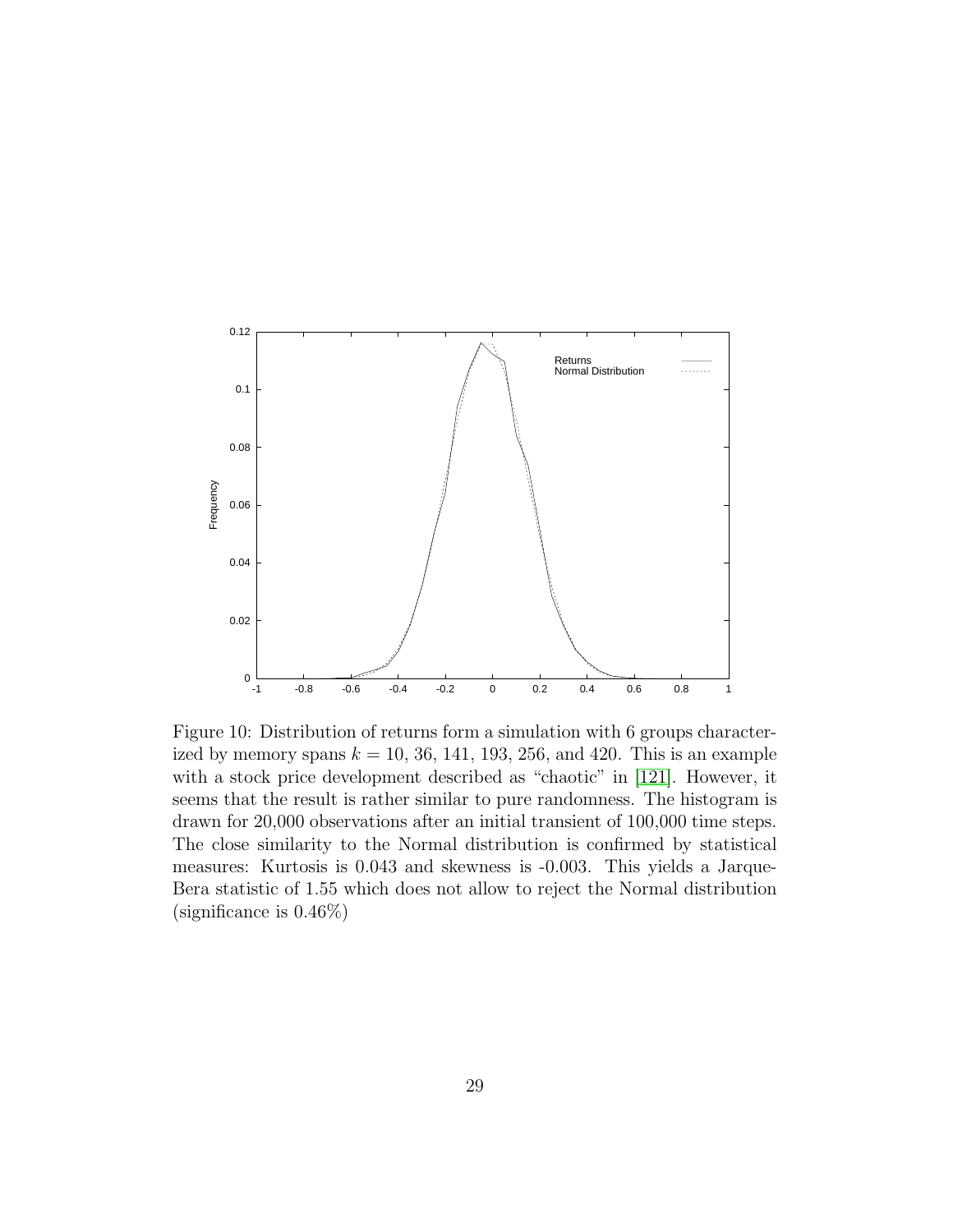

<span id="page-29-0"></span>Figure 11: Autocorrelations of raw, absolute and squared returns from the simulation of a "chaotic" case of the Levy-Levy-Solomon model. As can be seen, dependence in absolute and squared returns (as typical proxies for market volatility) is as weak as with raw returns themselves. The underlying scenario is the same as with Figure [10](#page-28-0)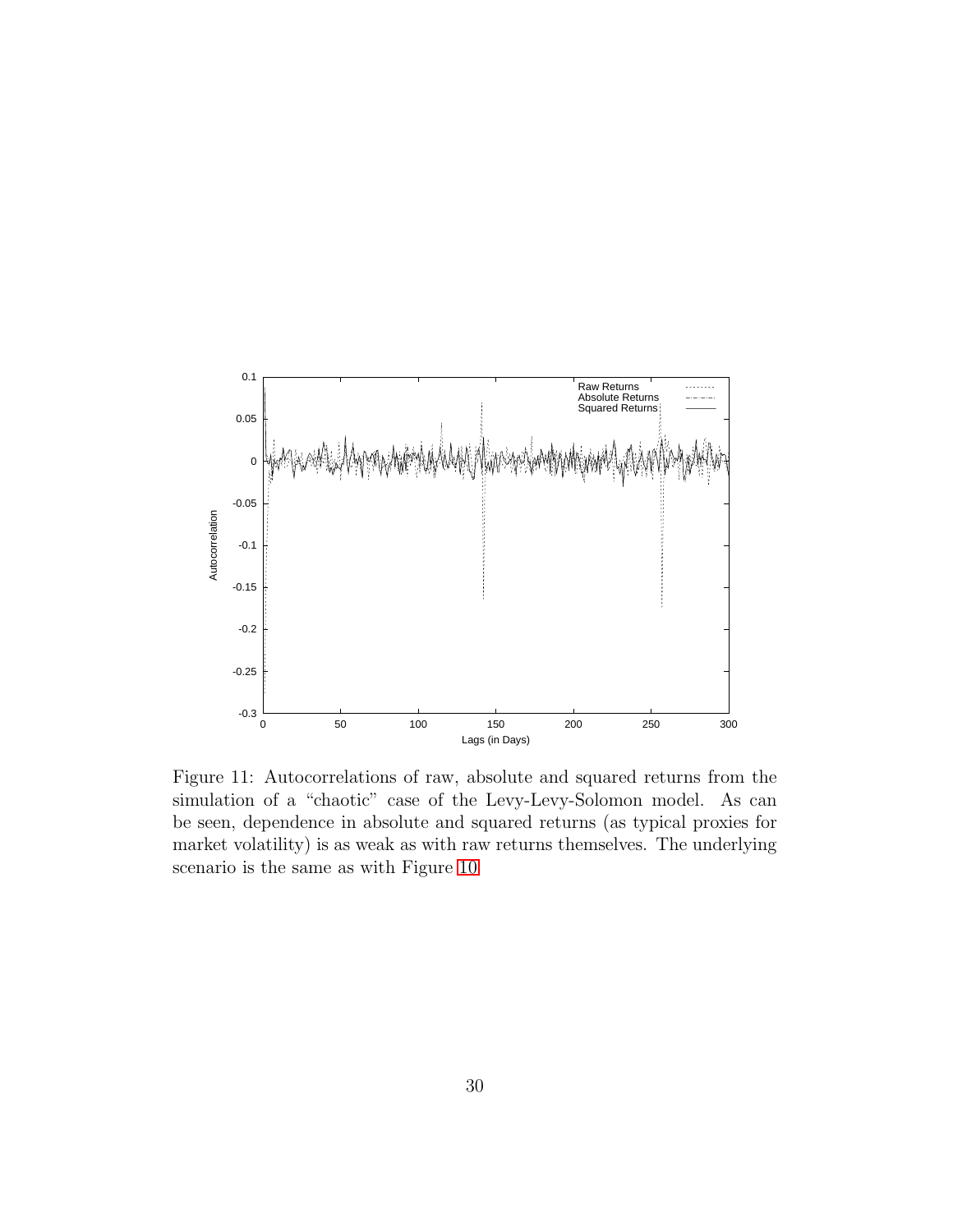gin in monthly returns in reality. The latter seems to be the consequence of the aggregation of high-frequency returns whose distribution is within the domain of attraction of the Normal distribution (because of its power-law exponent above 2). In the LLS model, on the other hand, the Gaussian shape seems to originate from the aggregation of random demand functions *within* the same period.

## 6 Financial Markets and the Distribution of Wealth: Solomon-Levy-Huang

Again, the unrealistic time series characteristics of both the Kim and Markowitz and the Levy, Levy, Solomon approach should not be taken too seriously: both models are among the first attempts at microscopic simulations of financial markets and their aims were more to provide mechanisms for bubbles and crashes than to look at statistical features of the so generated time series. At least in the case of Levy, Levy, Solomon, the authors initially were not aware at all of the scaling laws characterizing financial markets (personal communication by Sorin Solomon). However, later on their model served as inspiration and starting point for the analysis of statistical properties of simulated data. As an interesting example, the inherent wealth dynamics in Levy, Levy, Solomon inspired a more thorough analysis of the development of traders' wealth in some kind of generalized Lotka-Volterra systems.

This extension is based on a 1996 model [\[123,](#page-59-1) [168\]](#page-62-3) which was re-investigated more recently. The pertinent results have been presented in a series of recent papers by Huang, Solomon and others. We thus call it the SLH model. Its mechanics can be described as a random multiplicative process for the wealth of each trader, with different traders coupled through their average wealth somewhat similar to predator-prey models.

Assume that all traders start with the same wealth but later each of them speculates differently on the market and gains or loses amounts proportional to his current wealth:

$$
w_i(t+1) = \lambda w_i(t) \quad (i = 1, 2, \dots, N)
$$
\n(12)

where  $\lambda$  is a number fluctuating in a small interval D centered about unity. This random multiplicative process has been discussed before. The new ingredient in SLH is the "welfare state": Nobody is allowed to fall below some poverty level  $w_i = qW$  where  $W = W(t) = \sum_i w_i(t)/N$  is the average wealth per trader at that time. Thus this model is very simple, but nevertheless possesses many realistic properties. Physicists can identify it with a random walk on a logarithmic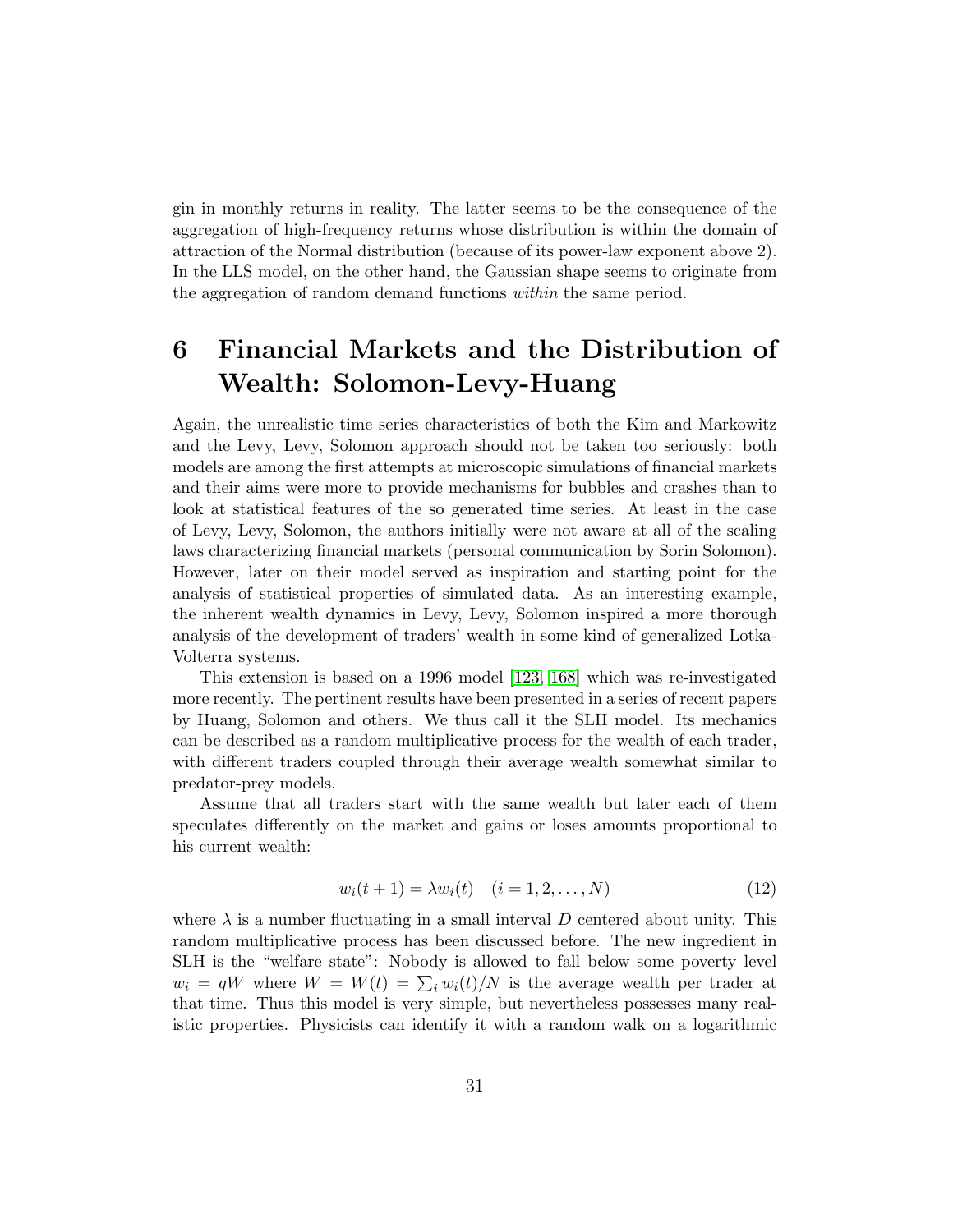wealth scale with one repelling boundary.<sup>[6](#page-31-0)</sup> Instead of this cut-off, the authors also investigate the rule

$$
w_i(t+1) = \lambda w_i(t) + aW(t),\tag{13}
$$

which represents a rich society engaging in even redistribution of a certain fraction a of overall wealth.

In the infinite N limit the same relative wealth distribution

$$
P\left(\frac{w_i}{W}\right) \propto \left(\frac{w_i}{W}\right)^{-2-2a/D} \exp\left[\frac{-aW}{Dw_i}\right] \tag{14}
$$

is obtained [\[155\]](#page-61-9) for a more general and realistic model:

$$
w_i(t+1) = \lambda w(i) + aW(t) - c(W, t)w_i(t)
$$
\n(15)

where the arbitrary function  $c(W, t)$  parameterizes the general state of the economy: time periods during which  $-c(W, t)$  is large and positive correspond to boom periods while periods during which it is negative correspond to recessions. Complementarily, if one thinks of  $w_i$  as the real wealth (as opposed to the nominal number of dollars which could increase solely because of inflation) of each individual, an increase of the total amount of dollars in the system  $W(t)$  means that an agent with individual wealth  $w_i$  will suffer from a real loss due to inflation in an amount proportional to the increase in average wealth and proportional to one's own wealth:  $-c(W, t)w_i(t)$ .

The following results are obtained: For infinite markets, a power law  $\propto 1/w^{\alpha}$ was obtained for the probability of traders with wealth larger than some arbitrary wealth w. The exponent for this power law is given by the cut-off:  $\alpha = 1/(1-q)$ . was defined above as the ratio of the lowest allowed wealth to the average wealth. Thus if  $q \approx \frac{1}{3}$  we have  $\alpha \approx 1.5$  in agreement with well-known empirical findings. It would be interesting to see if in real economies this exponent and the analogous one for the price fluctuations depend on the lower cut-off for wealth: The more egalitarian or socialist a country is, the higher will be  $q$ , and the higher will be the exponent  $\alpha$ , making extreme wealth inequalities and market fluctuations less probable.

The amount trader i invests on the stock market is proportional to the wealth  $w_i$ : George Soros produces more price changes than the present authors together (we expect this to change in the near future). Thus the fluctuations of the market

<span id="page-31-0"></span><sup>6</sup>This passage, having been contributed by D.S., obviously reflects the tendency of physicists to know everything better. In fact, the remaining authors (although they are only economists) see no reason why they should be unable to recognize a random walk with a reflecting boundary.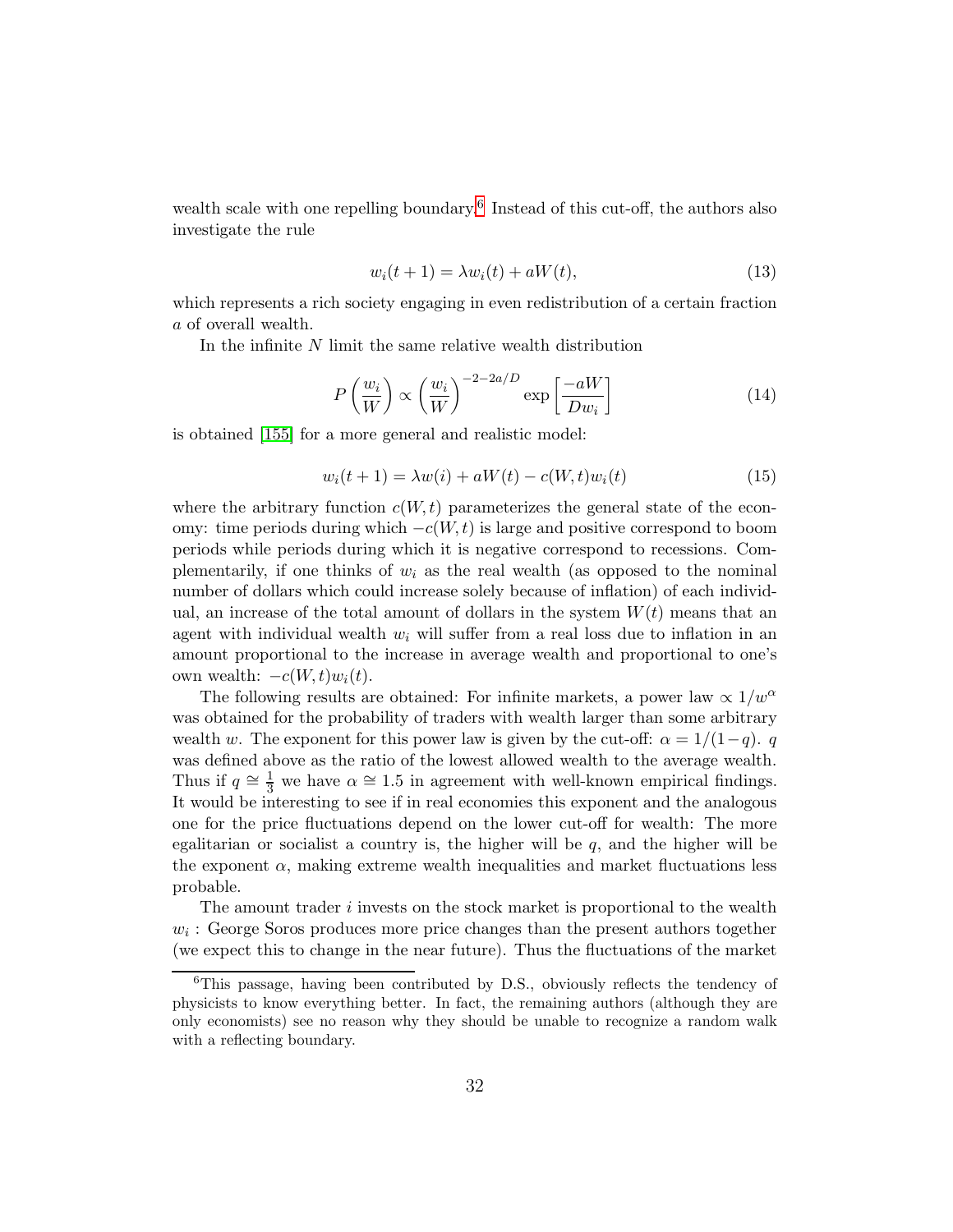price were at first thought to have the same tail exponent  $\alpha$  as the wealth distribution. However, this is not true because the different traders are not statistically independent: the cut-off  $w_i \geq qW$  introduces a coupling via the average wealth W.

Moreover, real markets are finite, and according to a 1999 review of microscopic market models [\[175\]](#page-62-4), the majority of these models get unrealistic properties like periodic oscillations, if the market size goes to infinity. In short, a few hundred professional speculators and not the millions of non-speculative families dominate most of the market movements. The thermodynamic limit, so traditional in statistical physics where a glass of beer contains  $10^{25}$  molecules and where  $5 \times 10^{13}$ sites were already simulated [\[184\]](#page-63-6), may, therefore, be very unrealistic for markets or social science [\[185\]](#page-63-7).

Indeed, simulations of the SLH model for  $10^2 \dots 10^4$  traders gave effective exponents  $\alpha \simeq 3$ , i.e. close to the desired one for the price flcutuations (not the wealth distribution). These exponents are valid only in some intermediate range: For small wealth the cut-off is important, and nobody can own more wealth than is available in the whole market. We refer to the SLH papers for more details on this approach [\[91,](#page-56-1) [167,](#page-62-5) [92,](#page-56-7) [30,](#page-52-10) [93,](#page-56-8) [169,](#page-62-6) [155,](#page-61-9) [126\]](#page-59-5).

A somewhat related recent strand of literature has analysed simple monetary exchange models. The main question pursued in this area is emergence of inequality within a pool of agents due to the randomness of their fortunes in economic interactions. This line of research is represented, among others by [\[34\]](#page-52-11), [\[45\]](#page-53-6), [\[64,](#page-54-12) [29\]](#page-52-12). The structure of all these models is very simple: agents are randomly matched in pairs and try to catch some of the other agent's wealth in this encounter. A random toss decides which of both opponents is the winner of this match. The successful agent, then, leaves the battle field with her/his wealth having increased by a fraction of the other agent's previous belongings. The above papers show that this simple random exchange model (with only minor differences in the stochastic formalisation in the above papers) leads to an endogeneous emergence of inequality within an initially homogenous population. It is, however, worthwile to point out that exactly the same process had already been proposed in [\[6\]](#page-50-5) by sociologist John Angle and has been extended in various ways in the pertinent literature over the years ([\[7,](#page-50-6) [8,](#page-50-7) [9\]](#page-50-8)). Needless to say that physicists would have gained by first consulting the literature on the subject before starting to duplicate well-established lines of research. It might also be remarked that in the recent economics literature, a number of more realistic models of wealth formation and agend-based models exist (e.g. [\[165\]](#page-62-7)). A more extensive discussion of this class of model can be found in  $|131|$ .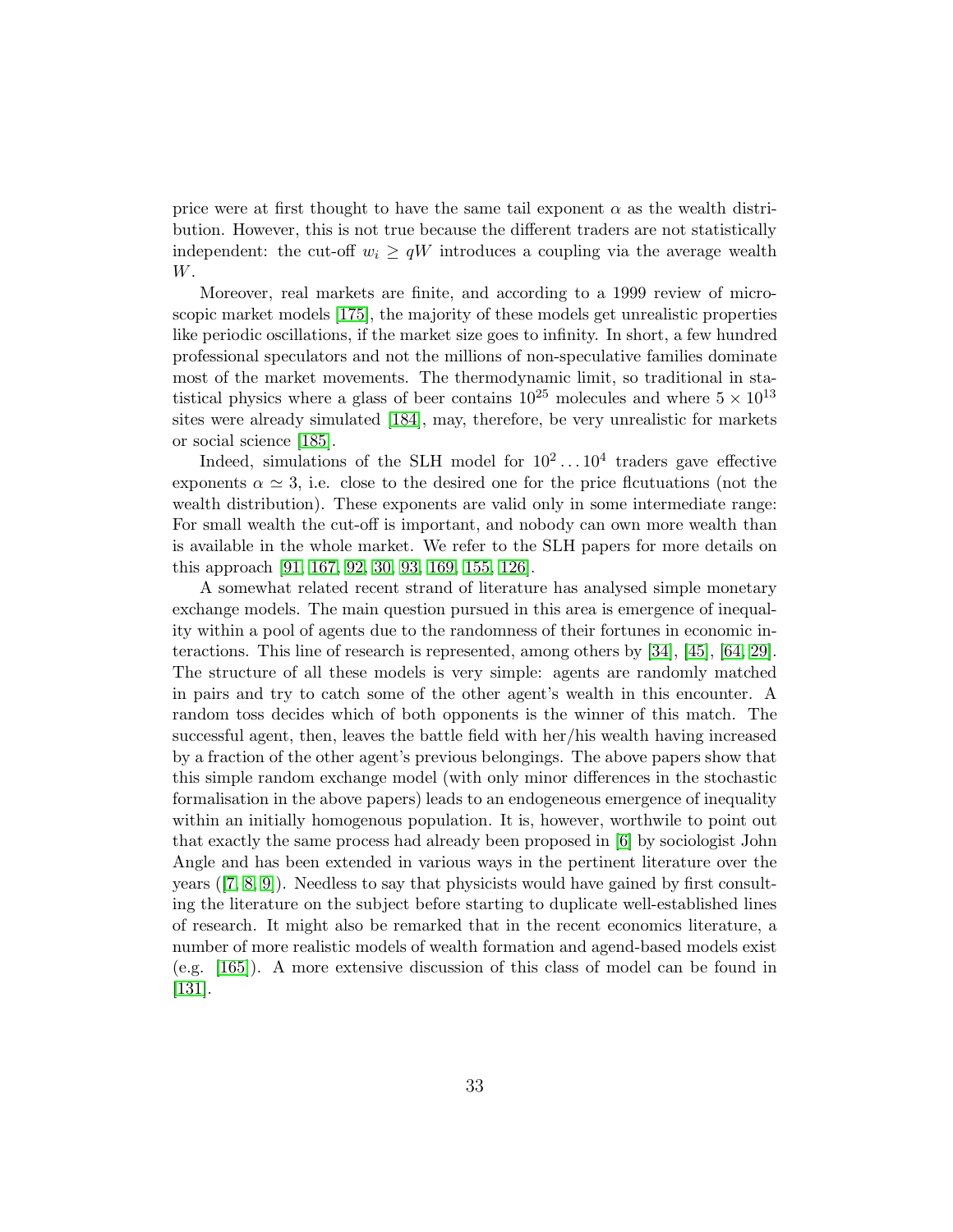## <span id="page-33-0"></span>7 Percolation Theory Applied to Finance: Cont-Bouchaud

Together with the random walk model of Bachelier [\[21\]](#page-51-9) hundred years ago, and the random multiplicative traders of SLH, the Cont-Bouchaud model is one of the simplest models, having only a few free parameters (compared, e.g., to the "terribly complicated" Lux-Marchesi model reviewed below). Economists like biologists may bemoan this tendency of physicists, but the senile third author from the physics community likes it. Also, it is based on decades of percolation research in physics, chemistry and mathematics, just as Iori's random-field Ising model uses many years of physics experience in that area [\[95\]](#page-56-9). Obviously, with this type of models, "econophysicists" have introduced new tools of analysis to financial modeling. As recent research in economics has focused on communication and information among traders (e.g., [\[107,](#page-57-2) [25\]](#page-51-10)), the random-field and percolation models might be welcome means for the investigation of information transmission or formation of opinions among groups of agents.

In percolation theory, invented by the later chemistry Nobel laureate Paul Flory in 1941 to explain polymer gelation (cooking of your breakfast egg), and later applied by Broadbent and Hammersley to coal-dust filters, and by Stuart Kauffman to the origin of life, each site of a large lattice is either occupied (with probability p), or empty (with probability  $1 - p$ ).

Clusters are groups of occupied neighbors. A cluster is infinite if its mass s (the number of occupied sites belonging to that cluster) increases with a positive power of the lattice size (and not only logarithmically). When the density  $p$  increases from zero to one, at some sharp percolation threshold  $p_c$  for the first time (at least) one infinite cluster appears; for all  $p > p_c$  we have exactly one infinite cluster for large and not too anisotropic lattices, filling a positive fraction  $p_{\infty}$  of the whole lattice. For all  $p < p_c$  we have no infinite cluster. At  $p = p_c$  we find incipient infinite clusters which are fractal. If  $p$  approaches  $p_c$  from above, the fraction  $p_{\infty}$  vanishes as  $(p - p_c)^{\beta}$  with some critical exponent  $\beta$  varying between zero and unity for dimensionality going from one to infinity. The Hoshen-Kopelman and the Leath algorithm to produce and count percolation clusters are well documented with complete programs available from DS.

The average number  $n_s$  of clusters containing s sites each follows a scaling law for large s close to the threshold  $p_c$ 

$$
n_s = s^{-\tau} f[(p - p_c)s^{\sigma}] \tag{16}
$$

where the exponent  $\tau$  varies from 2 to 2.5 if d goes from one to infinity, and the exponent  $\sigma$  stays close to 1/2 for  $2 \leq d \leq \infty$ . The previous exponent  $\beta$  equals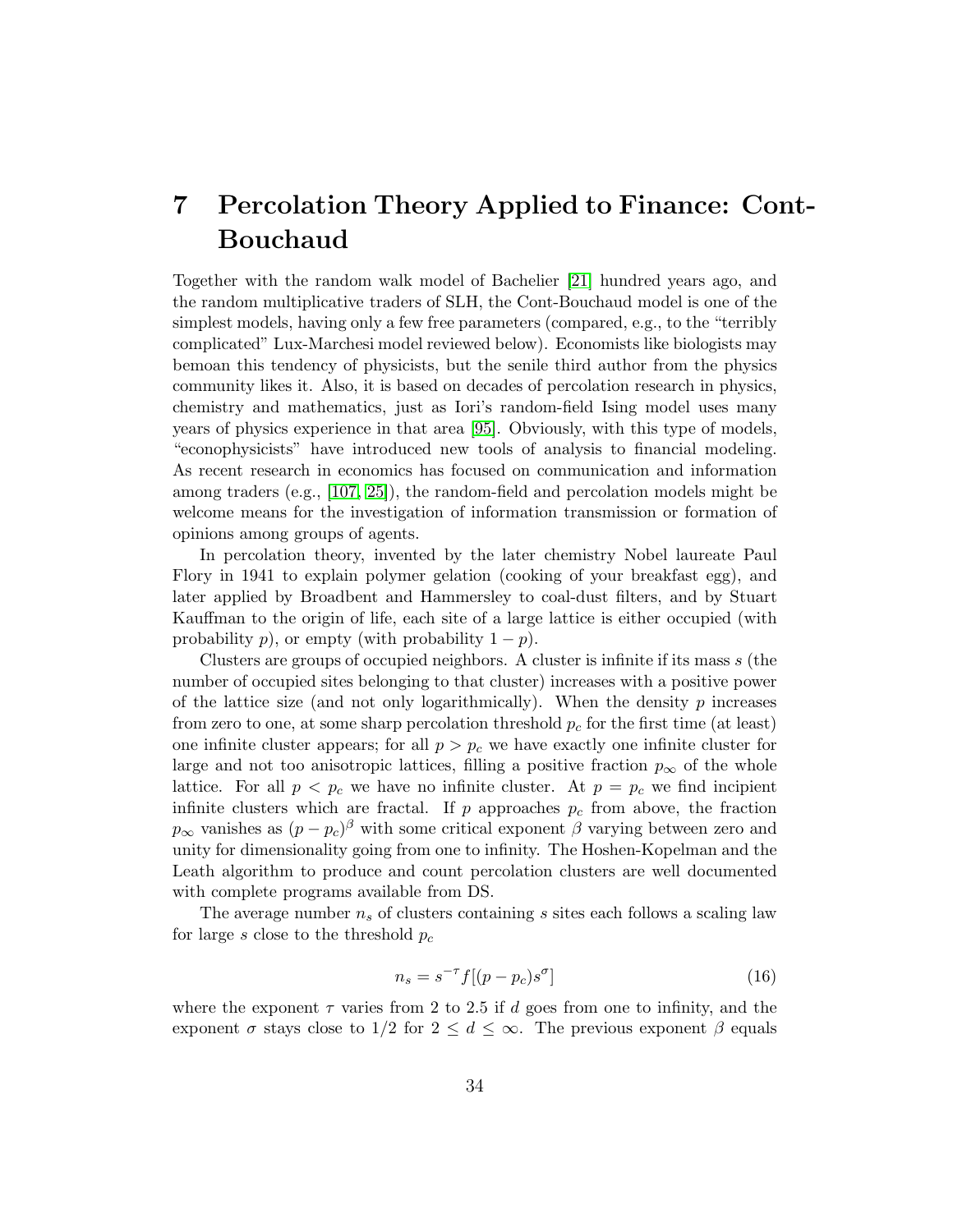$(\tau - 2)/\sigma$ . The details of the lattice structure do not matter for the exponents, only for the numerical value of  $p_c$ (≅ 0.5927464 for nearest neighbors on the square lattice). On a Bethe lattice (Cayley tree),  $\tau = \frac{5}{2}$  $\frac{5}{2}, \sigma = \frac{1}{2}$  $\frac{1}{2}$ ,  $\beta = 1$ , and the above scaling function  $f$  for the cluster numbers is a Gaussian; these exponents are also found for  $6 < d \leq \infty$  and for the case that each site is a neighbor to all other sites  $(i.e., a "random graph") [144].$  $(i.e., a "random graph") [144].$  $(i.e., a "random graph") [144].$ 

The above model is called site percolation; one can also keep all sites occupied and instead break the links between neighboring sites with a probability  $(1$ p). This case is known as bond percolation and has the same exponents as site percolation. Computer programs to count percolation clusters were published by many, including the senile co-author [\[177,](#page-63-8) [178\]](#page-63-9). All this knowledge was available already before percolation was applied to market fluctuations.

In the Cont-Bouchaud market model, originally restricted to the mathematically solvable random graph limit and later simulated, as reviewed in [\[176\]](#page-62-8), on lattices with  $2 \leq d \leq 7$ , each occupied site is a trader. A cluster is a group of traders making joint decisions; thus the model simulates the herding tendency of traders. At each time step, each cluster either trades (with probability  $2a$ ) or sleeps (with probability  $1 - 2a$ ), and when it trades it either buys or sells an amount proportional to the size s of the cluster  $i$ ; thus a usually is the probability for the member of a cluster to be a buyer. The market price is driven by the difference between the total supply and demand; the logarithm of the price changes proportionally to this difference (or later [\[180,](#page-63-10) [203\]](#page-64-5) to the square-root of the difference). The concentration  $p$  is either fixed or varies over the whole interval between zero and unity, or between zero and  $p_c$ . The results deteriorate [\[44,](#page-53-7) [48\]](#page-53-8) if the price change is no longer proportional to the difference between demand D and supply S, but to the relative difference  $(D - S)/(D + S)$  or to a hyperbolic tangent tanh[const· $(D - S)$ ]. However, the latter has been found to be a more realistic description of the price impact of demand variations [\[151\]](#page-61-10).

Some results are: If the activity a increases from small values to near its maximum value  $1/2$ , the histogram of the price fluctuations changes from an asymptotic power law to something close to a Gaussian, similar to the crossover in real markets when the observation time goes to infinity. For small activities, the cumulative probability to have a change by at least  $x\%$ , varies in its tail as  $1/x^{\mu}$ , with [\[180,](#page-63-10) [176\]](#page-62-8)  $\mu = 2(\tau + \sigma - 1)$  if we use Zhang's square-root law and average over all p between 0 and  $p_c$ . This exponent  $\mu$  varies from 2.9 and 3.3 to 4 if d increases from two and three to infinity. Thus in the realistic dimensions of a city or bank building,  $d = 2$ or 3, we get the desired  $\mu \cong 3$ . Figure [12](#page-35-0) shows simulations giving this power law, except for flattening at small  $x$  and a cut-off due to finite market sizes at large x. The curve through the data is the Student-t distribution following from Tsallis statistics [\[173\]](#page-62-9).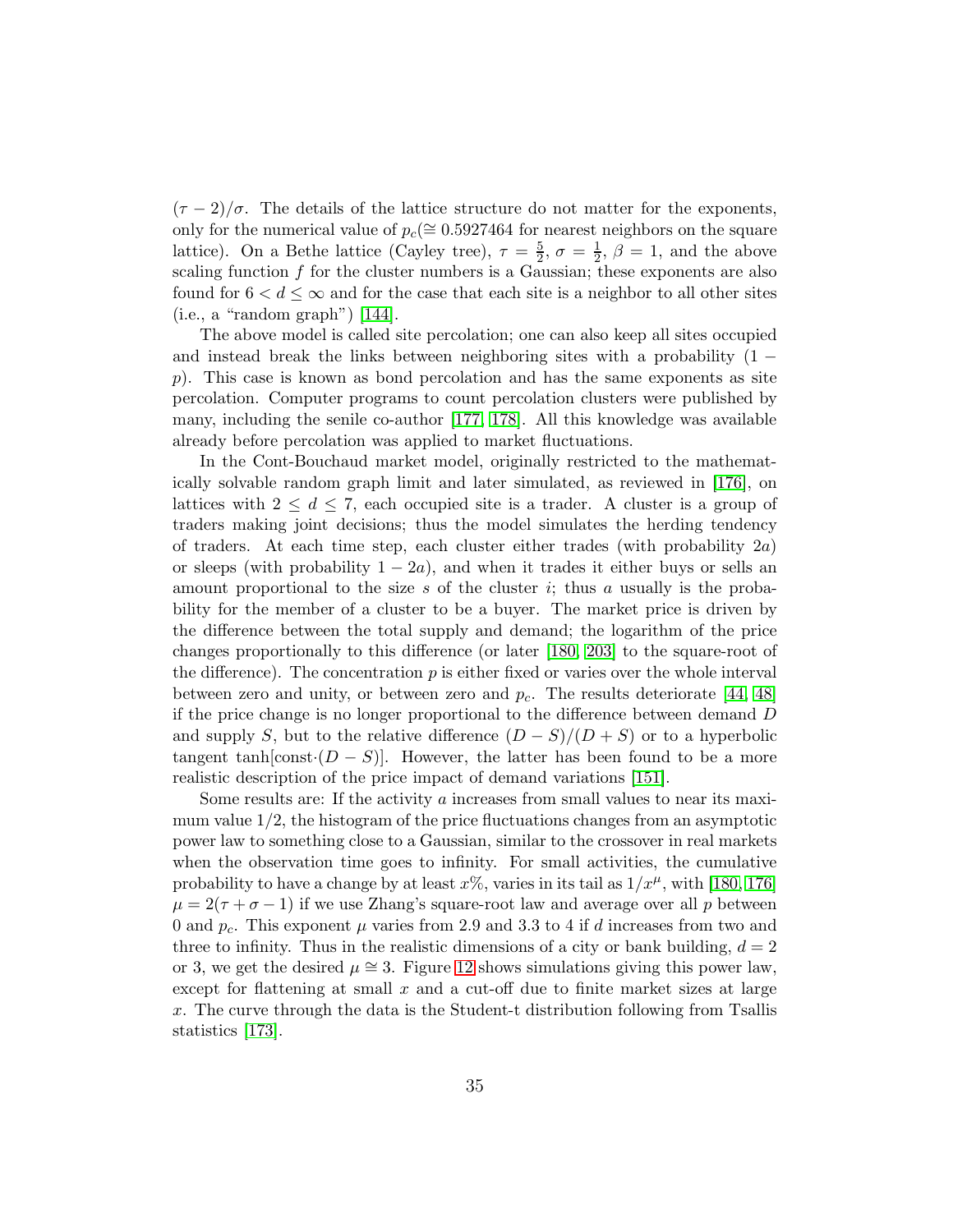

<span id="page-35-0"></span>Figure 12: Distributions of price changes from the Cont-Bouchaud percolation model. The figure also compares  $P(x)$  with const $/(3 + 0.06 * x^2)^2$ . The underlying data are averages from many  $301\times301$  square lattices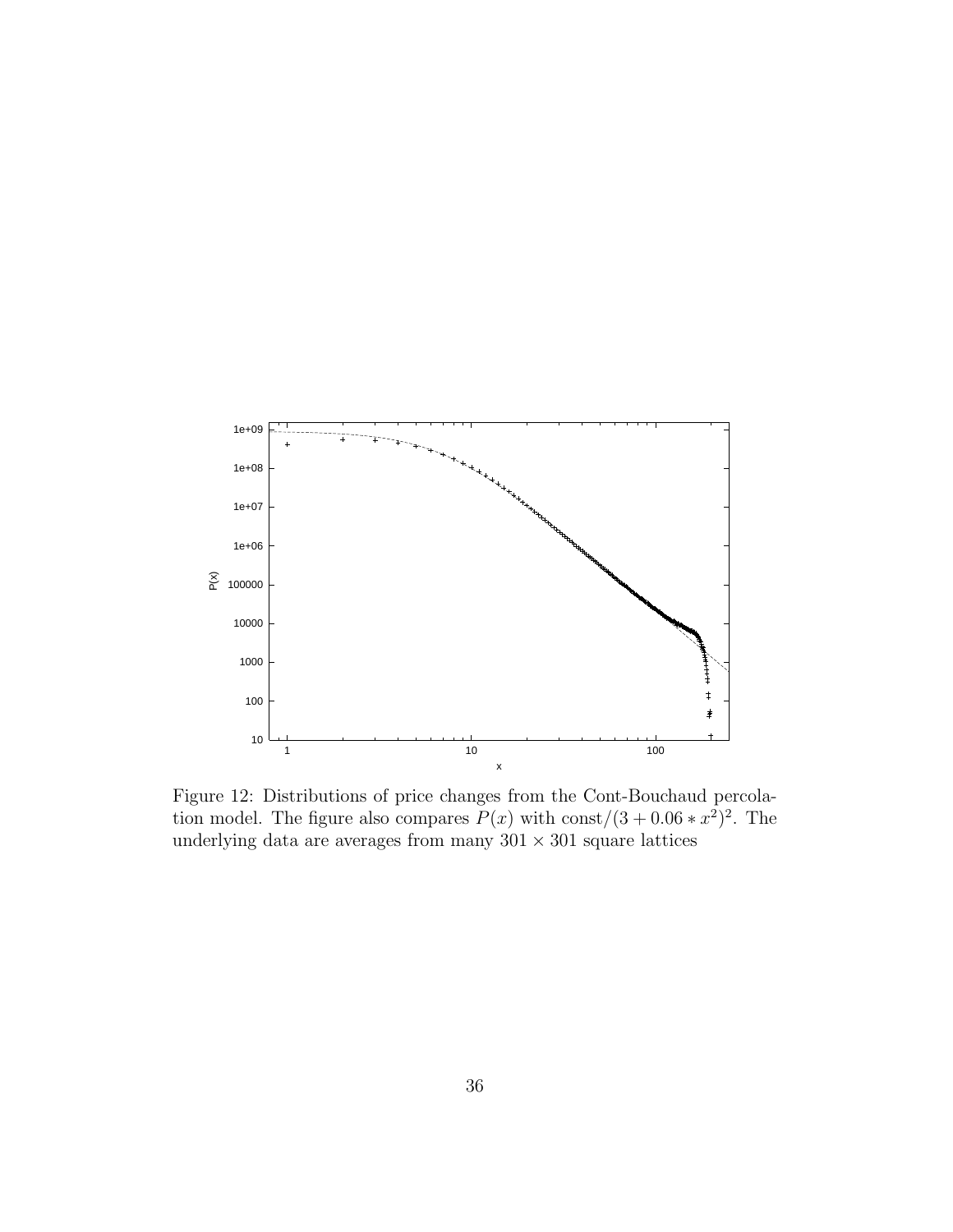

<span id="page-36-0"></span>Figure 13: Examples of price versus time in a modified Cont-Bouchaud model, showing sharp peaks and flat valleys [\[48\]](#page-53-8)

Volatility clustering, positive correlations between trading volume and price fluctuations, as well as the observed asymmetry between sharp peaks and flat valleys is seen if the activity increases (decreases) in a time of increasing (decreasing) market prices. Nearly log-periodic oscillations are seen if a non-linear restoring force (buy if the price was low) is combined with some hysteria (buy if the price was rising). For more details we refer to the original papers following [\[56\]](#page-54-1) reviewed in [\[176\]](#page-62-8).

After this review, more effects were understood and variations were tried. The crossover towards a Gaussian return distribution for increasing activity was explained [\[111\]](#page-58-10). Instead of lattices of various dimensions, the Barabasi network was assumed as the home of the Cont-Bouchaud traders, with good results [\[112\]](#page-58-11). Thermodynamic Ising-like modifications [\[164\]](#page-62-10), in the direction of the Iori model [\[95\]](#page-56-9) were proposed and gave reasonable histograms of price fluctuations. The lack of time-reversal invariance was recovered by putting some risk aversion psychology into the buying and selling probabilities [\[47\]](#page-53-9). Multifractality was found [\[43\]](#page-53-10) in the higher moments of the return distributions for different time intervals. Also a combination of these various modifications worked reasonably though not ideally [\[48\]](#page-53-8); see e.g. Figure [13.](#page-36-0)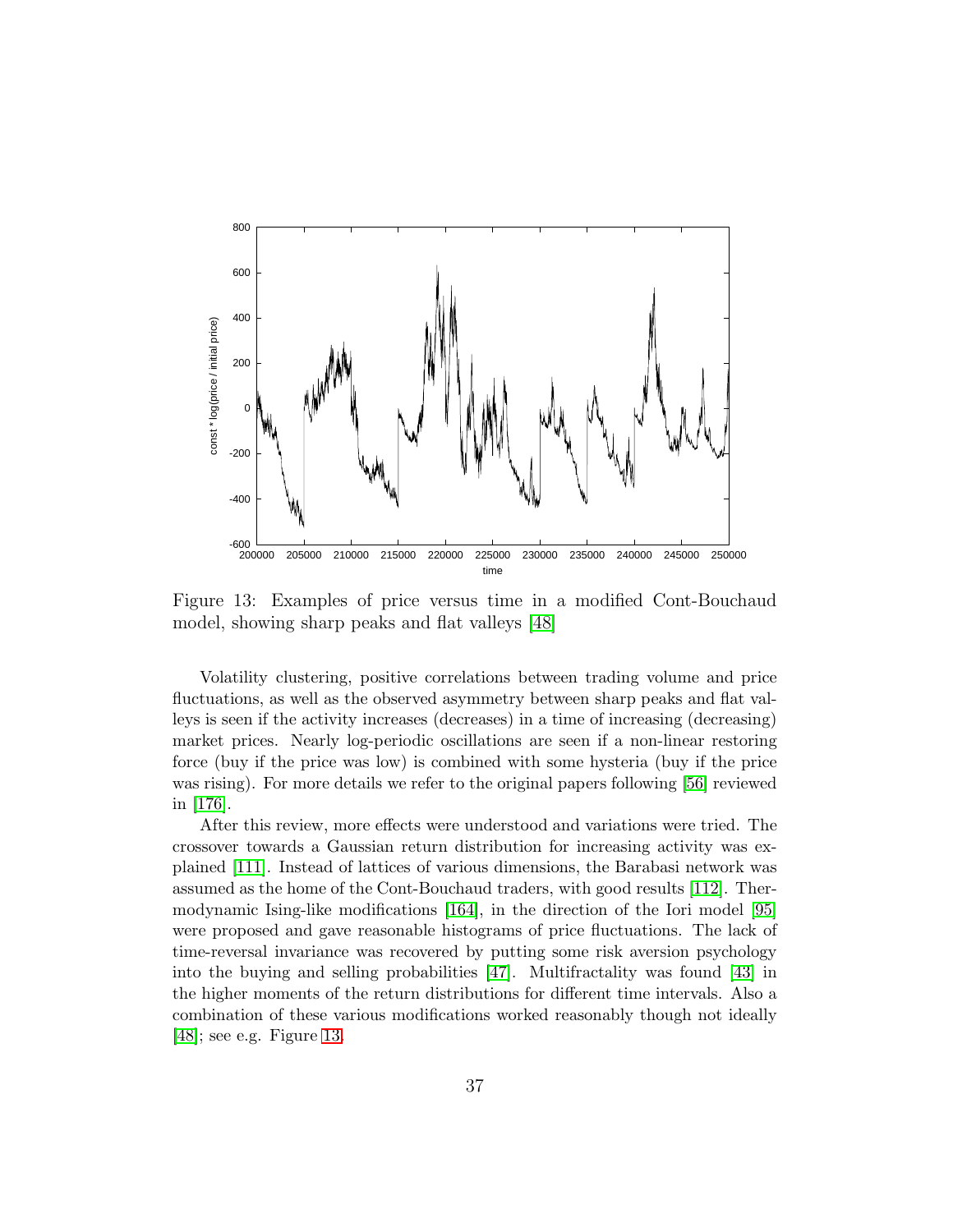Applications included triple correlations between Tokyo, Frankfurt and New York markets  $[162]$  and the effects of a small Tobin tax on all transactions  $[70, 60]$ [197\]](#page-64-6). Two physicists, Ehrenstein and Stauffer and an economist, Westerhoff first independently simulated how such a tax would influence the market. Depending on parameters, either the total tax revenue has a maximum in the region of up to one percent taxation, or it increases monotonically. Taking into account the tendency of governments to overexploit available sources of tax income, they recommend the Tobin tax only for the first case, not the second. It then would reduce the amount of speculation, but not by an order of magnitude [\[71\]](#page-55-12). Summarizing, it therefore appears that the Cont-Bouchaud models and the subsequent variations on their theme contributed by other authors have gone some way in explaining important stylized facts of financial markets. Nevertheless, economists often feel somewhat uneasy about this approach. The reason is that its starting point is known knowledge about the characteristics of certain graph-based dynamics (i.e., percolation models in statistical physics). The "explanation" of stylized facts in economics is, then, achieved to some extend via a mere relabeling of known physical quantities into new ones with an economic interpretation. Economists, of course, would like to start with basic facets of economics interaction of real-life markets rather than with a lattice-based architecture. Furthermore, the many attempts at "improvements" of the model outlined above show that realistic results are only obtained under extremely specific settings. Hence, it appears questionable whether this framework really allows an explanation of empirical findings that is "independent of microscopic details" as postulated in an econophysics manifesto (Stanley et al. [\[174\]](#page-62-11)).

## 8 Social Percolation and Marketing: Solomon-Weisbuch

Nevertheless, scientists have a natural tendency to apply what they have learned to as many different problems as possible (maximizing thereby the number of their publications). Percolation theory seems to be one of the discoveries one can use in quite a number of fields. Besides financial markets, another application concerns "social percolation" and its use in marketing [\[170\]](#page-62-0) which we review in the following (departing shortly from our central subject of financial markets).

As in the previous section, every site of a large lattice is randomly either occupied or empty, and a cluster is a set of occupied neighbors. Now we identify occupied sites with potential customers of one specific product, say, a Hollywood movie. Each site  $i$  has a certain product quality requirement  $p_i$ , and the product has a certain quality q. The values of  $p_i$  are homogeneously distributed between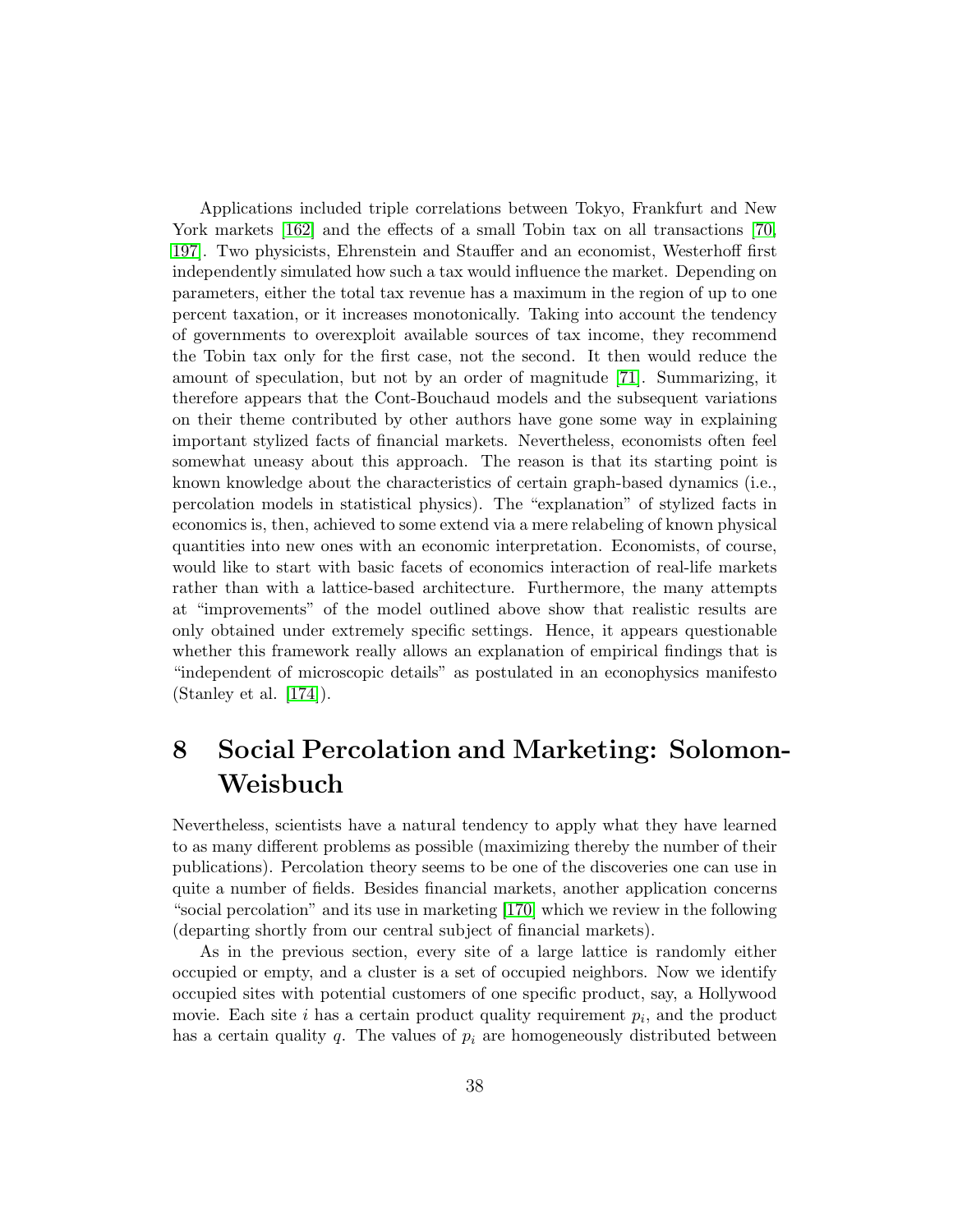zero and unity. Only those people visit this movie (or more generally, buy this product) who regard its quality as sufficient, i.e. who have  $p_i < q$ . We thus define as occupied a site with  $p_i < q$ , and then a site is occupied with probability q. All sites i in a cluster have  $p_i < q$ .

If all potential customers are immediately informed about the new product and its quality q, then a fraction q of all sites will buy, a trivial problem. But since we get so much advertising, we may mistrust it and consider buying a movie ticket only if we hear from a neighbor about its quality  $q$ . Thus a site i buys if and only if one of its nearest neighbors on the lattice has bought before, if  $i$  has not bought before, and if  $p_i < q$  (customers are assumed to have the same perception of the quality of the product, i.e. the quality assessment  $q$  they tell their neighbors is the same for all customers.) Initially, all occupied sites on the top line of the lattice (top plane in three dimensions) are regarded as customers who have bought and who thus know the quality  $q$ . In this way, geometry plays a crucial role, and only those sites belonging to clusters which touch the upper line get informed about the movie and see it. If and only if one cluster extends from top to bottom of the lattice, we say that the cluster percolates or spans. And standard percolation theory then predicts a spanning cluster if the occupation probability (or quality) q is larger than some threshold  $p_c$ , which is about 0.593 on the square lattice [\[177,](#page-63-8) [158,](#page-61-12) [41\]](#page-53-11). (Instead of starting from the top and moving towards the bottom, one may also start with one site in the center and move outwards. The cluster then percolates if it touches the lattice boundary.)

In this way the decades-old percolation theory divides new products into two classes: Hits and flops [\[193\]](#page-64-7), depending on whether or not the quality was high enough to produce a spanning cluster. For a flop,  $q < p_c$ , only sites near the initially occupied top line get informed that the new cluster exists, while for a hit,  $q > p_c$ , also customers "infinitely" far away from the starting line buy the movie ticket. In the case of a hit, except if q is only very slightly larger than  $p_c$ , nearly all customers with  $p_i < q$  get the information and go to the movie; only a few small clusters are then isolated from the spanning network and have no chance to react. Figure [14](#page-39-0) shows three examples, where one time step corresponds to one search through all neighbors of previously occupied sites (Leath algorithm [\[178\]](#page-63-9)).

In traditional marketing theories, as discussed in [\[83\]](#page-56-10), one neglects the spatial structure, and a growing market has an exponential time dependence until saturation sets in. For averages over lattices with spanning clusters, instead we have power laws in time [\[83\]](#page-56-10). In reality, both cases have been observed, in addition to complicated behavior somewhat similar to the curve  $q = p_c$  of Figure [13.](#page-36-0)

The first modification of this static percolation model is to assume that the quality q changes in time: When a movie was successful (i.e. when the cluster percolated), the producer lowers the quality of the next movie slightly; when it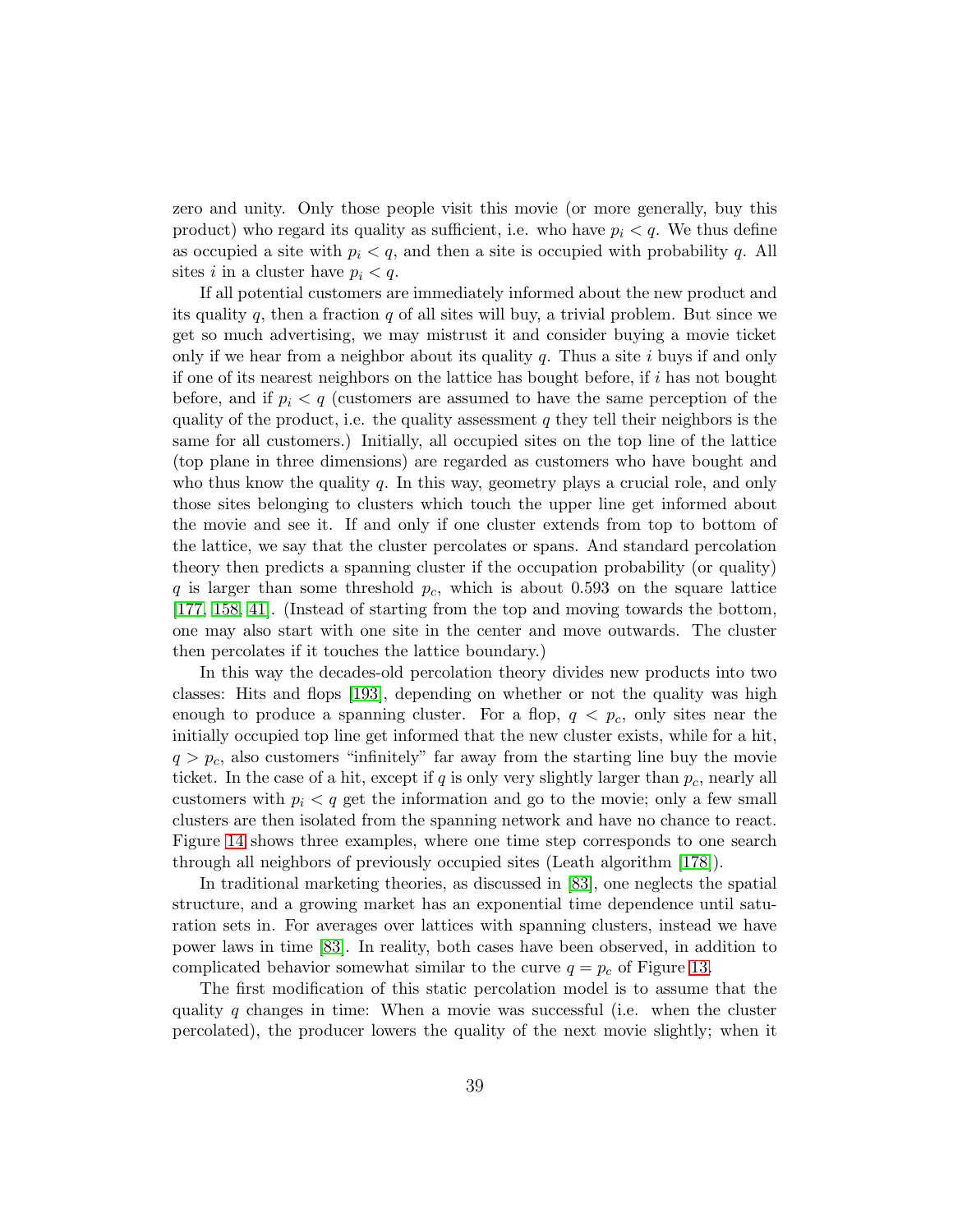

<span id="page-39-0"></span>Figure 14: Examples of social percolation starting with one central site occupied;  $q = p_c - 0.05$  (plus signs),  $q = p_c$  (middle line),  $q = p_c + 0.05$  (upper line). We plot logarithmically the number of new buyers in each time interval [\[83\]](#page-56-10). For the first four time steps the three buying curves agree, since the same random numbers have been used.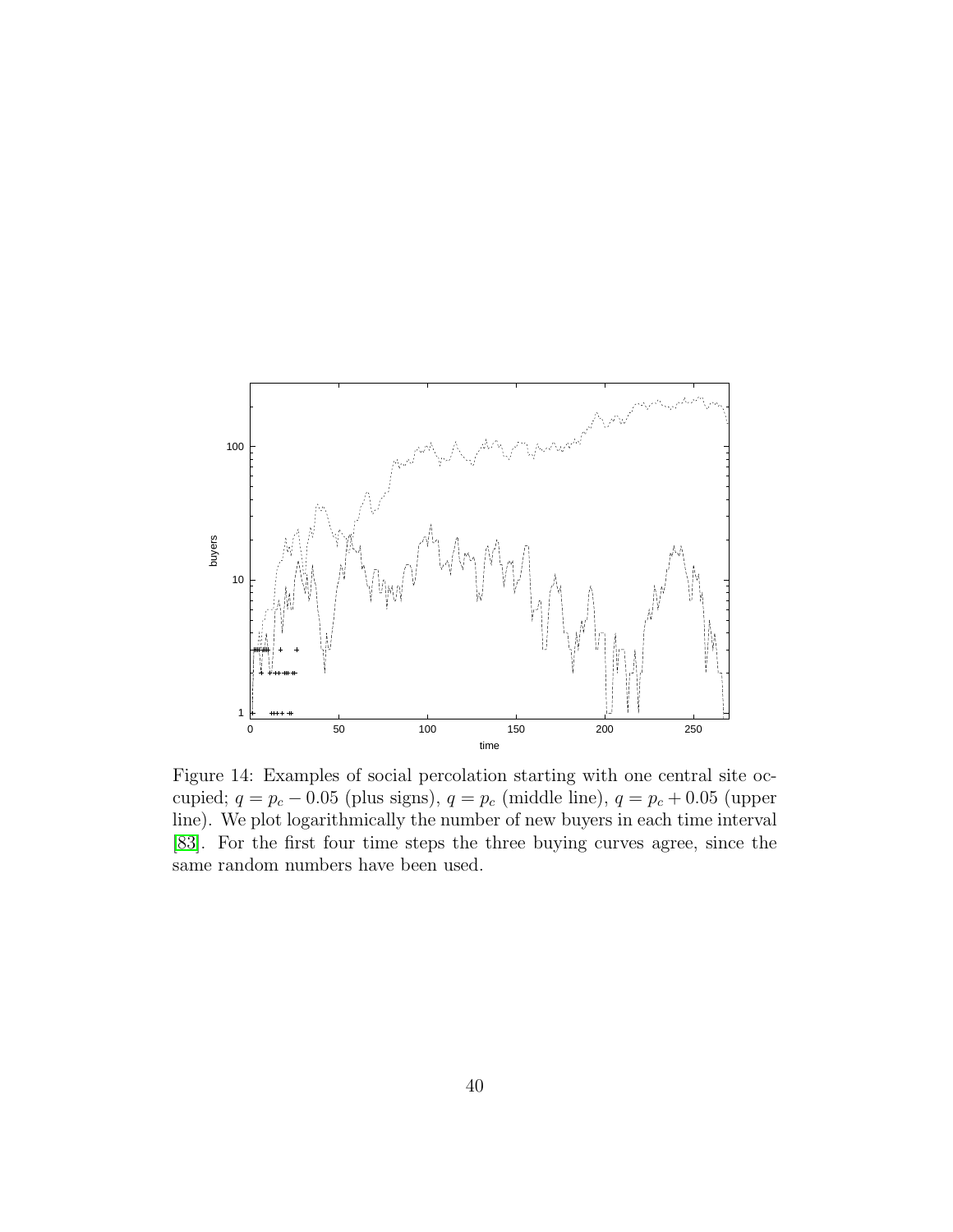was a flop (no percolating cluster),  $q$  is slightly increased. With this dynamics, like  $q \rightarrow q \pm 0.001$ , the q automatically moves to the threshold  $p_c$ , an example of self-organized criticality. In addition, we may assume [\[170\]](#page-62-0) that also the  $p_i$  change:  $p_i$  increases by a small amount if  $i$  just has seen a movie, and it decreases by the same amount if the agent did not see a movie previously (in the second case one has to distinguish whether the customer refused to buy because of  $p_i > q$  or merely was not informed about the movie.) In this case also the  $p_i$  can move towards  $p_c$ , though slower than  $q$ , or they may be blocked at some intermediate value; also instabilities can occur where q and all  $p_i$  move towards infinity. These difficulties were clarified by Huang [\[90\]](#page-56-11), who also applied this model to stock markets [\[89\]](#page-56-12).

Information through advertising influences the percolative phase transition [\[153\]](#page-61-13). We refer to the literature cited above as well as to [\[84,](#page-56-13) [1,](#page-50-9) [195,](#page-64-8) [192\]](#page-64-9) [\[194,](#page-64-10) [166\]](#page-62-12) for further details and modifications.

There is (of course) also a large body of economic research dealing with similar problems. In fact, the analysis of *irreversible lock-in* and *path dependence* in the adaption of new goods or new technologies is often based on mass-statistical models. A prominent example is Arthur [\[18\]](#page-51-11) who used nonlinear Polya urn models as an abstract model of such processes. The application of similar ideas as an explanation for geographical concentration of economic activity led to a remarkable revival of the formerly dormant field of regional economics over the nineties (cf. Arthur [\[19\]](#page-51-12), Krugman [\[110\]](#page-58-12)). Multi-agent approaches to "hits" and "flops" in the movie industry (using Bose-Einstein dynamics) with empirical applications can be found in De Vany and Walls [\[188\]](#page-63-11) and De Vany and Lee [\[187\]](#page-63-12).

With the next (and last) model we come back to financial markets.

# <span id="page-40-0"></span>9 Speculative Interaction and the Emergence of Scaling Laws: Lux-Marchesi

The model of Lux and Marchesi [\[133\]](#page-59-2) has its roots in earlier attempts of economists at introducing heterogeneity into stochastic models of speculative markets. Inspired by the analysis of herd behavior in ant colonies [\[107\]](#page-57-2) and earlier applications of statistical mechanics to various problems in sociology and political sciences (Weidlich and Haag [\[190,](#page-63-13) [191\]](#page-64-11)), a stochastic model of trading in financial markets has been developed in [\[127\]](#page-59-4). The basic ingredient of this contribution was a kind of mean-field dynamics for the opinion formation process among speculators together with a phenomenological law for the ensuing price adjustment in the presence of disequilibria. Using the Master equation formalism, it could be shown that the model is capable of generating "bubbles" with over- or undervaluation of the asset as well as periodic oscillations with repeated market crashes. A detailed analysis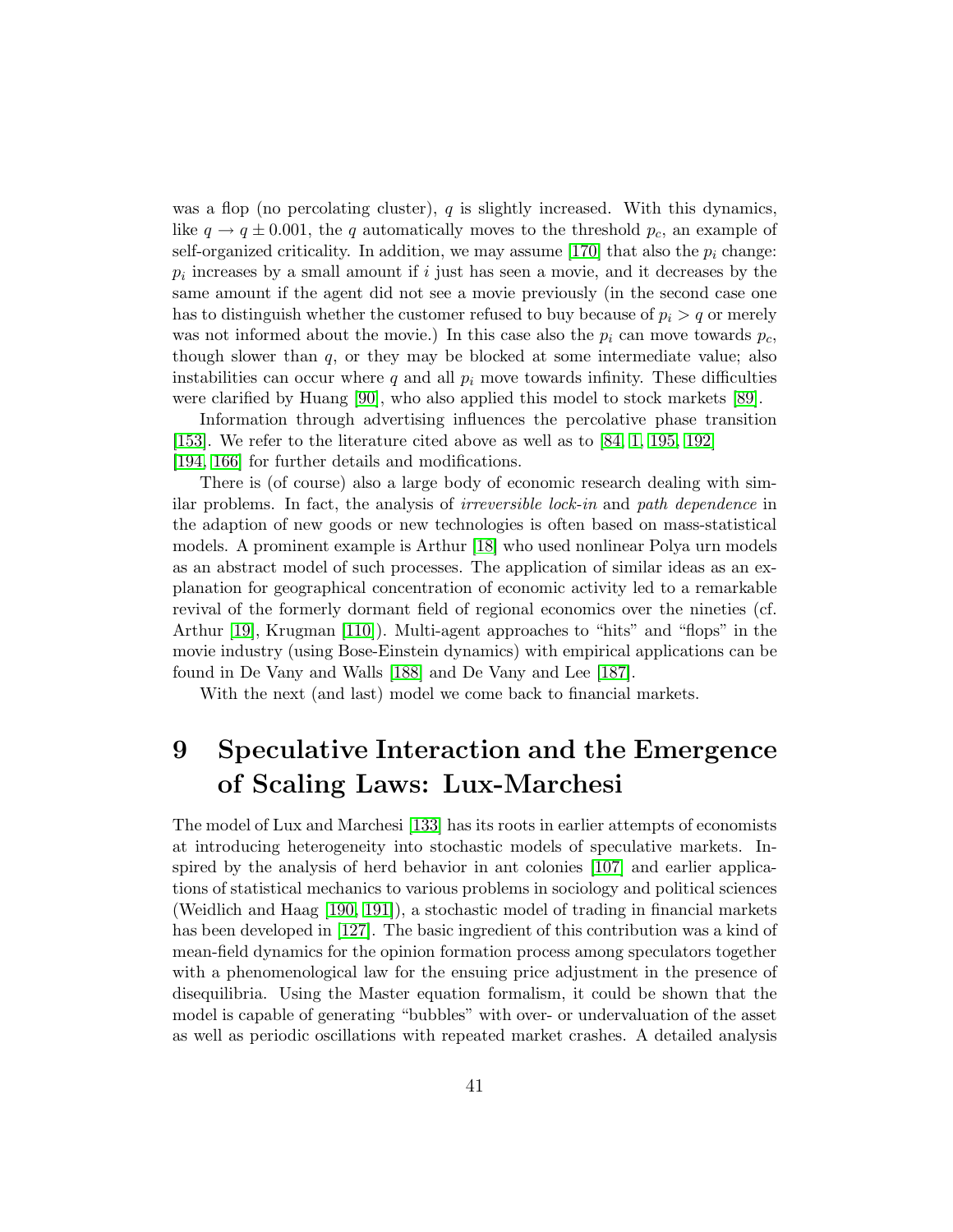of the dynamics of second moments (variances and co-variances) was added in [\[130\]](#page-59-7) where the potential explanatory power of multi-agent models for the typical time-variations of volatility in financial markets was pointed out.

The group interactions in this model have been enriched in [\[129\]](#page-59-8) by allowing agents to switch between a chartist and fundamentalist strategy. This more complicated dynamics was shown to give rise to chaotic patterns in mean values of the relevant state variables (the number of agents in each group plus the market price). Numerical analysis of simulated chaotic attractors showed that they came along with leptokurtosis (fat tails) of returns, hence providing a possible explanation of one of the ubiquitous stylized facts of financial data.

Both microscopic simulations as well as more detailed quantitative analyses of the resulting time series appeared in Lux and Marchesi [\[133,](#page-59-2) [134\]](#page-59-3) and Chen *et al.* [\[49\]](#page-53-12). The fact that these key issues were approached quite lately in the development of this market model to some extent reflects a broader trend in the related literature: As already pointed out above, almost all the early simulation models developed in economics had the initial goal of investigating the formation of expectations of economic agents in out-of-equilibrium situations (where it is hard to form "rational", i.e., correct expectations about the future) and analyzing the selection of equilibria in the presence of multiple consistent solutions of a static framework. Interestingly, a development similar to that of the Lux-Marchesi model can also be observed in the case of the Santa Fe Artificial Stock Market. Although the latter was constructed by a group of researchers from economics, physics, biology and computer science already in the eighties, an analysis of the statistical properties of the resulting time series only appeared recently (LeBaron *et al.*, [\[116\]](#page-58-6)).

The dynamics of the "terribly complicated" (D.S.) Lux-Marchesi model is illustrated in Figure [15.](#page-42-0)

It is a kind of feedback between group dynamics and price adjustment in the presence of imbalances between demand and supply. Starting with basic definitions we denote by N the total number of agents operating in our artificial market,  $n_c$ the number of noise traders,  $n_f$  the number of fundamentalists  $(n_c + n_f = N), n_+$ the number of optimistic noise traders,  $n_$  the number of pessimistic noise traders  $(n_{+} + n_{-} = n_{c}); p$  is the market price,  $p_f$  the fundamental value.

The dynamics of the model are composed of the following elements:

1. *noise traders' changes of opinion* from a pessimistic to an optimistic mood and *vice versa*: the probabilities for these changes during a small time increment  $\Delta t$  are given by  $\pi_{+-}\Delta t$  and  $\pi_{-+}\Delta t$  and are concretised as follows:

$$
\pi_{+-} = v_1 \frac{n_c}{N} \exp(U_1)
$$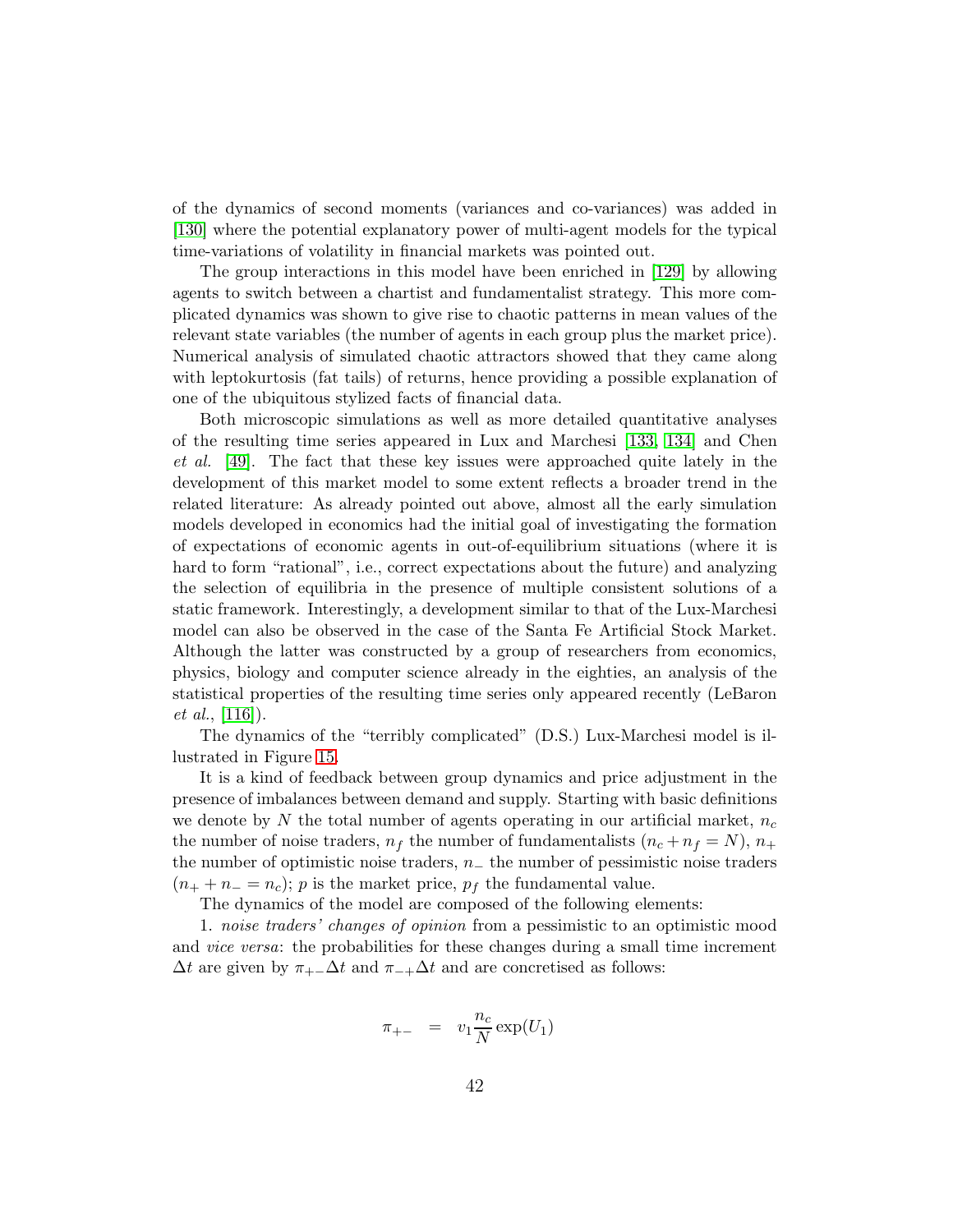

<span id="page-42-0"></span>Figure 15: Flowchart of dynamics of the Lux-Marchesi model: agents are allowed to switch between different behavioral alternatives. The number of individuals in these groups determines excess demand (the difference between demand and supply). Imbalances between demand and supply cause price adjustments which in turn affect agents' choices of strategies

$$
\pi_{-+} = v_1 \frac{n_c}{N} \exp(-U_1)
$$
  
\n
$$
U_1 = \alpha_1 x + \frac{\alpha_2}{v_1} \frac{dp}{dt} \frac{1}{p}
$$
\n(17)

(We denote by  $\pi_{ab}$  the rates from state a to state b, like a for optimism.) Here, the basic influences acting on the chartists' formation of opinion are the majority opinion of their fellow traders,  $x = \frac{n_+ - n_-}{n_-}$  $\frac{(-n)}{n_c}$ , and the actual price trend,  $\frac{dp}{dt}$ 1  $\frac{1}{p}$ . Parameters  $v_1$ ,  $\alpha_1$ , and  $\alpha_2$  are measures of the frequency of revaluation of opinion and the importance of "flows" (i.e. the observed behaviour of others) and charts, respectively. Furthermore, the change in asset prices has to be divided by the parameter  $v_1$  for the frequency of agents' revision of expectations since for a consistent formalization one has to consider the *mean* price change over the *average* interval between successive revisions of opinion. The transition probabilities are multiplied by the actual fraction of chartists (that means, it is restricted to such a fraction) because chartists are also allowed to interact with fundamental traders in the second component of the group dynamics that follows below.

2. *switches between the noise trader and fundamentalist group* are formalised in a similar manner. Formally, one has to define four transition probabilities,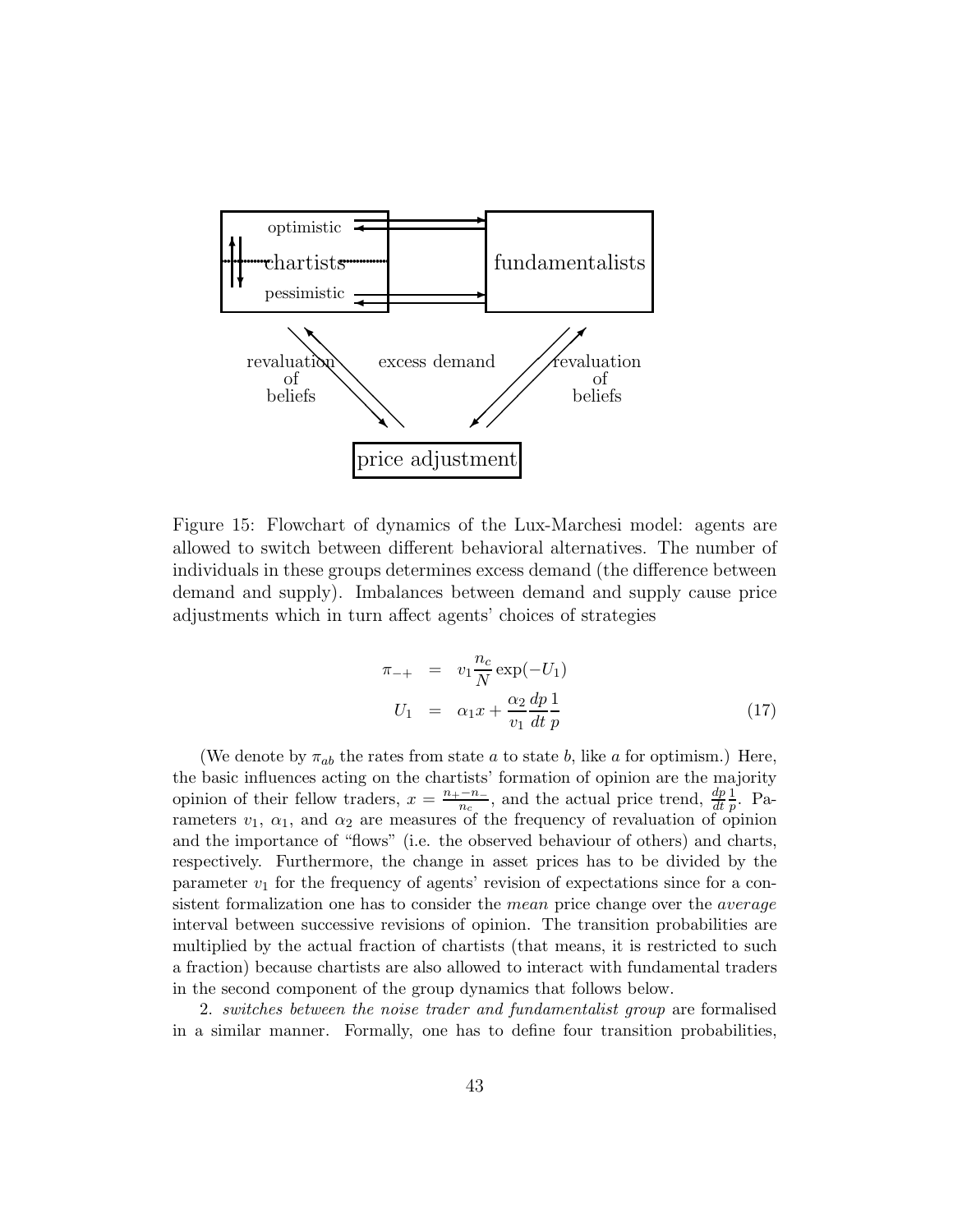where the notational convention is again that the first index gives the subgroup to which a trader moves who had changed her mind and the second index gives the subgroup to which she formerly belonged (hence, as an example,  $\pi_{+f}$  gives the probability for a fundamentalist to switch to the optimistic chartists' group):

$$
\pi_{+f} = v_2 \frac{n_+}{N} \exp(U_{2,1}), \quad \pi_{f+} = v_2 \frac{n_f}{N} \exp(-U_{2,1})
$$
\n(18)

$$
\pi_{-f} = v_2 \frac{n_{-}}{N} \exp(U_{2,2}), \quad \pi_{f-} = v_2 \frac{n_f}{N} \exp(-U_{2,2}).
$$
\n(19)

The forcing terms  $U_{2,1}$  and  $U_{2,2}$  for these transitions depend on the difference between the (momentary) profits earned by using a chartist or fundamentalist strategy:

$$
U_{2,1} = \alpha_3 \left\{ \frac{r + \frac{1}{v_2} \frac{dp}{dt}}{p} - R - s \cdot \left| \frac{p_f - p}{p} \right| \right\}
$$
 (20)

$$
U_{2,2} = \alpha_3 \left\{ R - \frac{r + \frac{1}{v_2} \frac{dp}{dt}}{p} - s \cdot \left| \frac{p_f - p}{p} \right| \right\}
$$
 (21)

The first term of the U functions represents the profit of chartists from the  $n_+$ group and  $n_$  group. The second term is the profit of the fundamentalists. The parameters  $v_2$  and  $\alpha_3$  are reaction coefficients for the frequency with which agents reconsider appropriateness of their trading strategy, and for their sensitivity to profit differentials, respectively. Excess profits (compared to alternative investments) enjoyed by chartists from the optimistic group are composed of nominal dividends  $(r)$  and capital gains due to the price change  $(dp/dt)$ . Dividing by the actual market price gives the revenue per unit of the asset. Excess returns compared to other investment opportunities are computed by substracting the average real return  $(R)$  received by the holders of other assets in our economy. Fundamentalists, on the other hand, consider the deviation between price and fundamental value  $p_f$ (irrespective of its sign) as the source of arbitrage opportunities from which they may profit after a return of the price to the underlying fundamental value, so that a large difference between  $p$  and  $p_t$  induces traders to follow the fundamentalist strategy. As the gains of chartists are immediately realised whereas those claimed by fundamentalists occur only in the future (and depend on the uncertain time for reversal to the fundamental value) the latter are discounted by a factor  $s < 1$ . Furthermore, neglecting the dividend term in fundamentalists' profits is justified by assuming that they correctly perceive the (long-term) real returns to equal the average return of the economy (i.e.  $r/p_f = R$ ) so that the only source of excess profits in their view is arbitrage when prices are "wrong" ( $p \neq p_f$ ). As concerns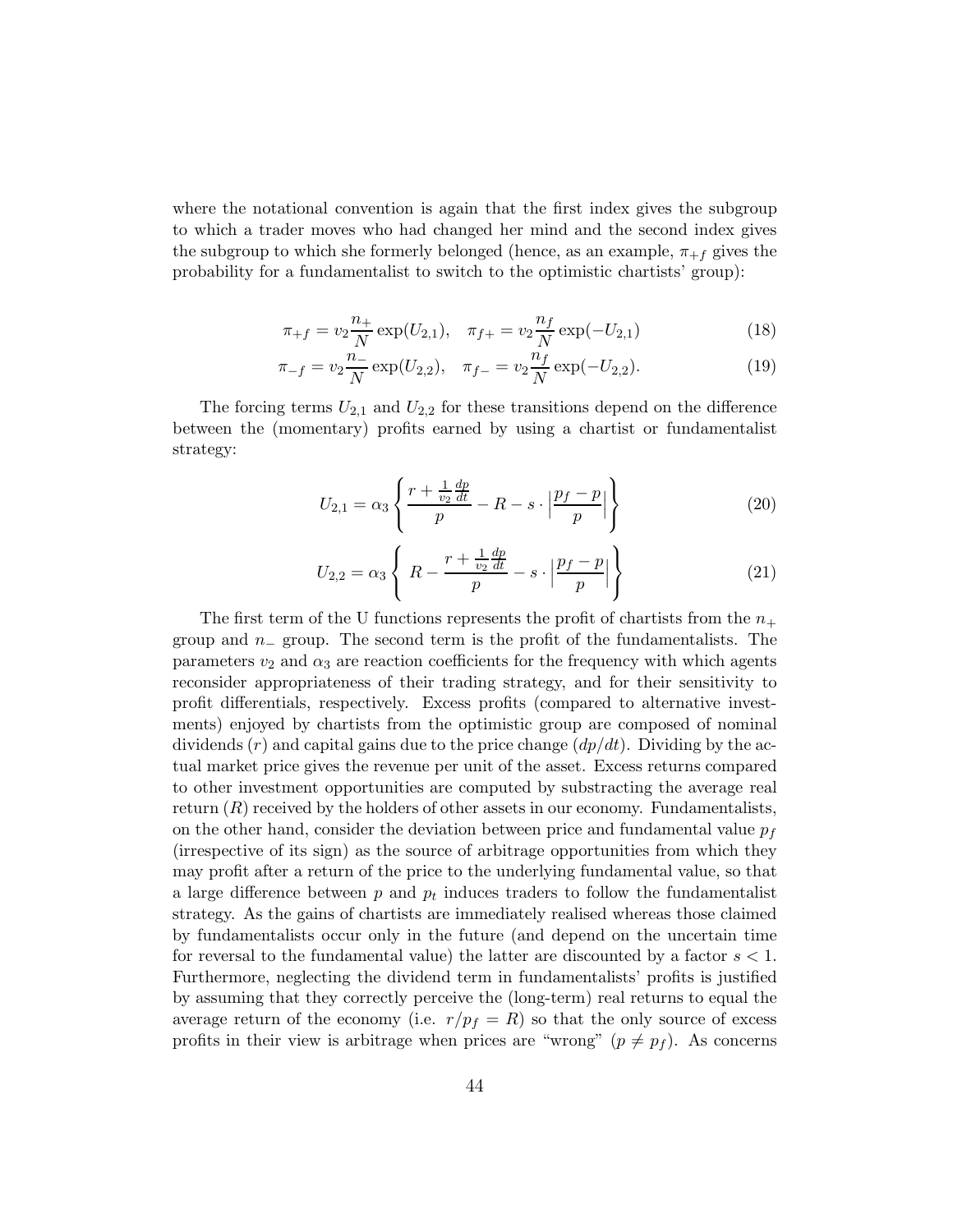the second U-function,  $U_{2,2}$  one considers profits from the viewpoint of pessimistic chartists who in order to avoid losses will rush out of the market and sell the asset under question. Their fall-back position by acquiring other assets is given by the average profit rate  $R$  which they compare with nominal dividends plus price change (which, when negative, amounts to a capital *loss*) of the asset they sell. This explains why the first two items in the forcing term are interchanged when proceeding from  $U_{2,1}$  to  $U_{2,2}$ .

3. *price changes* are modelled as endogenous responses of the market to imbalances between demand and supply. Assuming that optimistic (pessimistic) chartists enter on the demand (supply) side of the market, excess demand (the difference between demand and supply) of this group is:

$$
ED_c = (n_+ - n_-)t_c \tag{22}
$$

with  $t_c$  being the average trading volume per transaction. Fundamentalists' sensitivity to deviations between market price and fundamental value leads to a law of the type:

$$
ED_f = n_f \cdot \gamma \frac{p_f - p}{p} \tag{23}
$$

with  $\gamma$  being a parameter for the strength of reaction. In order to conform with the general structure of this framework, the price adjustment process is also formalised in terms of (Poisson) transition probabilities. In particular, the transition probabilities for the price to increase or decrease by a small percentage  $\Delta p = \pm 0.001p$ during a time increment  $\Delta t$  are given by:<sup>[7](#page-44-0)</sup>

$$
\pi_{\uparrow p} = \max[0, \beta(ED + \mu)] \quad , \quad \pi_{\downarrow p} = -\min[\beta(ED + \mu), 0] \tag{24}
$$

where  $\beta$  is a parameter for the price adjustment speed and  $ED = ED_c + ED_f$ is overall excess demand (the sum of excess demand by both noise traders and fundamentalists).

This probabilistic rule for price adjustments is, in fact, equivalent to the traditional Walrasian adjustment scheme. It can be shown that the mean value dynamics of the price can be depicted by the textbook differential equation for the dependence of price changes on overall excess demand:

$$
\frac{dp/dt}{p} = \beta \cdot ED = \beta \cdot (ED_c + ED_f)
$$
\n(25)

<span id="page-44-0"></span><sup>&</sup>lt;sup>7</sup>The increment  $\Delta p$  has been chosen as small as possible in order to avoid artificial lumpiness of price changes with concentration of the distribution of returns at a few values only.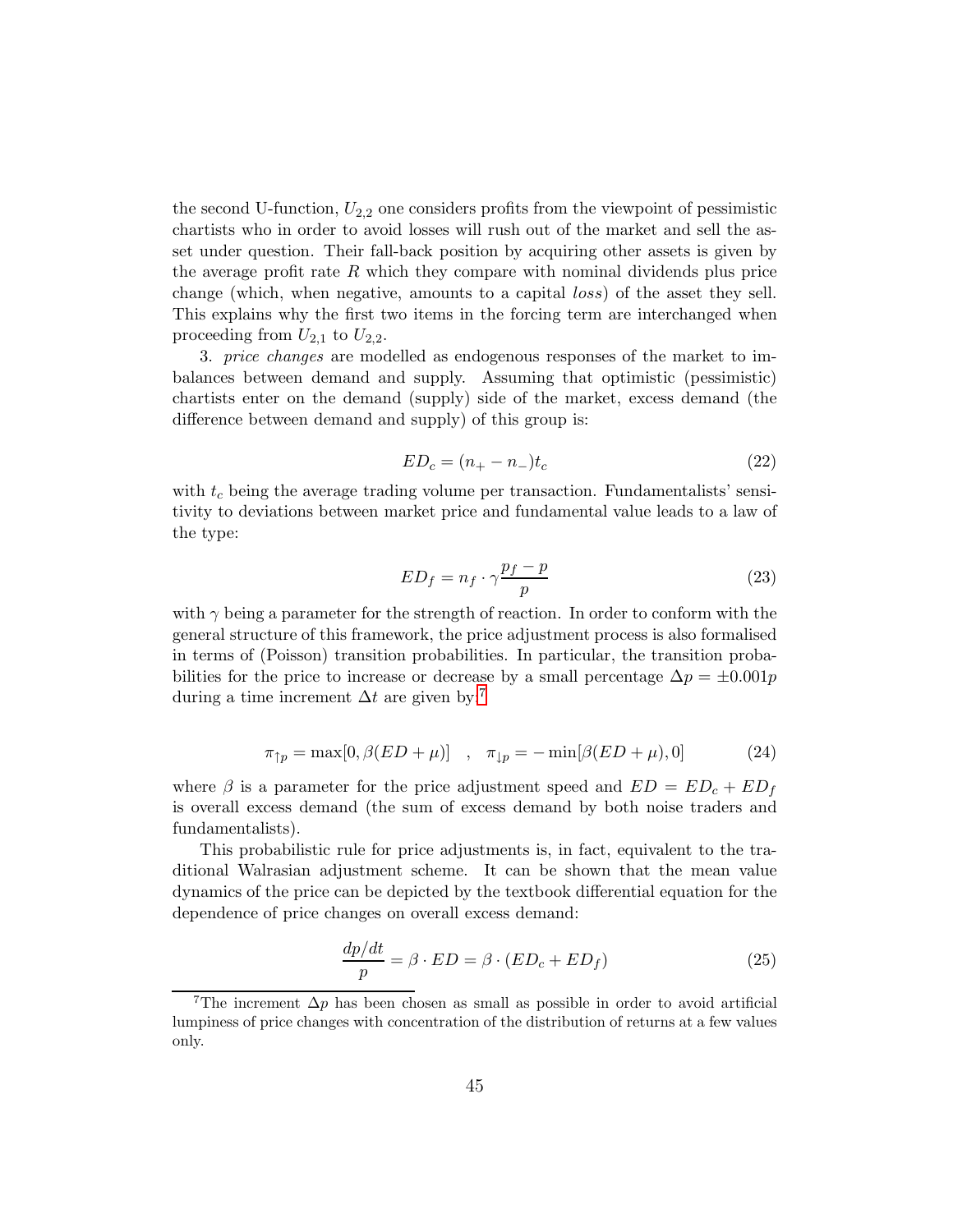Note that these price changes feed back on agents' decisions to follow one or the other trading strategy: a price increase will reinforce optimistic beliefs and will make formerly pessimistic chartists join a bullish majority. Similarly, price changes might bring p closer to an assumed fundamental value,  $p_f$ , which strengthens fundamentalist beliefs, or they might lead to larger deviations from  $p_f$  which reinforces the position of chartists. All in all, the resulting confirmation or disappointment of agents' opinions together with changing profitability of strategies will lead to switches between groups altering the composition of the population and effecting excess demand of the following period. The model also allows for exogeneous changes of the fundamental value:

4. *changes of fundamental value*: in order to assure that none of the stylised facts of financial prices can be traced back to exogenous factors, it is assumed that the log-changes of  $p_f$  are Gaussian random variables:  $\ln(p_{f,t}) - \ln(p_{f,t-1}) = \varepsilon_t$  and  $\varepsilon_t \sim N(0, \sigma_{\varepsilon})$ . The Poisson type dynamics of asynchronous updating of strategies and opinions by the agents can only be approximated in simulations. In particular, one has to choose appropriately small time increments in order to avoid artificial synchronicity of decisions. In [35, 108, 109] a simulation program with some flexibility in the choice of the time increment is used. Namely, time increments  $\Delta t = 0.01$  are used for "normal times", while during volatility bursts the precision of the simulations was automatically increased by a factor 5 (switching to  $\Delta t = 0.002$ ) when the frequency of price changes became higher than average. This procedure requires that all the above Poisson rates be divided by 100 or 500, (depending on the precision of the simulation) in order to arrive at the probability for any single individual to change his behaviour during  $[t, t + \Delta t]$ . Similarly, it is assumed that the auctioneer adjusts the prevailing price by one elementary unit (one cent or one pence) with probabilities  $w_{\uparrow p}$  or  $w_{\downarrow p}$  during one time increment. For the time derivative,  $dp/dt$ , the average of the prices changes during the interval  $[t - 10\Delta t, t]$  has been used. Furthermore, occurence of the "absorbing states"  $n_c = 0$   $(n_f = N)$  and  $n_c = N$   $(n_f = 0)$  was excluded by setting a lower bound to the number of individuals in both the group of chartists and fundamentalists.

The overall results of this dynamics is easily understood by investigation of the properties of stationary states (cf. [\[134\]](#page-59-3)), i.e., situations in which there are no predominant flows to one of the groups and the price remains constant. Such a scenario requires that there is a balanced disposition among (chartist) traders, i.e., we neither have a dominance of optimists over pessimists (nor *vice versa*) and that the price is equal to the fundamental value (which makes fundamentalists inactive). A little reflection reveals that in such a situation, there is no advantage to either the chartist or fundamentalist strategy: no misprizing of the asset nor any discernible trends exist. Hence, the composition of the population becomes *indeterminate* which implies that, in the vicinity of these stationary states, the group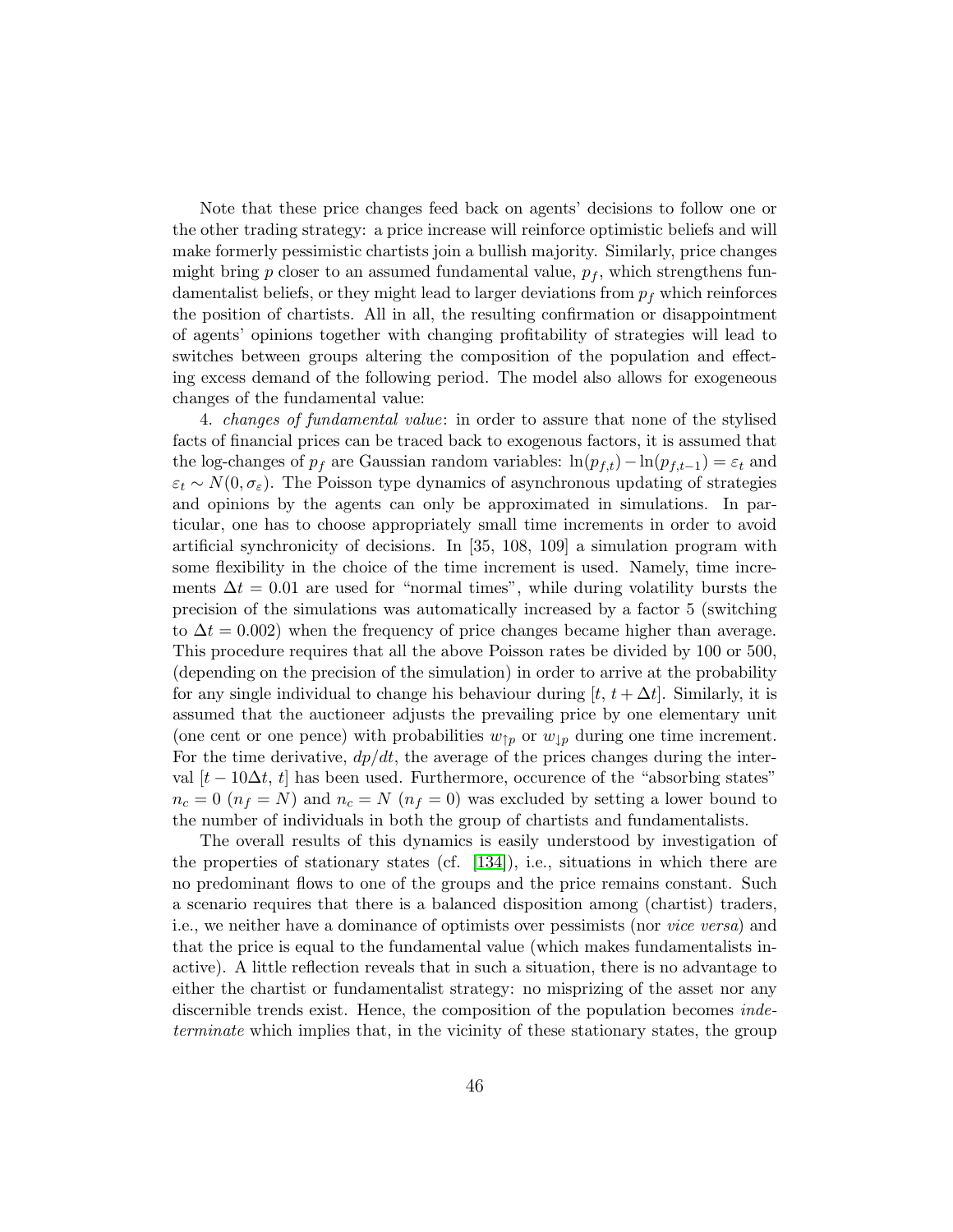dynamics is governed only by stochastic factors. [8](#page-46-0) Hence, to a first approximation one can abstract from the economic forces which apparently become relevant only in out-of-equilibrium situations. As detailed in [\[133,](#page-59-2) [134\]](#page-59-3), the stationary states described above may either be locally stable or unstable with the number of chartists acting as a bifurcation parameter. Simulations show that temporary deviations into the unstable region can be interpreted as intermittent behavior which generates clusters of volatility and numerically accurate power laws for the tail behavior of raw returns as well as long-term dependence in absolute and squared returns. Figure [16](#page-47-0) illustrates the interplay between the dynamics of relative price changes and the development of the number of chartists among traders.

As can be directly inferred from the graph, an increase of the number of chartists leads to intermittent fluctuations. Note also that the model incorporates self-stabilizing forces leading to a reduction of the number of chartists after a period of severe fluctuations. The reason is that large deviations of the price from its fundamental value lead to high potential profits of the fundamentalist strategy which induces a certain number of agents to switch away from chartism. Chen *et al.* [\[49\]](#page-53-12) also show that the motion of the market price appears totally random (judged by standard tests for determinism and nonlinearity) in tranquil times but shows traces of non-linear structure during more volatile episodes [\[49\]](#page-53-12). This feature appears to be in harmony with findings for the U.S. stock market [\[124\]](#page-59-9). Recent work in this area has come up with some rigorous results on the statistical properties of simpler variants of this type of models and has used these characterizations in order to estimate the parameters governing agent's interactions, cf. [\[5\]](#page-50-10) [\[3\]](#page-50-11) [\[4\]](#page-50-12).

### 10 Discussion

While early attempts at microscopic simulations of financial markets appeared unable to account for the ubiquitous scaling laws of returns (and were, in fact, not devised to explain them), some of the recent models seem to be able to explain some of the statistical properties of financial data (usually denoted as "anomalies" in economics). Nevertheless, there is still a number of important topics left to future research: first, the recent surge of newly available data on the intra-daily

<span id="page-46-0"></span> ${}^{8}$ A similar indeterminacy in the number of agents in different groups has been found in a model of resource extraction (Youssefmir and Huberman [\[200\]](#page-64-12)). They also emphasize that this indeterminacy can lead to burst of activity (temporary large fluctuations). Another recent example of similar intermittent dynamics appears in an artificial foreign exchange market in which agents are using genetic algorithms to adopt their portfolio strategy to changing circumstances, cf. [\[16\]](#page-51-13) [\[135\]](#page-60-8).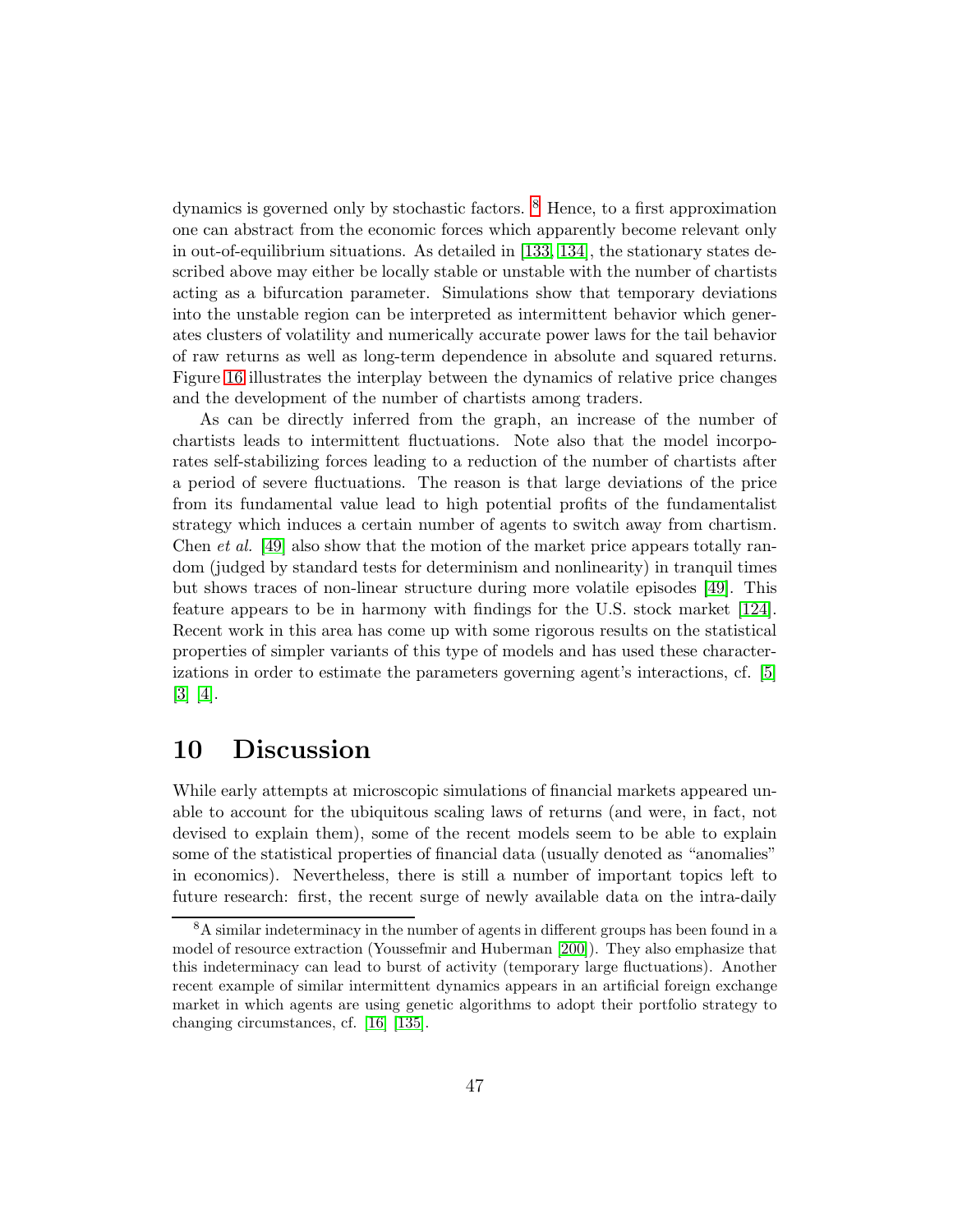

<span id="page-47-0"></span>Figure 16: Time series of returns (relative price changes, upper panel) and the fraction of chartists (lower panel) from a typical simulation of the Lux-Marchesi model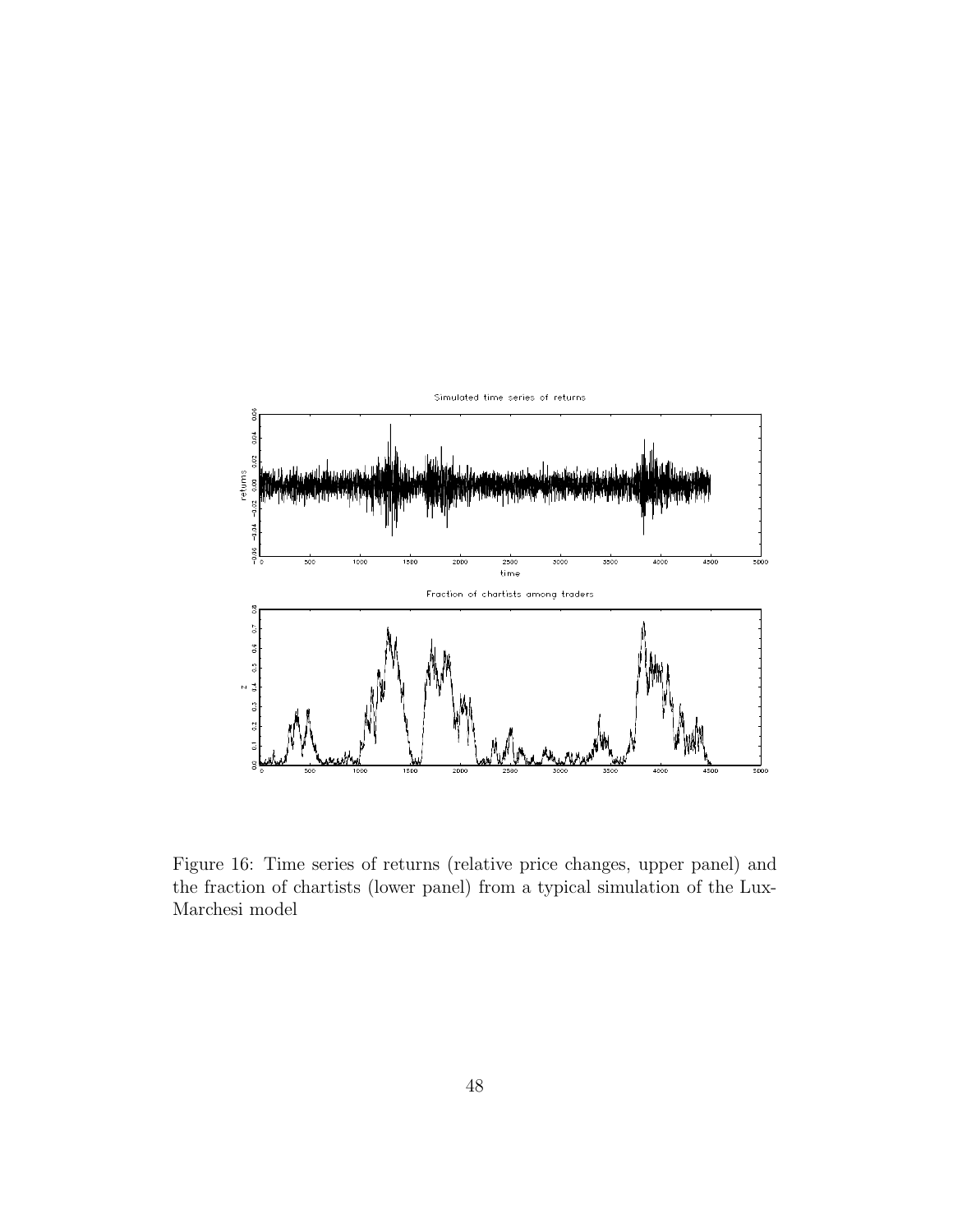level has opened a Pandora's box of new regularities on very small time scales (cf. Dunis and Zhou [\[67\]](#page-54-13)). While the ubiquitous scaling laws found in all markets might be explained well by simple mechanisms beloved by physicists, the more delicate intra-daily patterns may require more detailed models (denoted as "monsters" in a workshop presentation of a paper by Maslov [\[142\]](#page-60-11)). If physicists do not want to stop half-way in their contribution to economics, they may probably have to develop, as is typically done in economics, models with more institutional background [\[137\]](#page-60-12). [9](#page-48-0) Second, although we have a bunch of models for power-laws, their generality is still restricted in one very important respect: the "interesting" dynamics does only apply for a certain range of the population size N of speculators and in most cases does not survive for realistically large N. This has been shown for the Kim and Markowitz and Lux and Marchesi models in Egenter *et al.* [\[69\]](#page-55-10) and probably applies to most alternative approaches. A recent investigation of Chen and Yeh's artificial stock market also shows that their interesting results tend to vanish when the number of traders increases (cf. Yeh [\[199\]](#page-64-13)). In Lux and Marchesi, the finite size effect immediately becomes apparent by realizing that the overall number of agents affects excess demand and, therefore, the right-hand side of the price-adjustment equation. However, although one might expect that this leads to more severe fluctuations with increasing  $N$ , the contrary is the case: fluctuations become dampened with higher N and finally die out altogether with a cross-over of returns to a Normal distribution. Of course, linear dependence of excess demand on  $N$  is not realistic. The task for future research is, therefore, to look for self-organizing forces in the market (maybe via the addition of wealth dynamics) which may lead to an effective confinement of the level of excess demand.

Have the econophysics papers reviewed here brought anything new to economics? Certainly they did not invent microscopic and agent-based computer modeling [\(http://www.complexity-research.org/mad\)](http://www.complexity-research.org/mad) of markets or empirical analysis of market fluctuations. But the large number of enonophysicists pushed these areas since physicists are more familiar with computer simulation and empirical analysis than many mainstream economists more interested in exact mathematical solutions. Of course, percolation and random field Ising models are clear physics contributions, and the introduction of multi-fractal processes as stochastic models of financial prices (a topic which is outside the scope of the present review) is conceived as an important innovation by many economists. Here again, we find that economists have been aware of the multi-scaling of returns for some time [\[61,](#page-54-0) [128\]](#page-59-10), but suffered from a lack of appropriate models in their tool-box (cf. [\[132\]](#page-59-11) for more details on this issue).

<span id="page-48-0"></span><sup>9</sup>Similar probably to the development of statistical models of traffic flows, cf. Nagel *et al.* [\[145\]](#page-60-13)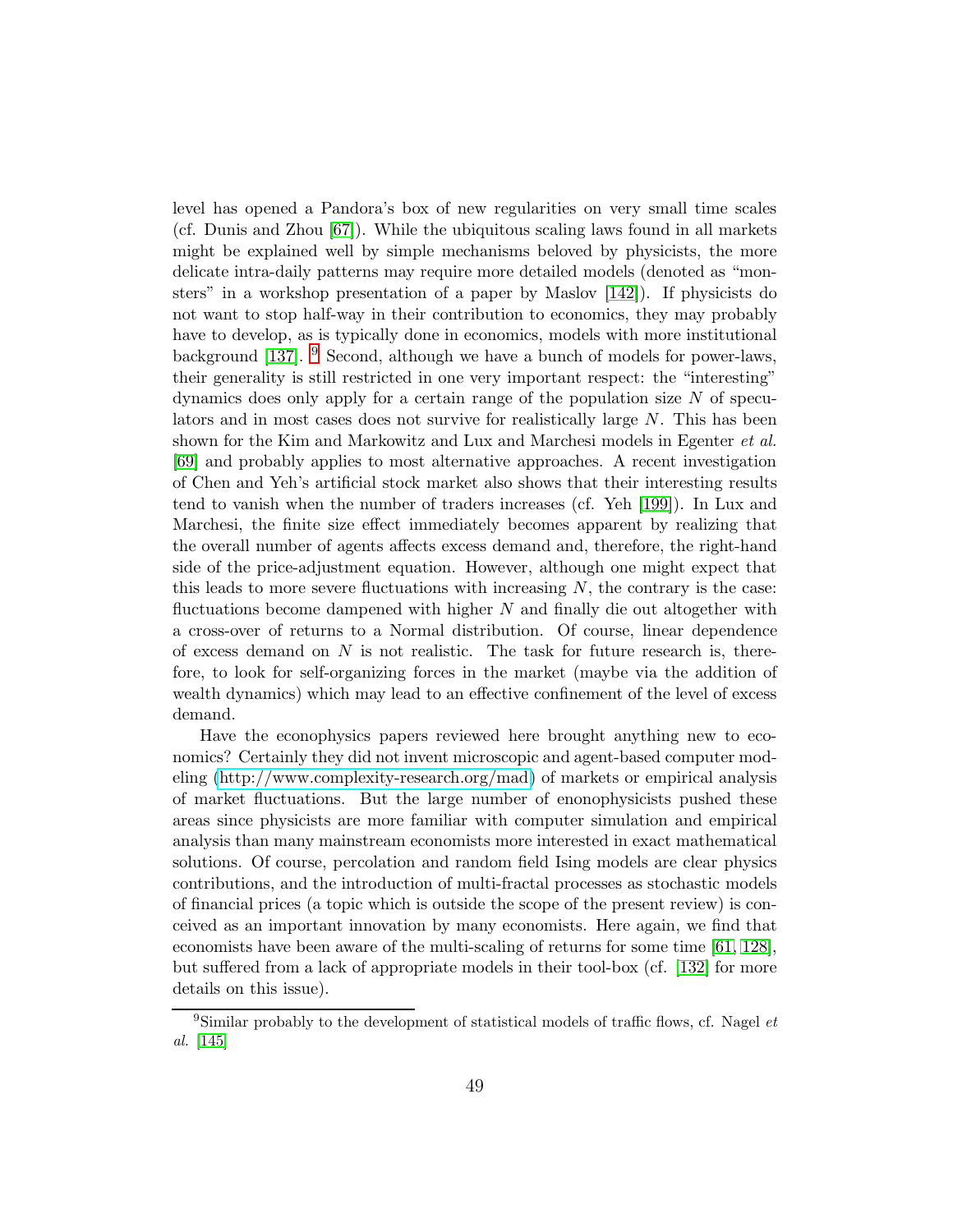Have econophysicists made any predictions which were later confirmed? If we define as "prediction" something which has appeared in a journal on paper before the predicted event was over, we exclude all private communications or e-prints, and know only three cases: The warning published in September 1997 that a "krach" should occur before the end of November [\[68\]](#page-54-14) (it occurred in October); the assertion that the Nikkei index in Tokyo should go up in 1999, which it did by roughly the predicted amount, and the prediction that the U.S. stock market should reach a lower turning point in early 2004 which did not happen [\[172\]](#page-62-13). Even if "successful", relatively vague predictions like the above are, of course, at best interpreted as anecdotical evidence, but are surely not significant from a statistical perspective.

Have we become rich in this way? The senile co-author gained 50% in half a year by believing the above predictions, and similar anecdotal evidence exists from others. Interestingly, in this way the one contributer with a physics background seems to show a better performance in private portfolio management than the three economists who rather concentrated on their academic and professional careers. Of course success is often reported proudly while failures are kept as a secret. In this way, certain strategies might appear successful simply because of a bias in awareness of positive outcomes versus negative ones. More than half of a century ago, the prominent economist Nicholas Kaldor [\[103\]](#page-57-13) explained the prevalence of chartist strategies by such a misperception of their track record. But more reliable are the flourishing companies like Prediction Company (New Mexico) or Science-Finance (France) founded by physicists Farmer and Bouchaud, respectively, together with economists, giving employment to  $10^2$  people. This seems quite a success for theoretical physicists.

#### Acknowledgment

The authors are extremely grateful to Florian Heitger for his help with the preparation of a Latex file of this review.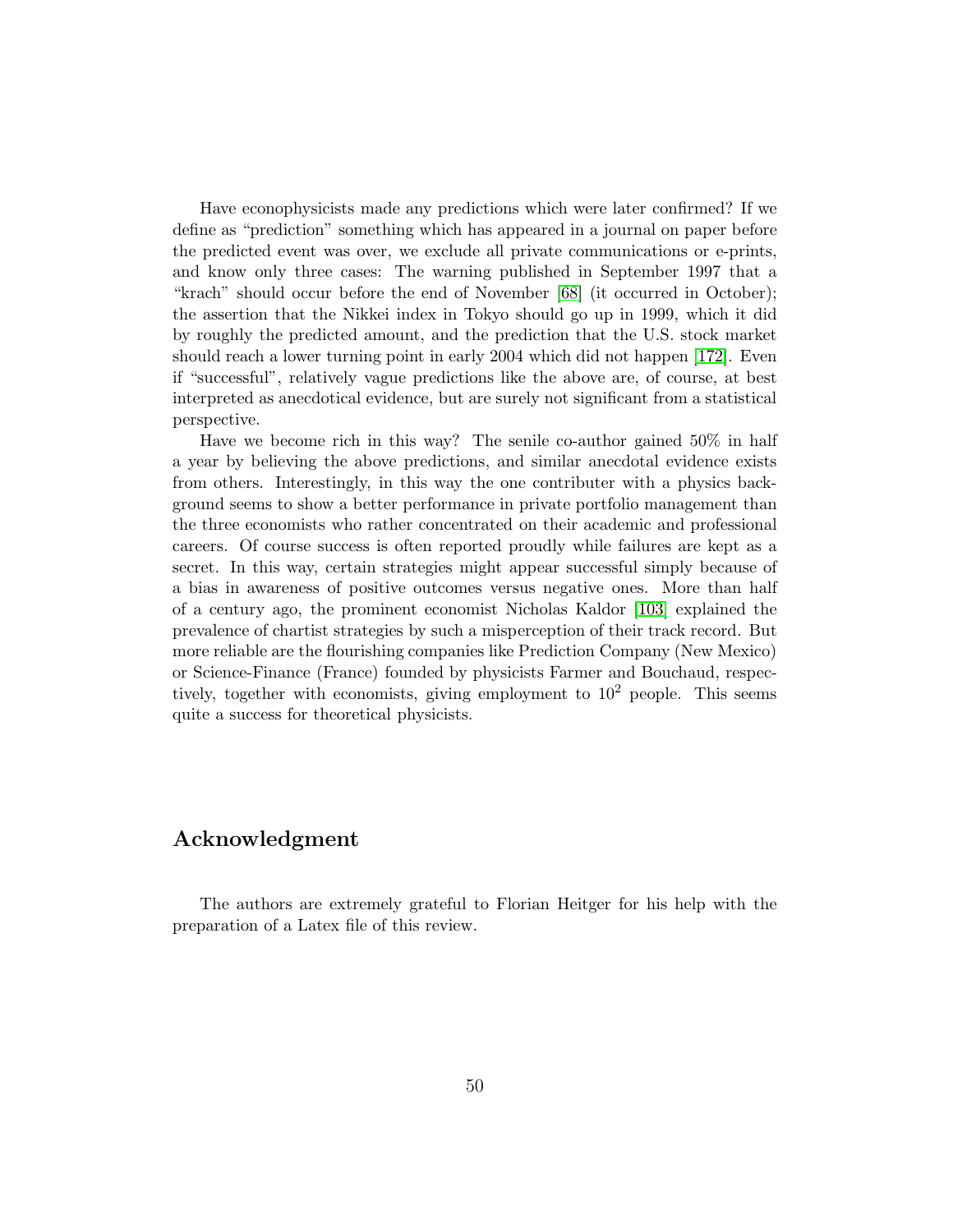### <span id="page-50-9"></span>References

- <span id="page-50-3"></span>[1] E. Ahmed and H. A. Abdusalam. On social percolation and small world network. *European Physical Journal B*, 16:569–571, 2000.
- <span id="page-50-11"></span>[2] A. Aleksiejuk and J. A. Holyst. A simple model of bankruptcies. *Physica A*, 299:198–204, 2001.
- <span id="page-50-12"></span>[3] S. Alfarano and T. Lux. A noise trader model as a generator of apparent power laws and long memory. *Macroeconomic Dynamics*. in press.
- [4] S. Alfarano, T. Lux, and F. Wagner. Time variation of higher moments in financial markets with heterogeneous agents: An analytical approach. *Journal of Economic Dynamics & Control*. in press.
- <span id="page-50-10"></span>[5] S. Alfarano, T. Lux, and F. Wagner. Estimation of agent-based models: The case of an asymmetric herding model. *Computational Economics*, 26:19–49, 2005.
- <span id="page-50-6"></span><span id="page-50-5"></span>[6] J. Angle. The surplus theory of social stratification and the size distribution of personal wealth. *Social Forces*, 65:293–326, 1986.
- <span id="page-50-7"></span>[7] J. Angle. The inequality process and the distribution of income to blacks and whites. *Journal of Mathematical Sociology*, 17:77–98, 1992.
- <span id="page-50-8"></span>[8] J. Angle. How the gamma law of income distribution appears invariant under aggregation. *Journal of Mathematical Sociology*, 31:325–358, 1996.
- [9] J. Angle. The inequality process as a wealth maximizing process. *Physica A*, 367:388–314, 2006.
- <span id="page-50-0"></span>[10] M. Aoki. *New Approaches to Macroeconomic Modeling: Evolutionary Stochastic Dynamics, Multiple Equilibria, and Externalities as Field Effects*. Cambridge University Press, Cambridge UK, 1995.
- <span id="page-50-4"></span>[11] M. Aoki. On dynamic re-specifications of Kiyotaki-Wright model. In A. Kirman and J. B. Zimmermann, editors, *Economics with Heterogeneous Interacting Agents*, Lecture Notes in Economics and Mathematical Systems, pages 109–120. Springer, Berlin Heidelberg, 2001.
- <span id="page-50-1"></span>[12] M. Aoki. *Modeling Aggregate Behavior and Fluctuations in Economics*. University Press, Cambridge, 2002.
- <span id="page-50-2"></span>[13] M. Aoki. Open models of share markets with two dominant types of participants. *Journal of Economic Behavior and Organization*, 49:199–216, 2002.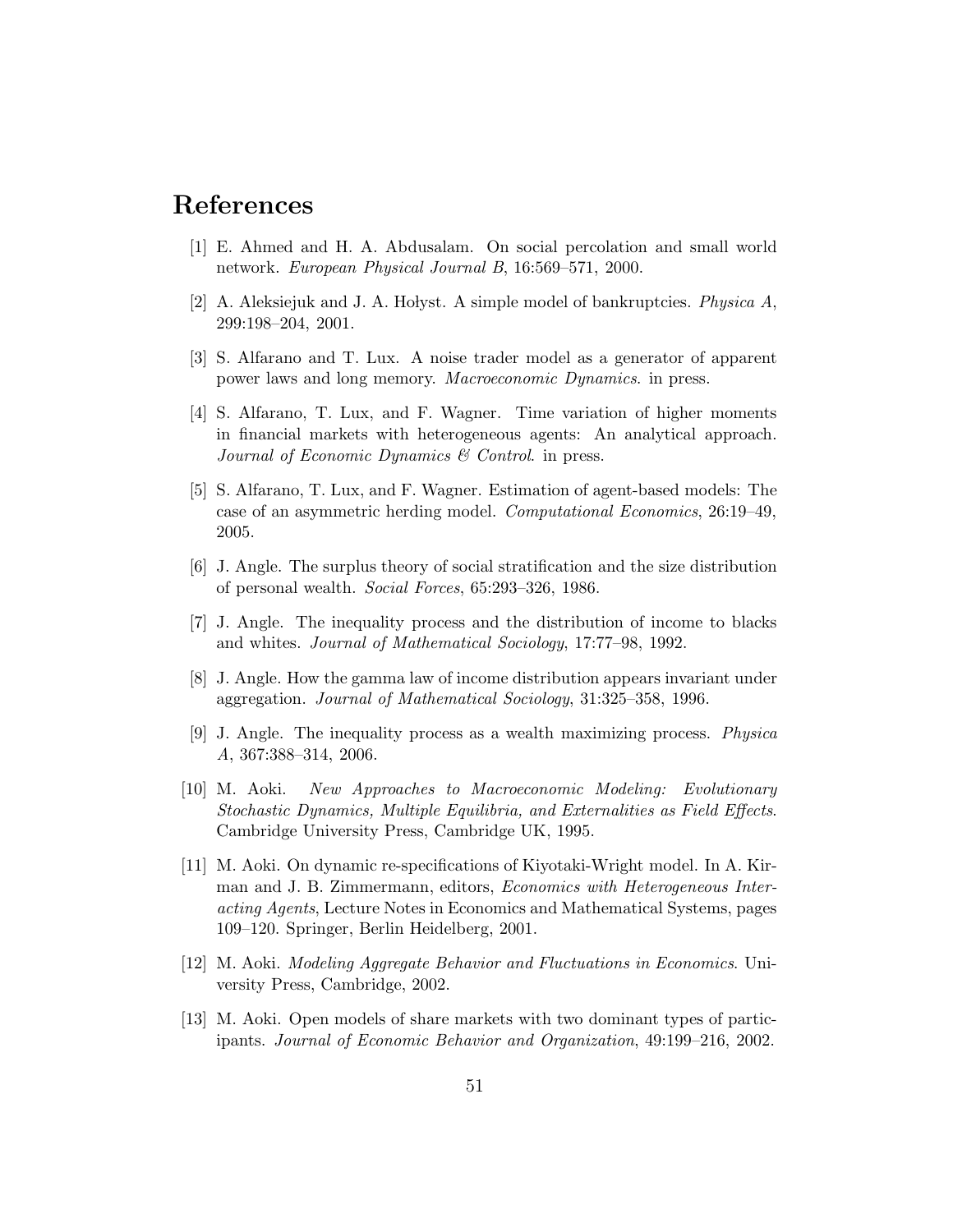- <span id="page-51-6"></span><span id="page-51-4"></span>[14] M. Aoki and H. Yoshikawa. *Reconstructing Macroeconomics*. Cambridge University Press, Cambridge UK, 2006.
- <span id="page-51-13"></span>[15] J. Arifovic. The behaviour of the exchange rate in the genetic algorithm and experimental economies. *Journal of Political Economy*, 104:510–541, 1996.
- [16] J. Arifovic and R. Gencay. Statistical properties of genetic algorithm learning in macroeconomic models. *Journal of Economic Dynamics and Control*, 24:981–1005, 2000.
- <span id="page-51-5"></span>[17] J. Arifovic and Masson P. Heterogeneity and evolution of expectations in a model of currency crisis. *Nonlinear Dynamics, Psychology, and Life Sciences*, 8:231–257, 2000.
- <span id="page-51-12"></span><span id="page-51-11"></span>[18] W. B. Arthur. Competing technologies, increasing returns and lock-in by historical events. *Economic Journal*, 99:116–131, 1989.
- <span id="page-51-3"></span>[19] W. B. Arthur. Silicon Valley locational clusters: When do increasing returns imply monopoly? *Mathematical Social Science*, 19:235–251, 1991.
- [20] W. B. Arthur, J. H. Holland, B. LeBaron, R. Palmer, and P. Tayler. Asset pricing under endogenous expectations in an artificial stock market. *Economic Notes*, 26:297–330, 1997.
- <span id="page-51-9"></span>[21] L. Bachelier. Th´eorie de la sp´eculation. *Ann. Sci. Ecole Norm. Sup.*, 17:21– 86, 1900. English Translation in Cootner, P. H. (Ed.) The Random Character of Stock Market Prices, MIT Press, Cambridge, 1964, 17-78.
- <span id="page-51-1"></span><span id="page-51-0"></span>[22] P. Bak, S. Norrelykke, and M. Shubik. Dynamics of money. *Physical Review E*, 60:2528–2532, 1999.
- <span id="page-51-7"></span>[23] P. Bak, S. Norrelykke, and M. Shubik. Money and Goldstone modes. *Quantitative Finance*, 1:186–190, 2001.
- <span id="page-51-10"></span>[24] P. Bak, M. Paczuski, and M. Shubik. Price variations in a stock market with many agents. *Physica A*, 246:430–453, 1997.
- [25] A. V. Banerjee. A simple model of herd behavior. *Quarterly Journal of Economics*, 107:797–817, 1992.
- <span id="page-51-8"></span>[26] E. Basci. Learning by imitation. *Journal of Economic Dynamics and Control*, 23:1569–1585, 1999.
- <span id="page-51-2"></span>[27] W. J. Baumol. Speculation, profitability and stability. *Review of Economics and Statistics*, 39:263–271, 1957.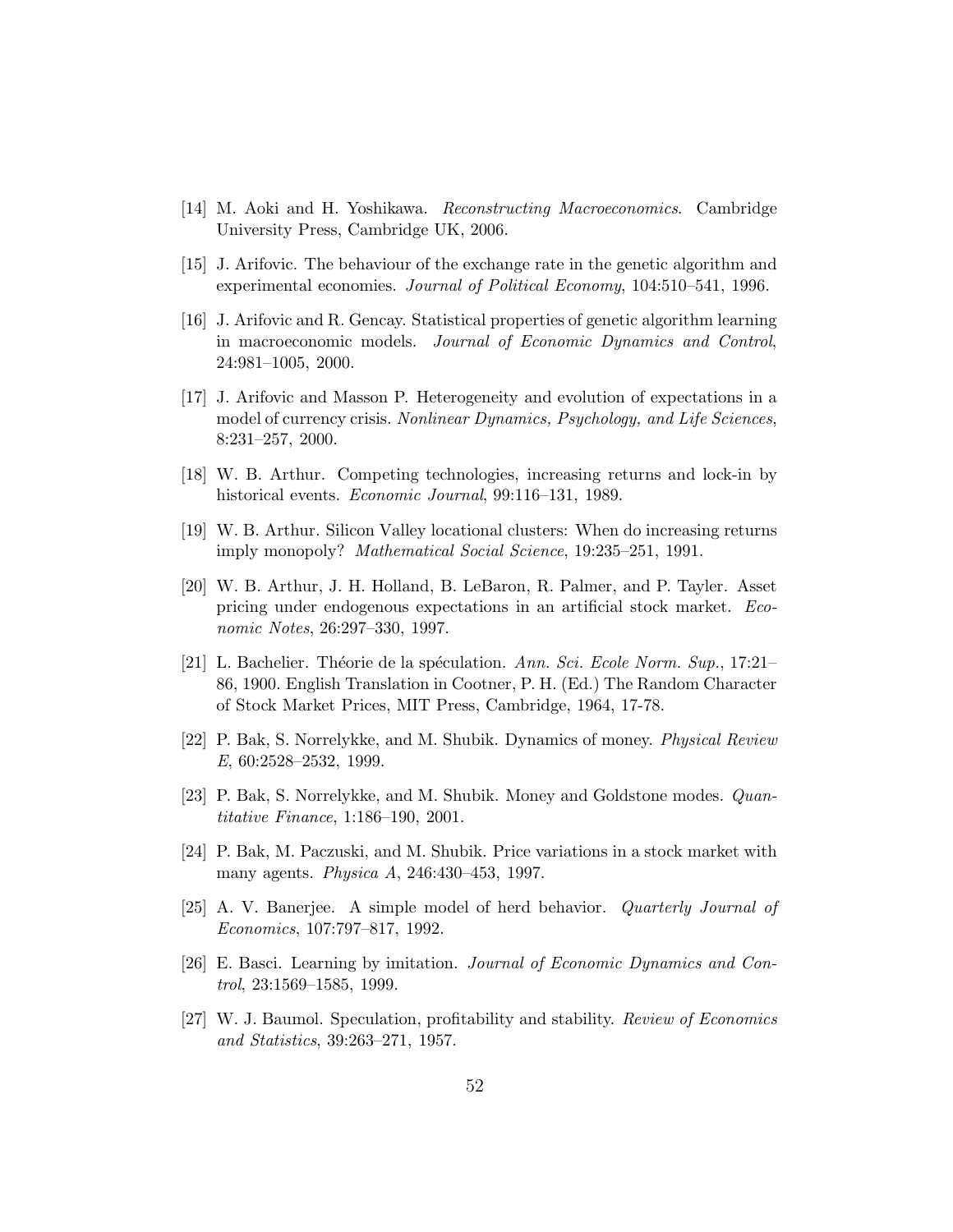- <span id="page-52-12"></span><span id="page-52-0"></span>[28] A. Beja and M. B. Goldman. On the dynamic behavior of prices in disequilibrium. *Journal of Finance*, 35:235–248, 1980.
- <span id="page-52-10"></span>[29] E. Bennati. *Rivista Internazionale di Science Economiche e Commerciali*, 35:735, 1988.
- [30] O. Biham, Z. F. Huang, O. Malcai, and S. Solomon. Long-time fluctuations in a dynamical model of stock market indices. *Physical Review E*, 64:026101, 2001.
- <span id="page-52-9"></span><span id="page-52-6"></span>[31] F. Black and R. C. Jones. Simplifying portfolio insurance. *The Journal of Portfolio Management*, 14:48–51, 1987.
- <span id="page-52-5"></span>[32] E. Bonabeau, G. Theraulaz, and J. L. Deneubourg. Phase diagram of a model of self-organizing hierarchies. *Physica A*, 217:373–392, 1995.
- [33] S. Bornholdt. Expectation bubbles in a spin model of markets: Intermittency from frustation across scales. *International Journal of Modern Physics C*, 12:667–674, 2001.
- <span id="page-52-11"></span><span id="page-52-8"></span>[34] J. P. Bouchaud and M. Mézard. Wealth condensation in a simple model of economy. *Physica A*, 282:536–545, 2000.
- <span id="page-52-2"></span>[35] M. J. Brennan and E.S. Schwartz. Portfolio insurance and financial market equilibrium. *Journal of Business*, 62:455–472, 1989.
- [36] W. A. Brock and C. H. Hommes. Models of complexity in economics and finance. In C. Hey, J. M. Schumacher, B. Hanzon, and C. Praagman, editors, *System Dynamics in Economic and Financial Models*, pages 3–44. Wiley, New York, 1997.
- <span id="page-52-3"></span><span id="page-52-1"></span>[37] W. A. Brock and C. H. Hommes. A rational route to randomness. *Econometrica*, 65:1059–1095, 1997.
- [38] W. A. Brock and C. H. Hommes. Heterogeneous beliefs and bifurcation routes to chaos in a simple asset pricing model. *Journal of Economic Dynamics and Control*, 22:1235–1274, 1998.
- <span id="page-52-4"></span>[39] W. A. Brock and C. H. Hommes. Rational animal spirits. In P. J. J. Herings, A. J. J. Talman, and G. van der Laan, editors, *The Theory of Markets*, pages 109–137. North Holland, Amsterdam, 1999.
- <span id="page-52-7"></span>[40] P. M. Brown. Experimental evidence on money as a medium of exchange. *Journal of Economic Dynamics and Control*, 20:583–600, 1996.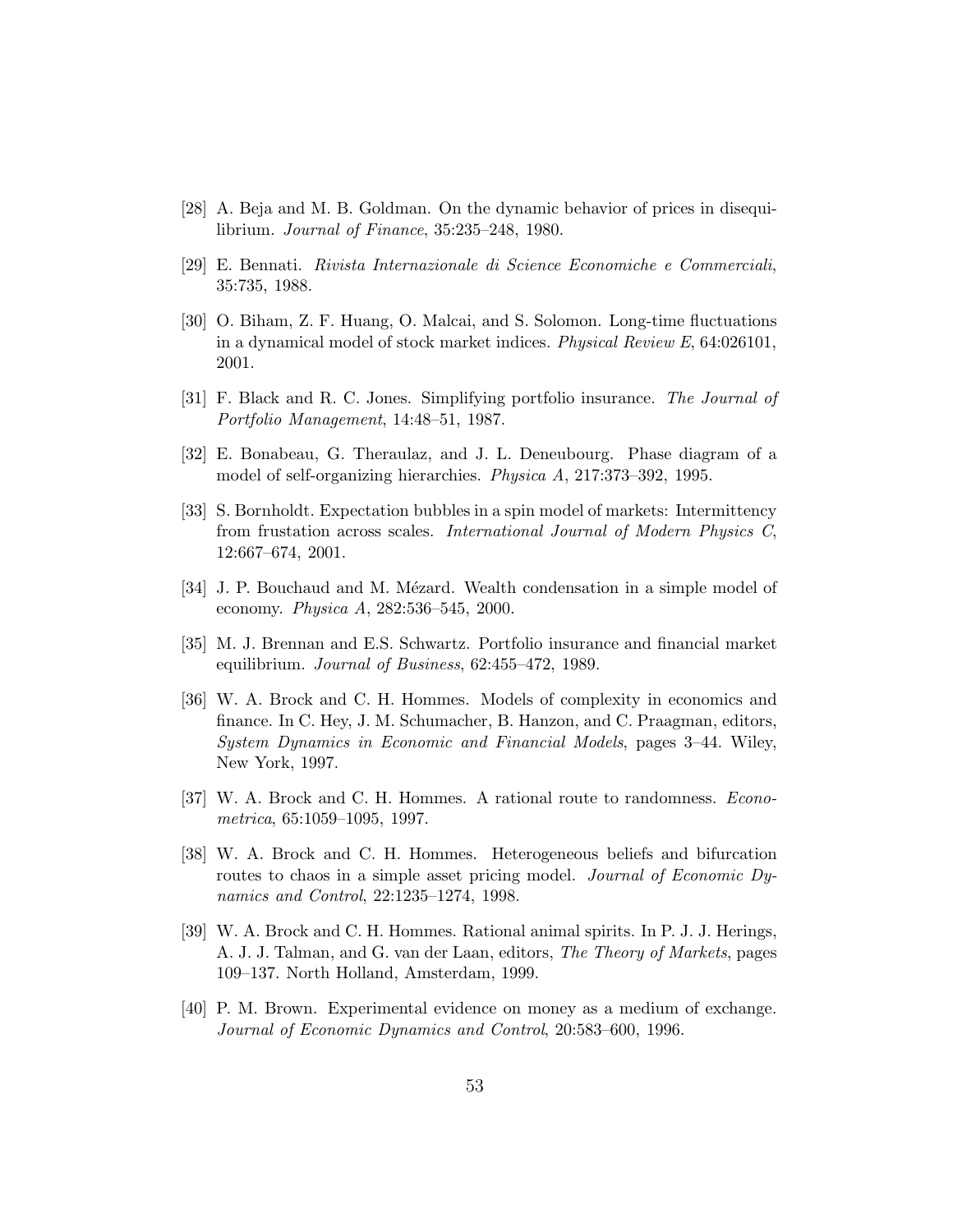- <span id="page-53-11"></span><span id="page-53-5"></span>[41] A. Bunde and Havlin S. *Fractals and Disordered Systems*. Springer, Berlin Heidelberg, 1996.
- <span id="page-53-10"></span>[42] R. Carvalho. The dynamics of the linear random Farmer model. Instituto Superior Técnico Lisbon, University College London, 2001. Manuscript.
- <span id="page-53-7"></span>[43] F. Castiglione and Stauffer D. Multi-scaling in the Cont-Bouchaud microscopic stock market model. *Physica A*, 3000:531–538, 2001.
- <span id="page-53-6"></span>[44] A. Chakraborti. Market application of the percolation model: Relative price distribution. *International Journal of Modern Physics C*, 13:25–29, 2002.
- [45] A. Chakraborti and B. Chakrabarti. Statistical mechanics of money: How saving propensities affects its distribution. *European Physical Journal B*, 17:167–170, 2000.
- <span id="page-53-9"></span><span id="page-53-4"></span>[46] D.G Champernowne and F.A. Cowell. *Economic Inequality and Income Distribution*. Cambridge University Press, Cambridge UK, 1999.
- <span id="page-53-8"></span>[47] I. Chang and D. Stauffer. Time-reversal asymmetry in Cont-Bouchaud stock market model. *Physica A*, 299:547–550, 2001.
- [48] I. Chang, D. Stauffer, and R. B. Pandey. Asymmetries, correlations and fat tails in percolation market model. *International Journal of Theoretical and Applied Finance*, 5:585–597, 2002.
- <span id="page-53-12"></span>[49] S. H. Chen, T. Lux, and M. Marchesi. Testing for nonlinear structure in an 'artificial' financial market. *Journal of economic Behaviour and Organization*, 46:327–342, 2001.
- <span id="page-53-1"></span>[50] S. H. Chen and C. H. Yeh. Evolving traders and the business school with genetic programming: A new architecture of the agent-based stock market. *Journal of Economic Dynamics and Control*, 25:363–393, 2001.
- <span id="page-53-2"></span>[51] S. H. Chen and C. H. Yeh. On the emergent properties of artificial stock markets: The Efficient Market Hypothesis and the Rational Expectations Hypothesis. *Journal of Economic Behavior and Organization*, 49:217–239, 2002.
- <span id="page-53-0"></span>[52] C. Chiarella, R. Dieci, and L. Gardini. Speculative behaviour and complex asset price dynamics. *Journal of Economic Behavior and Organization*, 49:173–197, 2002.
- <span id="page-53-3"></span>[53] S. Cincotti, S. Focardi, M. Marchesi, and M. Raberto. Agent-based simulation of a financial market. *Physica A*, 299, 2001. 319-327.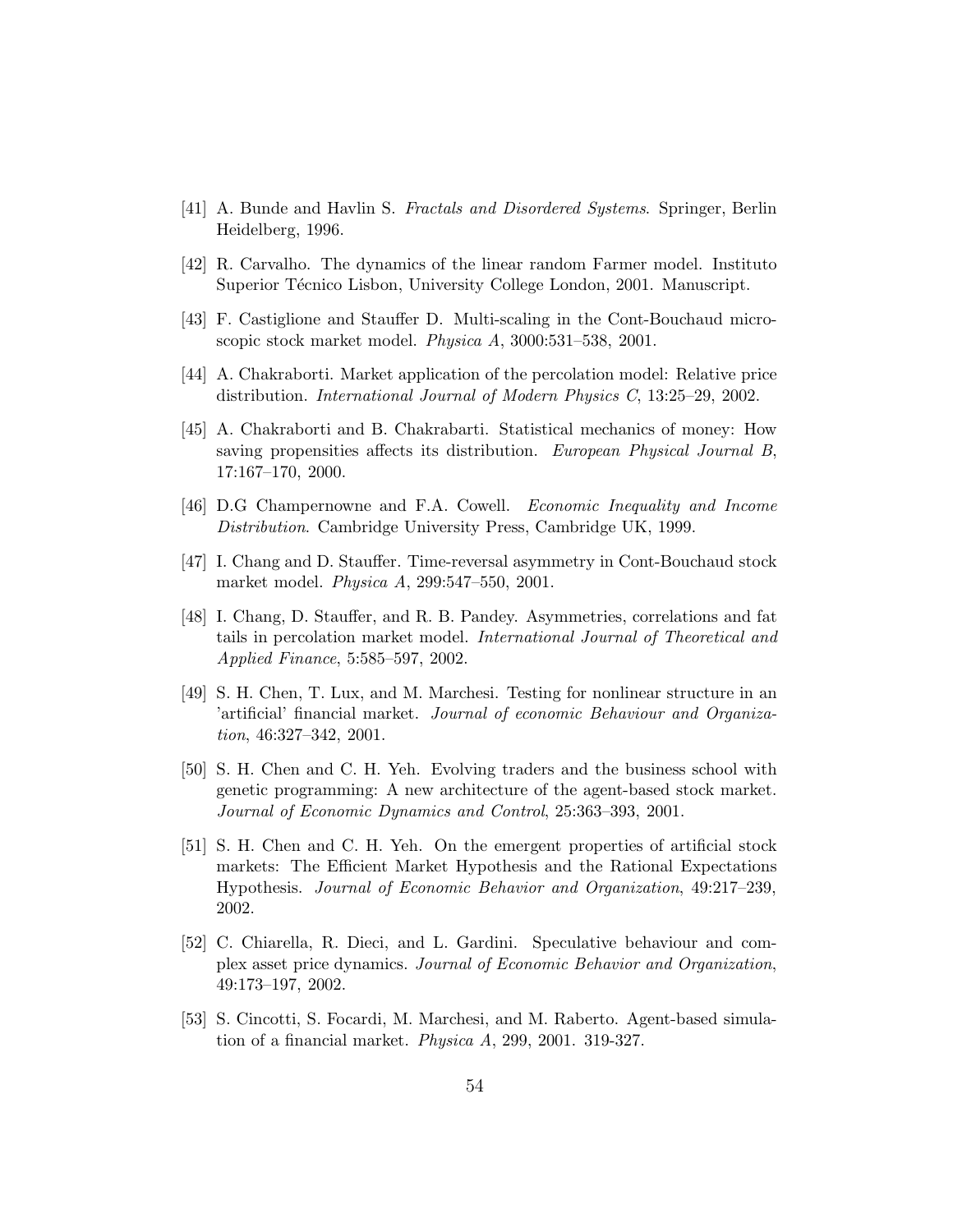- <span id="page-54-5"></span>[54] K. J. Cohen, S. F. Maier, R. A. Schwartz, and D. K. Whitcomb. *The Microstructure of Securities Markets*. Prentice-Hall, Englewood Cliffs New Jersey, 1986.
- <span id="page-54-11"></span><span id="page-54-1"></span>[55] The Brady Commission. *Report of the Presidential Task Force on Market Mechanisms*. U.S. Government Printing Office, Washington, DC, 1988.
- <span id="page-54-8"></span>[56] R. Cont and J. P. Bouchaud. Herd behaviour and aggregate fluctuations in financial markets. *Macroeconomic Dynamics*, 4:170–196, 2000.
- <span id="page-54-6"></span>[57] H. Dawid. On the convergence of genetic learning in a double auction market. *Journal of Economic Dynamics and Control*, 23:1545–1567, 1999.
- <span id="page-54-4"></span>[58] R. H. Day and W. Huang. Bulls, bears, and market sheep. *Journal of Economic Behavior and Organization*, 14:299–329, 1990.
- <span id="page-54-7"></span>[59] A. De Martino and Marsili M. Statistical mechanics of socio-economic systems with heterogeneous agents. *Journal of Physics A*, 39:R465–R540, 2006.
- <span id="page-54-0"></span>[60] P. DeGrauwe, Dewachter H, and M. J. Embrechts. *Exchange Rate Theory: Chaotic Models of Foreign Exchange Market*. Blackwell, Oxford, 1993.
- <span id="page-54-3"></span>[61] Z. Ding, R. Engle, and C. Granger. A long memory property of stock market returns and a new model. *Journal of Empirical Finance*, 1:83–106, 1993.
- <span id="page-54-2"></span>[62] R. Donangelo, A. Hansen, K. Sneppen, and S. R. Souza. Modelling an imperfect market. *Physica A*, 283:469–478, 2000.
- <span id="page-54-12"></span>[63] R. Donangelo and K. Sneppen. Self-organization of value and demand. *Physica A*, 276:572–580, 2000.
- <span id="page-54-10"></span>[64] A. Drǎgulescu and V. Yakovenko. Statistical mechanics of money. *European Physical Journal B*, 17:723–729, 2000.
- <span id="page-54-9"></span>[65] J. Duffy. Learning to speculate: Experiments with artificial and real agents. *Journal of Economic Dynamics and Control*, 25:295 – 319, 2001.
- [66] J. Duffy and J. Ochs. Emergence of money as a medium of exchange: An experimental study. *American Economic Review*, 89:847 – 877, 1999.
- <span id="page-54-13"></span>[67] C. Dunis and B. eds. Zhou. *Nonlinear Modelling of High Frequency Time Series*. Wiley, New York, 1998.
- <span id="page-54-14"></span>[68] H. Dupois. Reporting on the Li`ege Research. *Trends Tendences*, 18 Sept.:8, 1997.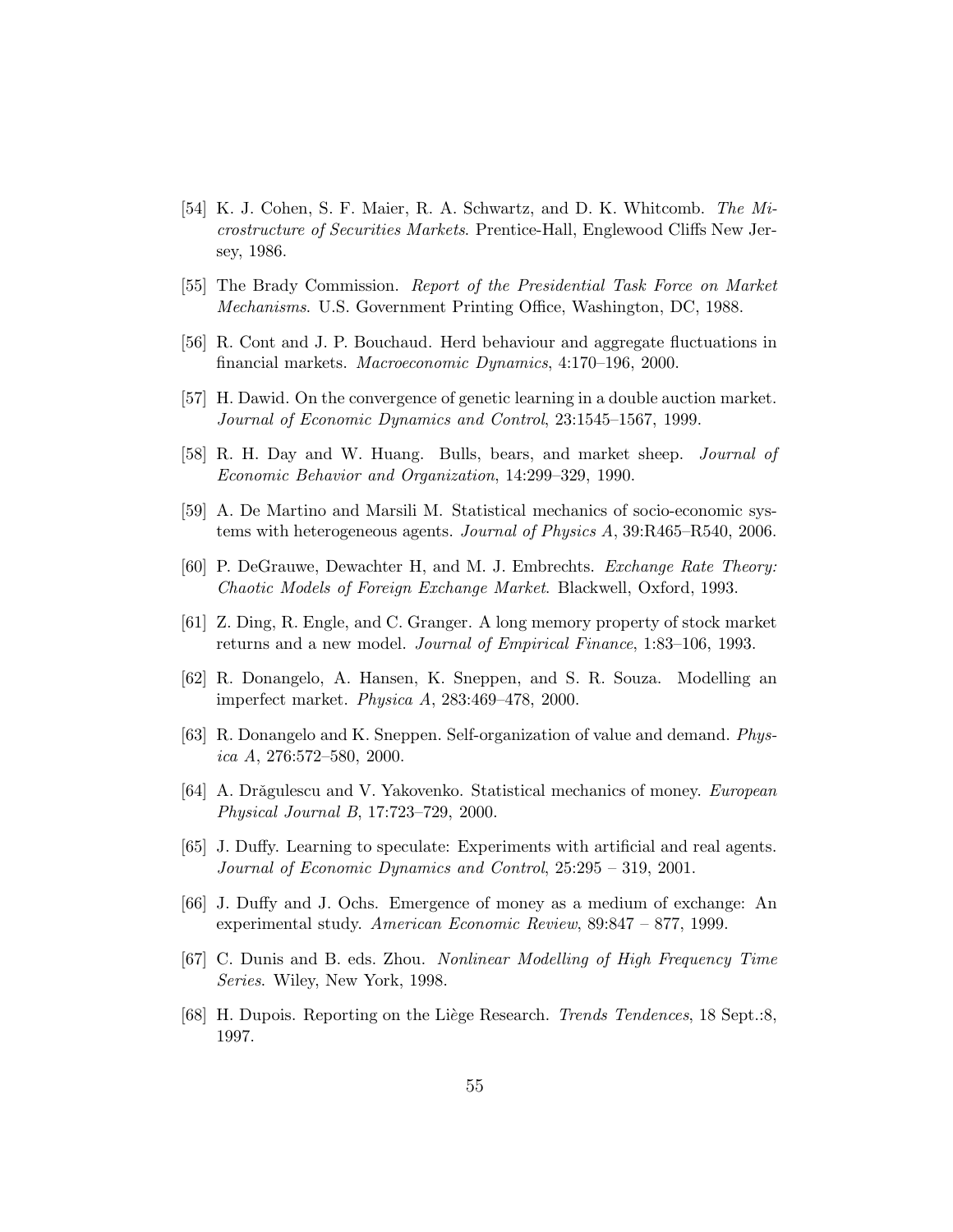- <span id="page-55-11"></span><span id="page-55-10"></span>[69] E. Egenter, T. Lux, and D. Stauffer. Finite-size effects in Monte Carlo simulations of two stock market models. *Physica A*, 268:250–256, 1999.
- <span id="page-55-12"></span>[70] G. Ehrenstein. Cont-Bouchaud percolation model including tobin tax. *International Journal of Modern Physics C*, 13:issue 10, 2002.
- <span id="page-55-0"></span>[71] G. Ehrenstein, F. Westerhoff, and D. Stauffer. Tobin tax and market depth. *Quantitative Finance*, 5:213–218, 2005.
- <span id="page-55-9"></span>[72] Z. Eisler and J. Kertész. Size matters: Some stylized facts of the market revisited. *European Physical Journal B*, 51:145–154, 2006.
- <span id="page-55-8"></span>[73] J. D. Farmer and S. Joshi. The price dynamics of common trading strategies. *Journal of Economic Behavior and Organization*, 49:149–171, 2002.
- <span id="page-55-2"></span>[74] D. K. Foley. A statistical equilibrium theory of markets. *Journal of Economic Theory*, 62:321–345, 1994.
- <span id="page-55-3"></span>[75] P. de Fontnouvelle. Information dynamics in financial markets. *Macroeconomic Dynamics*, 4:139–169, 2000.
- [76] J. Frankel and K. A. Froot. The dollar as an irrational speculative bubble: A table of fundamentalists and chartists. *Marcus Wallenberg Papers in International Finance*, 1:27–55, 1986.
- <span id="page-55-4"></span>[77] J. Frankel and K. A. Froot. Understanding the U.S. dollar in the eighties: The expectations of chartists and fundamentalists. *Economic Record*, Special Issue, December:24–38, 1986.
- <span id="page-55-5"></span><span id="page-55-1"></span>[78] M. Friedman. *Essays in Positive Economics*. Chicago University Press, Chicago, 1953.
- [79] A. Gaunersdorfer. Endogenous fluctuations in a simple asset pricing model with heterogeneous agents. *Journal of Economic Dynamics and Control*, 24:799–831, 2000.
- <span id="page-55-6"></span>[80] A. Gaunersdorfer and C. H. Hommes. A nonlinear structural model for volatility clustering. In G. Teyssire and A. Kirman, editors, *Long Memory in Economics*, pages 265–288. Springer, Berlin, 2007.
- <span id="page-55-7"></span>[81] A. Gaunersdorfer, C. H. Hommes, and F. O. O. Wagener. Bifurcation routes to volatility clustering. http://finance2.bwl.univie.ac.at/research/papers/ghw.zip, 2000. Manuscript.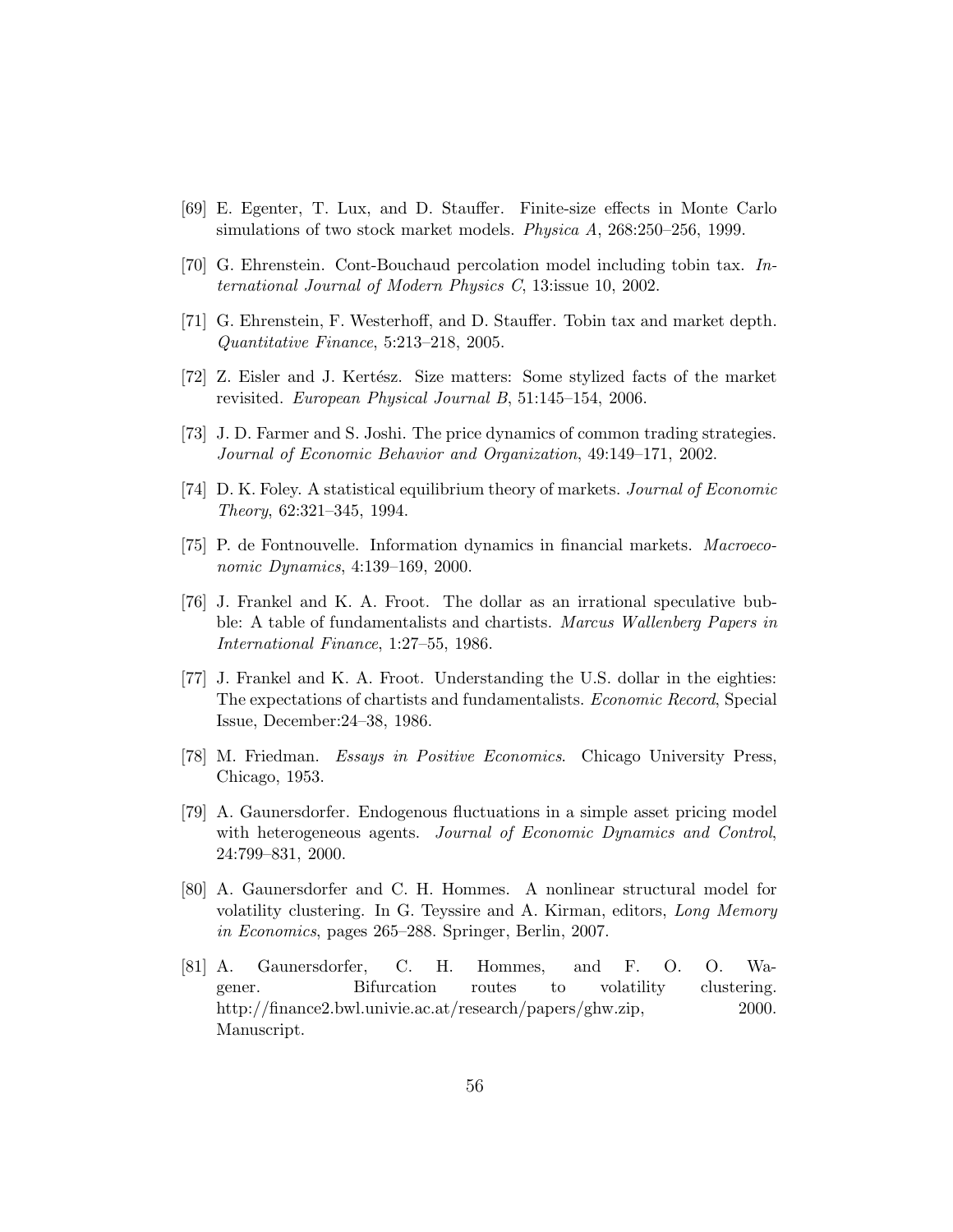- <span id="page-56-10"></span><span id="page-56-3"></span>[82] C. Georges. Learning with misspecification in an artificial currency market. *Journal of Economic Behaviour and Organisation*, 60:70–84, 2006.
- <span id="page-56-13"></span>[83] J. Goldenberg, J. Libai, S. Solomon, N. Jan, and D. Stauffer. Marketing percolation. *Physica A*, 284:335–347, 2000.
- <span id="page-56-5"></span>[84] A. K. Gupta and D. Stauffer. Social percolation on inhomogeneous spanning network. *International Journal of Modern Physics C*, 11:695–706, 2000.
- <span id="page-56-6"></span>[85] B. Hayes. Follow the money. *American Scientist*, 90:400–405, 2002.
- <span id="page-56-4"></span>[86] T. Hellthaler. The influence of investor number on a microscopic market model. *International Journal of Modern Physics C*, 6:845–852, 1995.
- [87] D. Heymann, R. P. J. Perazzo, and A. Schuschny. Learning and contagion effects in transitions between regimes: Some schematic multiagent models. http://www.econ.uba.ar./www/servicios/publicaciones/ journal2/CONTENTS/heymann/heymann.htm, 2001. Manuscript.
- <span id="page-56-12"></span><span id="page-56-2"></span>[88] C. H. Hommes. Stochastic consistent expectations equilibria. CeNDEF Workshop Paper, 2001.
- <span id="page-56-11"></span>[89] Z. F. Huang. Self-organized model for information spread in financial markets. *European Physical Journal B*, 16:379–385, 2000.
- <span id="page-56-1"></span>[90] Z. F. Huang. Stability in the social percolation models for two to four dimensions. *International Journal of Modern Physics C*, 11:287–300, 2000.
- [91] Z. F. Huang and S. Solomon. Power, Levy, exponetial and Gaussian-like regimes in autocatalitic financial systems. *European Physical Journal B*, 20:601–607, 2000.
- <span id="page-56-8"></span><span id="page-56-7"></span>[92] Z. F. Huang and S. Solomon. Finite market size as a source of extreme wealth inequality and market instability. *Physica A*, 294:503–513, 2001.
- <span id="page-56-0"></span>[93] Z. F. Huang and S. Solomon. Stochastic multiplicative processes for financial markets. *Physica A*, 306:412–422, 2002.
- <span id="page-56-9"></span>[94] B. Ingrao and G. Israel. *The Invisible Hand: Economic Equilibrium in the History of Science*. MIT Press, Cambridge MA, 2000.
- [95] G. Iori. Avalanche dynamics and trading friction effects on stock market returns. *International Journal of Modern Physics C*, 10:1149–1162, 1999.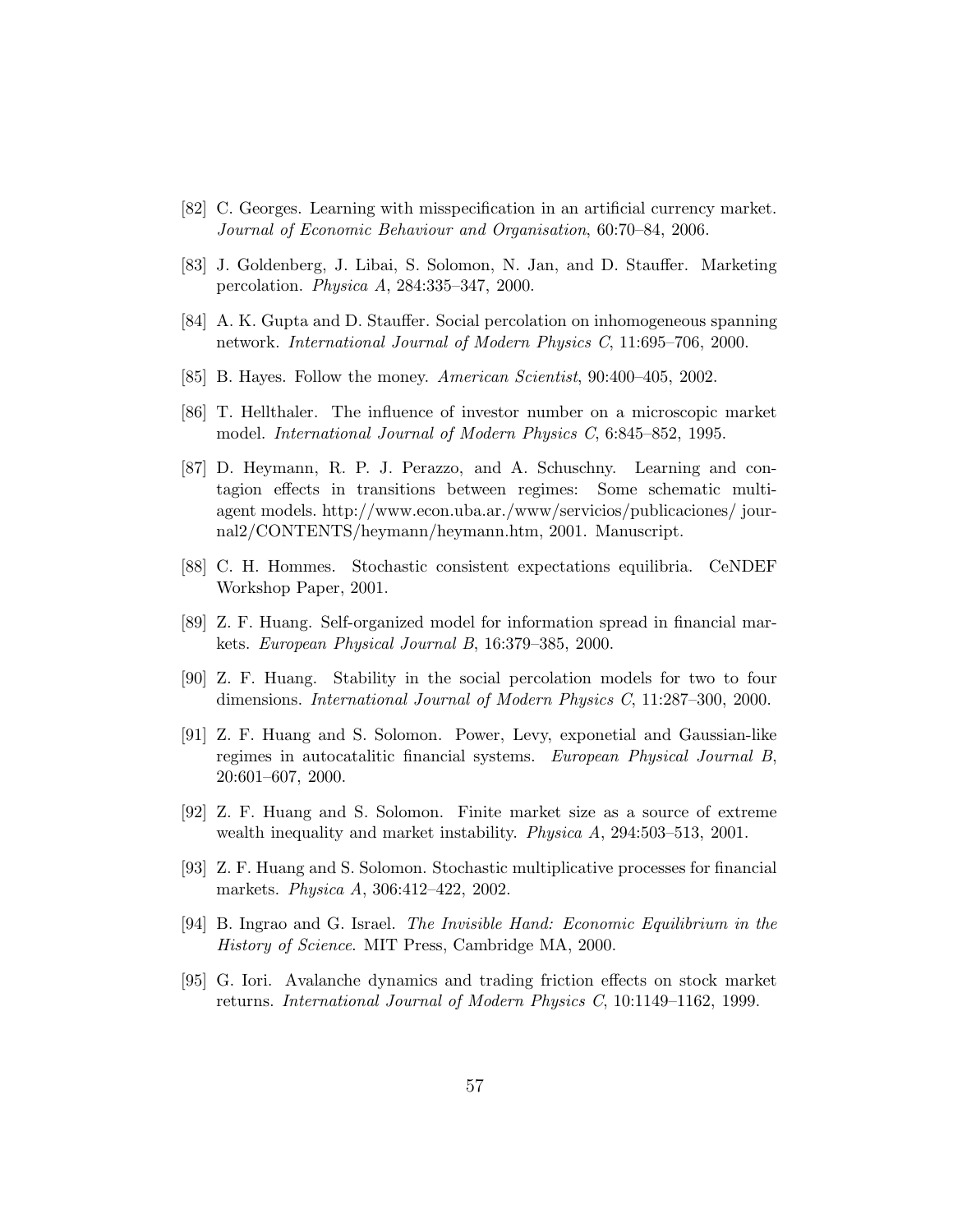- <span id="page-57-7"></span>[96] G. Iori. A microsimulation of traders activity in the stock market: The role of heterogeneity, agents' interactions and trade frictions. *Journal of Economic Behavior and Organization*, 49:269–285, 2002.
- <span id="page-57-11"></span><span id="page-57-8"></span>[97] G. Iori and S. Jafarey. Interbank lending, reserve requirements and systematic risk. http://137.73.14.173/ giulia/bank23.pdf, 2001. Manuscript.
- <span id="page-57-9"></span>[98] Arrow K. J. *Essays in the Theory of Risk Bearing*. North Holland, Amsterdam, 1971.
- <span id="page-57-3"></span>[99] R. Jones. The origin and development of media of exchange. *Journal of Political Economy*, 84:757–775, 1976.
- <span id="page-57-4"></span>[100] T. Kaizoji. Complex dynamics of speculative price. *Complexitiy International*, 6:http://www.csu.edu.au/ci/vol06/kaizoji/kaizoji.html, 1999.
- [101] T. Kaizoji. A synergetic approach to speculative price volatility. *IEICE Transactions on Fundamentals of Electronics, Communications and Computer Sciences*, E82-A:1874–1882, 1999.
- <span id="page-57-13"></span><span id="page-57-5"></span>[102] T. Kaizoji. Speculative bubbles and crashes in stock markets: an interactingagent model of speculative activity. *Physica A*, 287:493–506, 2000.
- <span id="page-57-1"></span>[103] N. Kaldor. Speculation and economic stability. *Review of Economic Studies*, 7:1–27, 1939.
- <span id="page-57-0"></span>[104] M. Kemp. Speculation, profitability and price stability. *Review of Economics & Statistics*, 45:175–189, 1963.
- <span id="page-57-6"></span>[105] G. Kim and H. M. Markowitz. Investment rules, margin and market volatility. *Journal of Portfolio Management*, 16:45–52, 1989.
- [106] A. Kirman. Epidemics of opinion and speculative bubbles in financial markets. In M. P. Taylor, editor, *Money and Financial Markets*, pages 354–368. Blackwell, Cambridge, 1991.
- <span id="page-57-2"></span>[107] A. Kirman. Ants, rationality, and recruitment. *Quarterly Journal of Economics*, 108:137–156, 1993.
- <span id="page-57-10"></span>[108] N. Kiyotaki and R. Wright. On money as a medium of exchange. *Journal of Political Economy*, 97:924–954, 1989.
- <span id="page-57-12"></span>[109] R. Kohl. The influence of the number of different stocks on the Levy-Levy-Solomon model. *International Journal of Modern Physics C*, 8:1309–1316, 1997.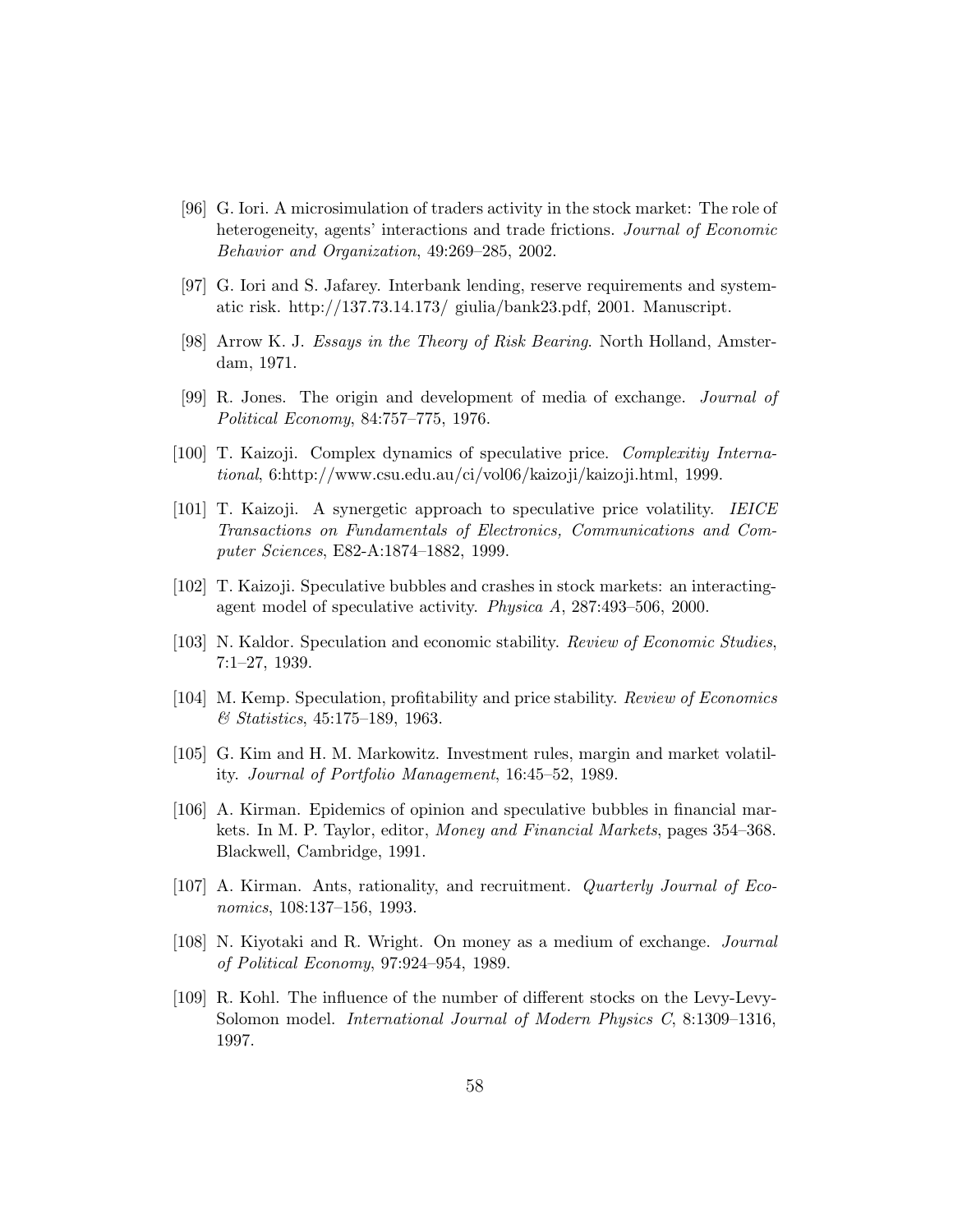- <span id="page-58-12"></span><span id="page-58-10"></span>[110] P. Krugman. *Geography and Trade*. MIT Press, Cambridge, 1993.
- [111] L. Kullmann and J. Kertész. Crossover to Gaussian behavior in herding market models. *International Journal of Modern Physics C*, 12:1211–1215, 2001.
- <span id="page-58-11"></span><span id="page-58-9"></span>[112] L. Kullmann and J. Kertész. Preferential growth: Solution and application to modelling stock market. *Physica A*, 299:121–126, 2001.
- <span id="page-58-7"></span>[113] T. Landes and O. Loistl. Complexity models in financial markets. *Applied Stochastic Models and Data Analysis*, 8:209–228, 1992.
- [114] B. LeBaron. Empirical regularities from interacting long and short memory investors in an agent based stock market. *IEEE Transactions on Evolutionary Computation*, 5:442–455, 2000.
- <span id="page-58-8"></span><span id="page-58-6"></span>[115] B. LeBaron. Evolution and time horizons in an agent-based stock market. *Macroeconomic Dynamics*, 5:225–254, 2001.
- [116] B. LeBaron, W. B. Arthur, and R. Palmer. The time series properties of an artificial stock market. *Journal of Economic Dynamics and Control*, 23:1487–1516, 1999.
- <span id="page-58-1"></span><span id="page-58-0"></span>[117] M. Levy, H. Levy, and S. Solomon. A microscopic model of the stock market: Cycles, booms, and crashes. *Economics Letters*, 45:103–111, 1994.
- [118] M. Levy, H. Levy, and S. Solomon. Microscopic simulation of the stock market: The effect of microscopic diversity. *Journal de Physique I*, 5:1087– 1107, 1995.
- <span id="page-58-5"></span><span id="page-58-4"></span>[119] M. Levy, H. Levy, and S. Solomon. New evidence for the power law distribution of wealth. *Physica A*, 242:90–94, 1997.
- <span id="page-58-3"></span>[120] M. Levy, H. Levy, and S. Solomon. *Microscopic Simulation of Financial Markets*. Academic Press, New York, 2000.
- [121] M. Levy, N. Persky, and S. Solomon. The complex dynamics of a simple stock market model. *International Journal of High Speed Computing*, 8:93– 113, 1996.
- <span id="page-58-2"></span>[122] M. Levy and S. Solomon. Dynamical explanation for the emergence of power law in a stock market. *International Journal of Modern Physics C*, 7:65–72, 1996.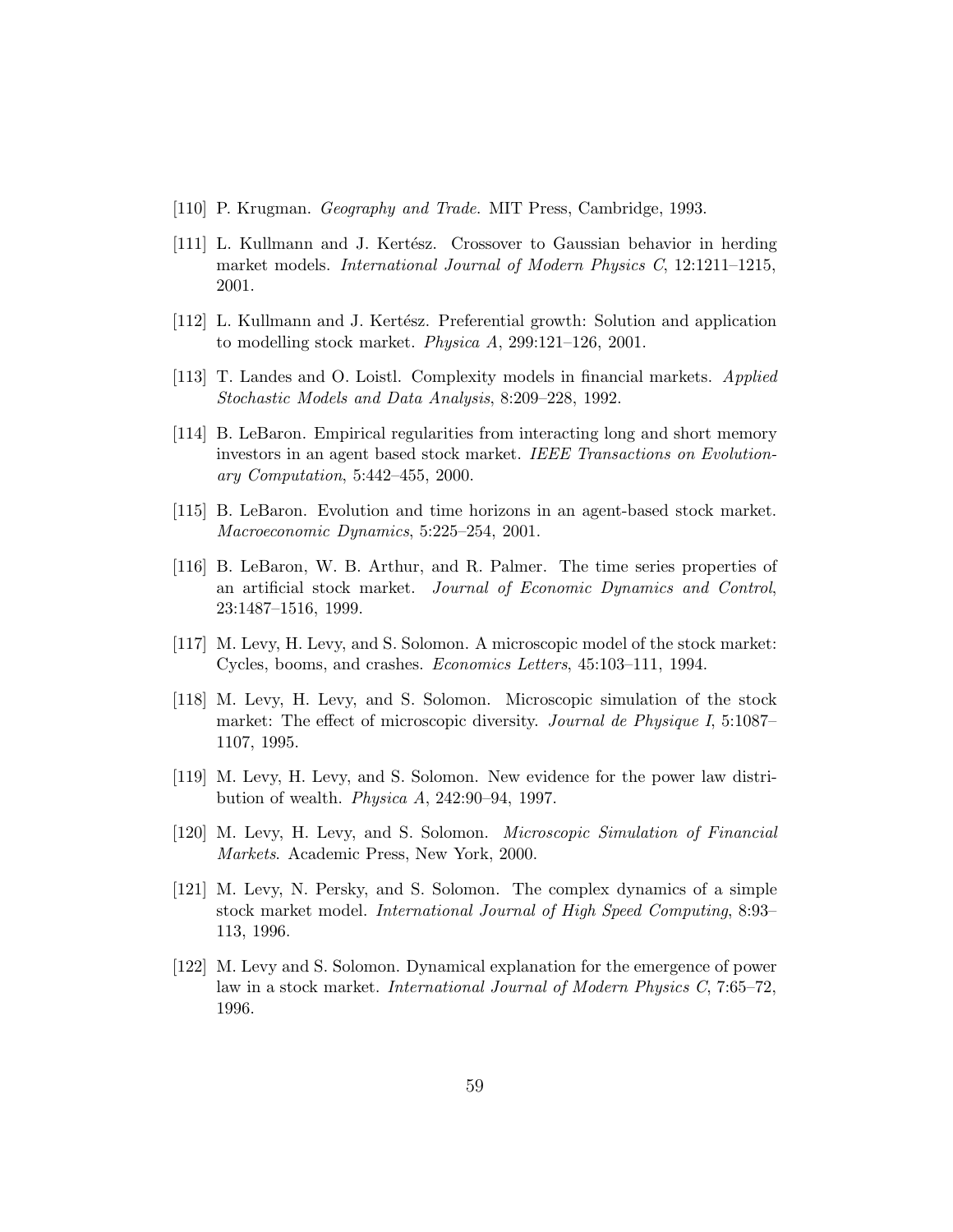- <span id="page-59-9"></span><span id="page-59-1"></span>[123] M. Levy and S. Solomon. Power laws are logarithmic Boltzmann laws. *International Journal of Modern Physics C*, 7:595–601, 1996.
- <span id="page-59-0"></span>[124] P. J. F. de Lima. Nonlinearities and nonstationarities in stock returns. *Journal of Business and Economic Statistics*, 16:227–236, 1998.
- [125] I. N. Lobato and N. E. Savin. Real and spurious long-memory properties of stock market data. *Journal of Business and Economics Statistics*, 16:261– 283, 1998.
- <span id="page-59-5"></span><span id="page-59-4"></span>[126] Y. Louzoun and S. Solomon. Volatility driven market in a Generalized Lotka-Volterra formalism. *Physica A*, 302:220–233, 2001.
- <span id="page-59-10"></span>[127] T. Lux. Herd behaviour, bubbles and crashes. *Economic Journal*, 105:881– 896, 1995.
- [128] T. Lux. The stable Paretian hypothesis and the frequency of large returns: An examination of major German stocks. *Applied Financial Economics*, 6:463–475, 1996.
- <span id="page-59-8"></span><span id="page-59-7"></span>[129] T. Lux. Time variation of second moments from a noise trader/infection model. *Journal of Economic Dynamics and Control*, 22:1–38, 1997.
- [130] T. Lux. The socio-economic dynamics of speculative markets: Interacting agents, chaos, and the fat tails of return distributions. *Journal of Economic Behavior and Organization*, 33:143–165, 1998.
- <span id="page-59-6"></span>[131] T. Lux. Emergent statistical wealth distributions in simple monetary exchange models: A critical review. In A. Chatterjee, S. Yarlagadda, and B. Chakrabarti, editors, *Econophysics of Wealth Distributions*. Springer, Berlin, 2005.
- <span id="page-59-11"></span>[132] T. Lux and M. Ausloos. Market fluctuations I: Scaling, multiscaling and their possible origins. In A. Bunde, J. Kropp, and H. J. Schellnhuber, editors, *The science of disasters: climate disruptions, heart attacks, and market crashes*. Springer, Berlin Heidelberg, 2002.
- <span id="page-59-2"></span>[133] T. Lux and M. Marchesi. Scaling and criticality in a stochastic multi-agent model of a financial market. *Nature*, 397:498–500, 1999.
- <span id="page-59-3"></span>[134] T. Lux and M. Marchesi. Volatility clustering in financial markets: A microsimulation of interacting agents. *International Journal of Theoretical and Applied Finance*, 3:67–702, 2000.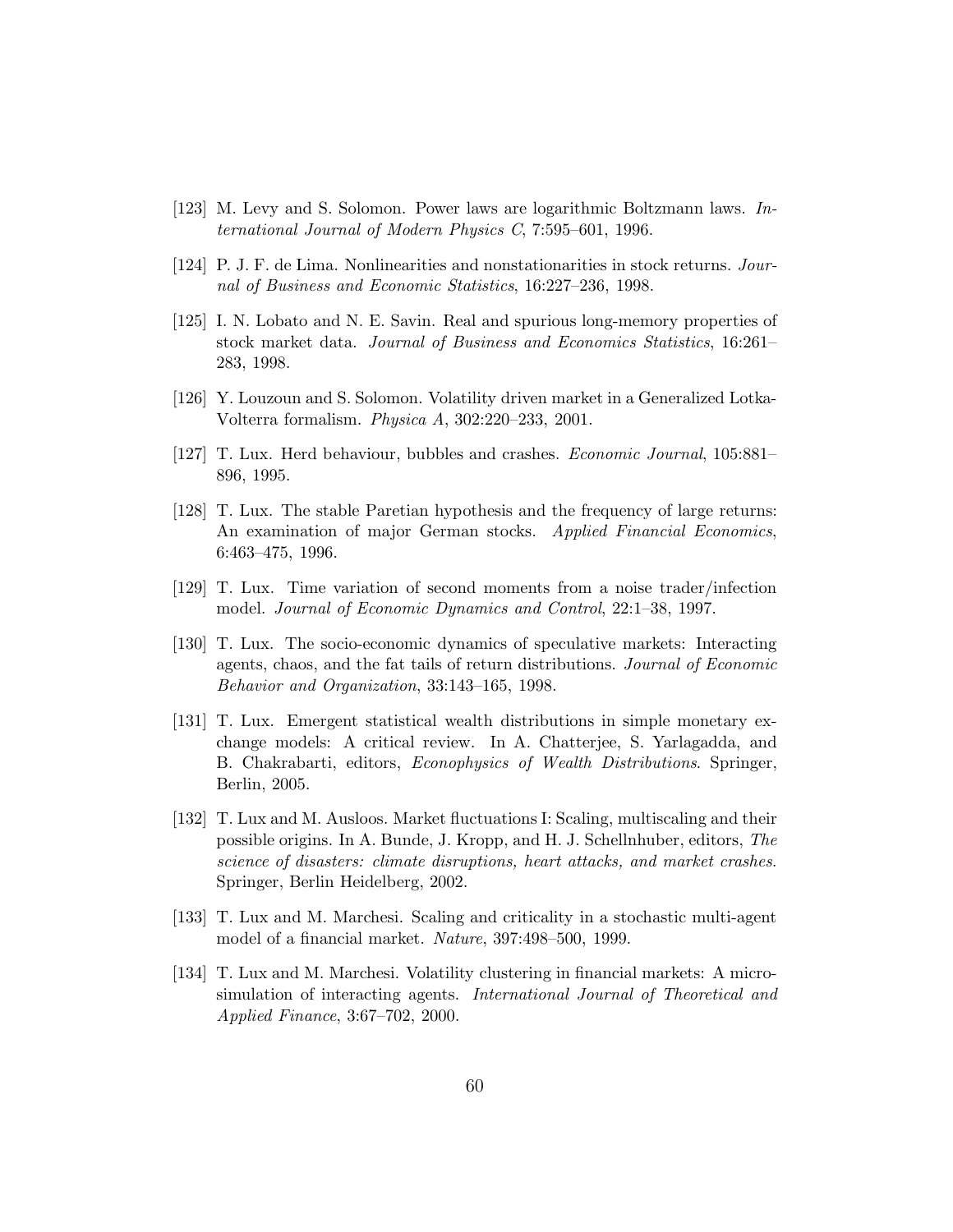- <span id="page-60-8"></span>[135] T. Lux and S. Schornstein. Genetic learning as an explanation of stylized facts of foreign exchange markets. *Journal of Mathematical Economics*, 41:169–196, 2005.
- <span id="page-60-12"></span><span id="page-60-3"></span>[136] Markowitz H. M. *Simscript: A Simulation Programming Language*. Prentice Hall, Englewood Cliffs NJ, 1963.
- <span id="page-60-0"></span>[137] R. Madhavan. Market microstructures: A survey. *Journal of Financial Markets*, 3:205–258, 2000.
- <span id="page-60-2"></span>[138] B. Mandelbrot. The variation of certain speculative prices. *Journal of Business*, 35:394–419, 1963.
- <span id="page-60-9"></span>[139] B. Mandelbrot, A. Fisher, and L. Calvet. A multifractal model of asset returns. Cowles Foundation for Research and Economics, 1997. Manuscript.
- [140] R. Marimon, E. McGrattan, and T. J. Sargent. Money as a medium of exchange in an economy with artificially intelligent agents. *Journal of Economic Dynamics and Control*, 14:329–373, 1990.
- <span id="page-60-11"></span><span id="page-60-4"></span>[141] H. M. Markowitz. Stock market simulator sms1: Program description. Baruch College Working Paper Series 88-24, 1988.
- <span id="page-60-6"></span>[142] S. Maslov. Simple model of a limit order-driven market. *Physica A*, 278:571– 578, 2000.
- [143] N. F. Morehouse, R. H. Strotz, and S. J. Horowitz. An electro-analog method for investigating problems in economic dynamics: Inventory oscillations. *Econometrica*, 18:313–328, 1950.
- <span id="page-60-13"></span><span id="page-60-10"></span>[144] F. Mori and T. Odagaki. Percolation analysis of clusters in random graphs. *Journal of the Physical Society of Japan*, 70:2485–2489, 2001.
- [145] K. Nagel, J. Esser, and Rickert M. Large-scale traffic simulations for transportation planning. In Stauffer D., editor, *Annual Review of Computational Physics VII*, pages 151–202. World Scientific, Singapore, 2000.
- <span id="page-60-7"></span><span id="page-60-5"></span>[146] W. T. Newlyn. The Phillips/Newlyn hydraulic model. *Yorshire Bulletin of Economic and Social Research*, 2:111–127, 1950.
- <span id="page-60-1"></span>[147] M. O'Hara. *Market Microstructure Theory*. Blackwell, Cambridge, 1995.
- [148] A. Pagan. The econometrics of financial markets. *Journal of Empirical Finance*, 3:15–102, 1996.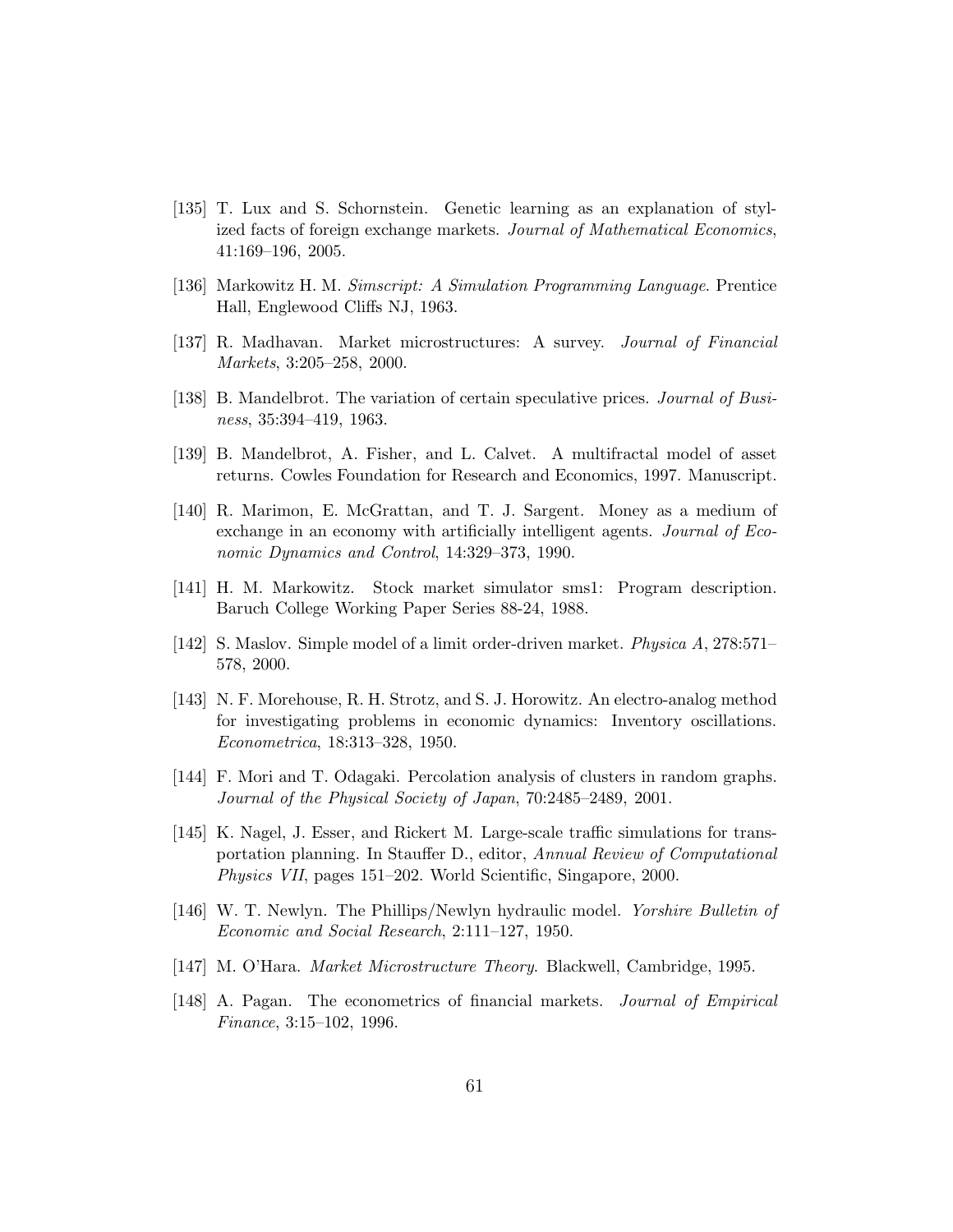- <span id="page-61-5"></span>[149] R. G. Palmer, W. B. Arthur, J. H. Holland, B. LeBaron, and P. Tayler. Artificial economic life: A simple model of stock market. *Physica D*, 75:264– 274, 1994.
- <span id="page-61-10"></span><span id="page-61-0"></span>[150] A. W. Phillips. Mechanical models in economic dynamics. *Economica*, 17:283–305, 1950.
- <span id="page-61-7"></span>[151] V. Plerou, P. Gopikrishnan, X. Gabaix, and H. E. Stanley. Quantifying stock price response to demand fluctuations. *Physica Review E*, 66:027104, 2002.
- [152] A. Ponzi and Y. Aizawa. Criticality and punctuated equilibrium in a spin system model of a financial market. *Chaos, Solitons & Fractals*, 11-11:1739– 1746, 2000.
- <span id="page-61-13"></span><span id="page-61-6"></span>[153] A. Proykova and D. Stauffer. Social percolation and the influence of mass media. *Physica A*, 312:300–304, 2002.
- <span id="page-61-9"></span>[154] J. B. Ramsey. On the existence of macro variables and of macro relationships. *Journal of Economic Behavior and Organisation*, 30:275–299, 1996.
- <span id="page-61-3"></span>[155] P. Richmond and S. Solomon. Power laws are disguised Boltzmann laws. *International Journal of Modern Physics C*, 12:333–343, 2001.
- <span id="page-61-4"></span>[156] B. R. Routledge. Adaptive learning in financial markets. *The Review of Financial Studies*, 12:1165–1202, 1999.
- <span id="page-61-12"></span>[157] B. R. Routledge. Genetic algorithm learning to choose and use information. *Macroeconomic Dynamics*, 5:303–325, 2001.
- <span id="page-61-8"></span>[158] M. Sahimi. *Applications of Percolation Theory*. Taylor and Francis, London, 1994.
- [159] E. Samanidou. *Portfolio-Insurance-Strategien und Finanzmarktvolatilität: Das Mikrosimulationsmodell von Kim und Markowitz*. Diploma thesis, Department of Economics, University of Bonn, 2000.
- <span id="page-61-2"></span><span id="page-61-1"></span>[160] T. C. Schelling. Dynamic models of segregation. *Journal of Mathematical Sociology*, 1:143–186, 1971.
- [161] T. C. Schelling. *Micromotives and Macrobehavior*. W. W. Norton, New York, 1978.
- <span id="page-61-11"></span>[162] C. Schulze. The domino effect for markets. *International Journal of Modern Physics C*, 13:207–208, 2002.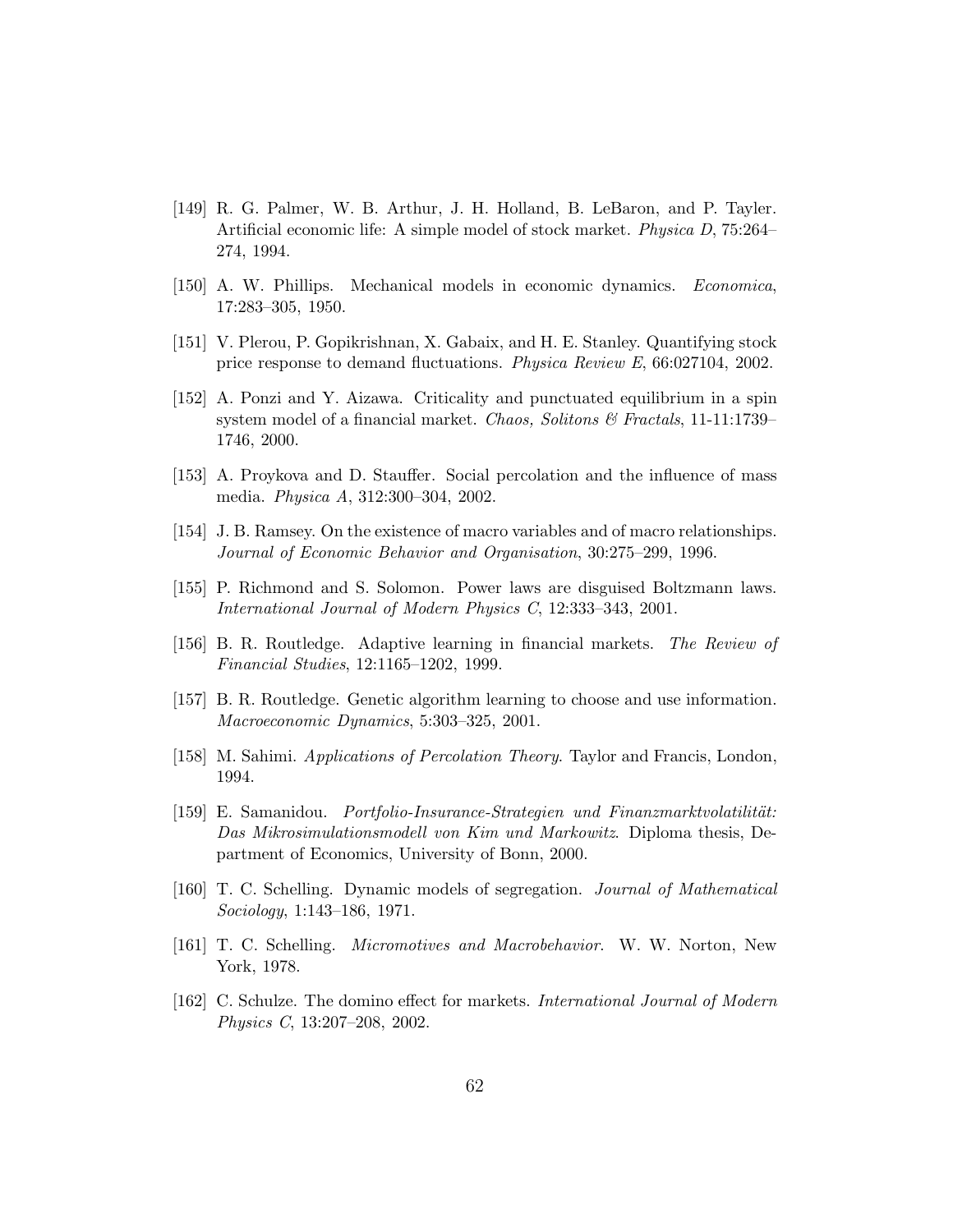- <span id="page-62-10"></span><span id="page-62-2"></span>[163] G. W. Schwert. Stock volatility and the crash of '87. *Review of Financial Studies*, 3:77–102, 1990.
- <span id="page-62-7"></span>[164] L. R. da Silva and D. Stauffer. Ising-correlated clusters in the Cont-Bouchaud stock market model. *Physica A*, 294:235–238, 2001.
- [165] J. Silver, E. Slud, and K. Takamoto. Statistical equilibrium wealth distributions in an exchange economy with stochastic preferences. *Journal of Economic Theory*, 106:417–435, 2002.
- <span id="page-62-12"></span><span id="page-62-5"></span>[166] S. Sinha and S. Raghavendra. Hollywood blockbusters and long-tailed distributions. *European Physical Journal B*, 42:293–296, 2004.
- [167] S. Solomon. Generalized Lotka Volterra (GLV) models of stock markets. In G. Ballot and Weisbuch G., editors, *Applications of Simulation to Social Sciences*, pages 301–322. Hermes Science, Paris, 2000.
- <span id="page-62-6"></span><span id="page-62-3"></span>[168] S. Solomon and M. Levy. Spontaneous scaling emergence in generic stochastic systems. *International Journal of Modern Physics C*, 299:188–197, 1996.
- <span id="page-62-0"></span>[169] S. Solomon and R. Richmond. Power laws of wealth, market order volumes and market returns. *Physica A*, 299:188–197, 2001.
- [170] S. Solomon and G. Weisbuch. Social percolation. http://xxx.lanl.gov/abs/adap-org/9909001, 1999.
- <span id="page-62-13"></span><span id="page-62-1"></span>[171] S. Solomon, G. Weisbuch, Arcangelis L. de, N. Jan, and D. Stauffer. Social percolation models. *Physica A*, 277:239–247, 2000.
- <span id="page-62-9"></span>[172] D. Sornette and W.-X. Zhou. The US 2000-2002 market descent: how much longer and deeper? *Quantitative Finance*, 2:468–481, 2002.
- <span id="page-62-11"></span>[173] A. M. C. de Souza and C. Tsallis. Student's t- and r-distributions: Unified derivation from an entropic variational principle. *Physica A*, 236:52–57, 1997.
- [174] M. H. R. Stanley, L. H. N. Amaral, S. V. Buldyrev, S. Havlin, H. Leschorn, P. Maass, M. A. Salinger, and H. E. Stanley. Can statistical physics contribute to the science of economics? *Fractals*, 4:415–425, 1996.
- <span id="page-62-4"></span>[175] D. Stauffer. Finite-size effects in lux-marchesi and other microscopic market models. http://ciclamino.dibe.unige.it/wehia/papers/stauffer.zip, 1999. WEHIA e-print.
- <span id="page-62-8"></span>[176] D. Stauffer. Percolation models of financial market dynamics. *Advances in Complex Systems*, 4:19–27, 2001.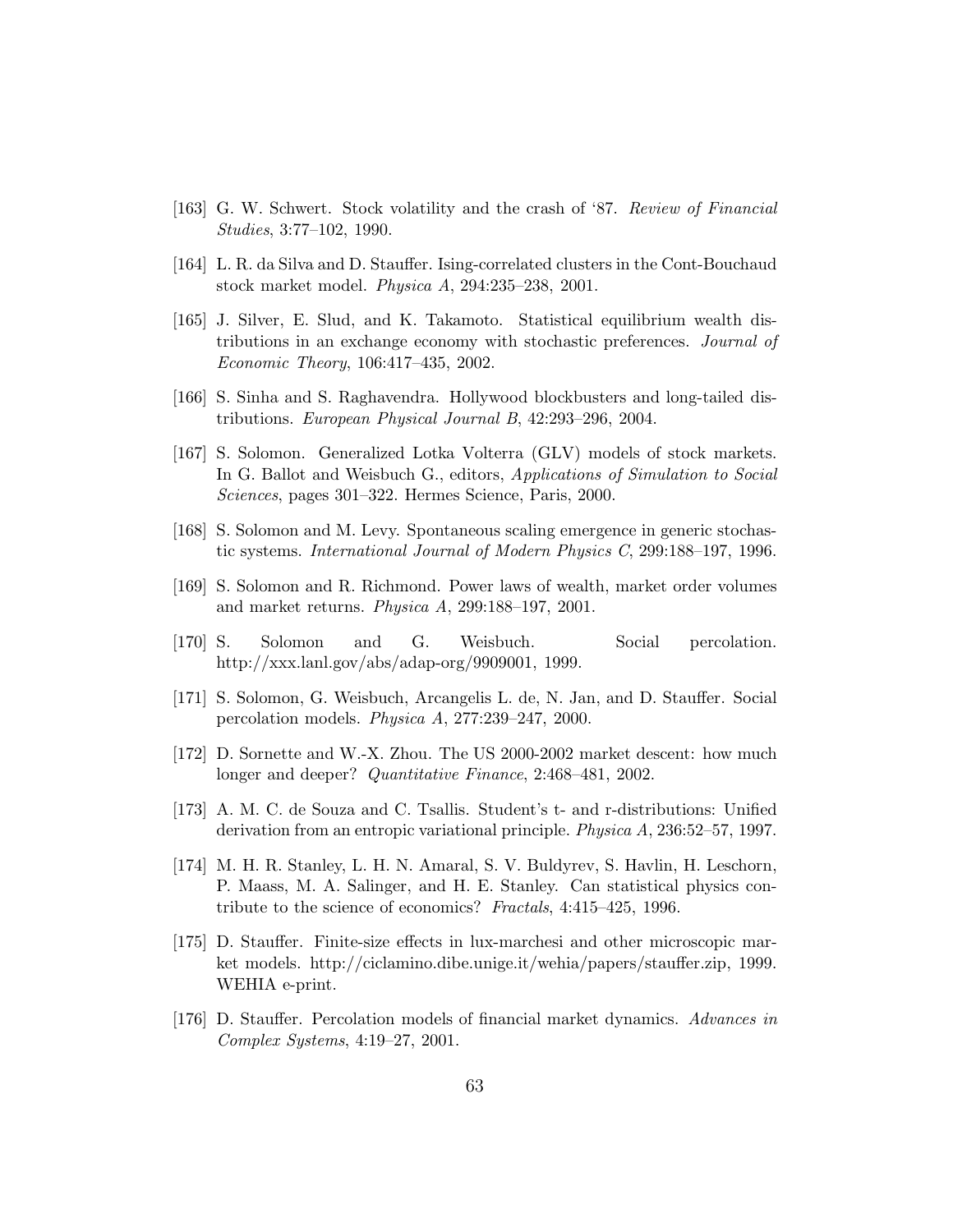- <span id="page-63-9"></span><span id="page-63-8"></span>[177] D. Stauffer and A. Aharony. *Introduction to Percolation Theory*. Taylor and Francis, London, 1994.
- [178] D. Stauffer and N. Jan. Percolation simulation: Large lattices, varying dimensions. In D. Stauffer, editor, *Annual Reviews of Computational Physics VIII*, pages 287–300. World Scientific, Singapore, second edition, 2000.
- <span id="page-63-10"></span><span id="page-63-5"></span>[179] D. Stauffer and J. P. Radomski. Scaling in the Donangelo-Sneppen model for evolution of money. *Physica A*, 291:583–586, 2001.
- <span id="page-63-0"></span>[180] D. Stauffer and D. Sornette. Self-organized percolation model for stock market fluctuation. *Physica A*, 271:496–506, 1999.
- <span id="page-63-3"></span>[181] G. J. Stigler. Public regulation of the securities market. *Journal of Business*, 37:117–142, 1964.
- <span id="page-63-4"></span>[182] G. G. Szpiro. The emergence of risk aversion. *Complexity*, 2:31–39, 1997.
- [183] H. Takayasu, H. Miura, T. Hirabayashi, and K. Hamada. Statistical properties of deterministic threshold elements - the case of market price. *Physica A*, 184:127–134, 1992.
- <span id="page-63-6"></span>[184] D. Tiggemann. Simulation of percolation on massively-parallel computers (and phd thesis 2006). *International Journal of Modern Physics C*, 12:871– 878, 2001.
- <span id="page-63-7"></span><span id="page-63-2"></span>[185] R. Toral and C. J. Tessone. Finite size effects in the dynamics of opinion formation. *Communications in Computational Physics*, 2:177–195, 2007.
- <span id="page-63-12"></span>[186] N. Vandewalle and M. Ausloos. Coherent and random sequences in financial fluctuations. *Physica A*, 246:454–459, 1997.
- [187] A. de Vany and C. Lee. Quality signals in information cascades and the dynamics of the distribution of Motion Picture box office revenues. *Journal of Economic Dynamic Control*, 25:593–614, 2001.
- <span id="page-63-11"></span>[188] A. de Vany and D. Wall. Box-Einstein dynamics and adaptive contracting in the motion picture industry. *Economic Journal*, 106:1493–1514, 1996.
- <span id="page-63-1"></span>[189] C. G. de Vries. Stylized facts of nominal exchange rate returns. In F. van der Ploeg, editor, *The Handbook of International Macroeconomics*, pages 348– 389. Blackwell, Oxford, 1994.
- <span id="page-63-13"></span>[190] W. Weidlich. Physics and Social Science - The Approach of Synergetics. *Physics Reports*, 204:1–163, 1991.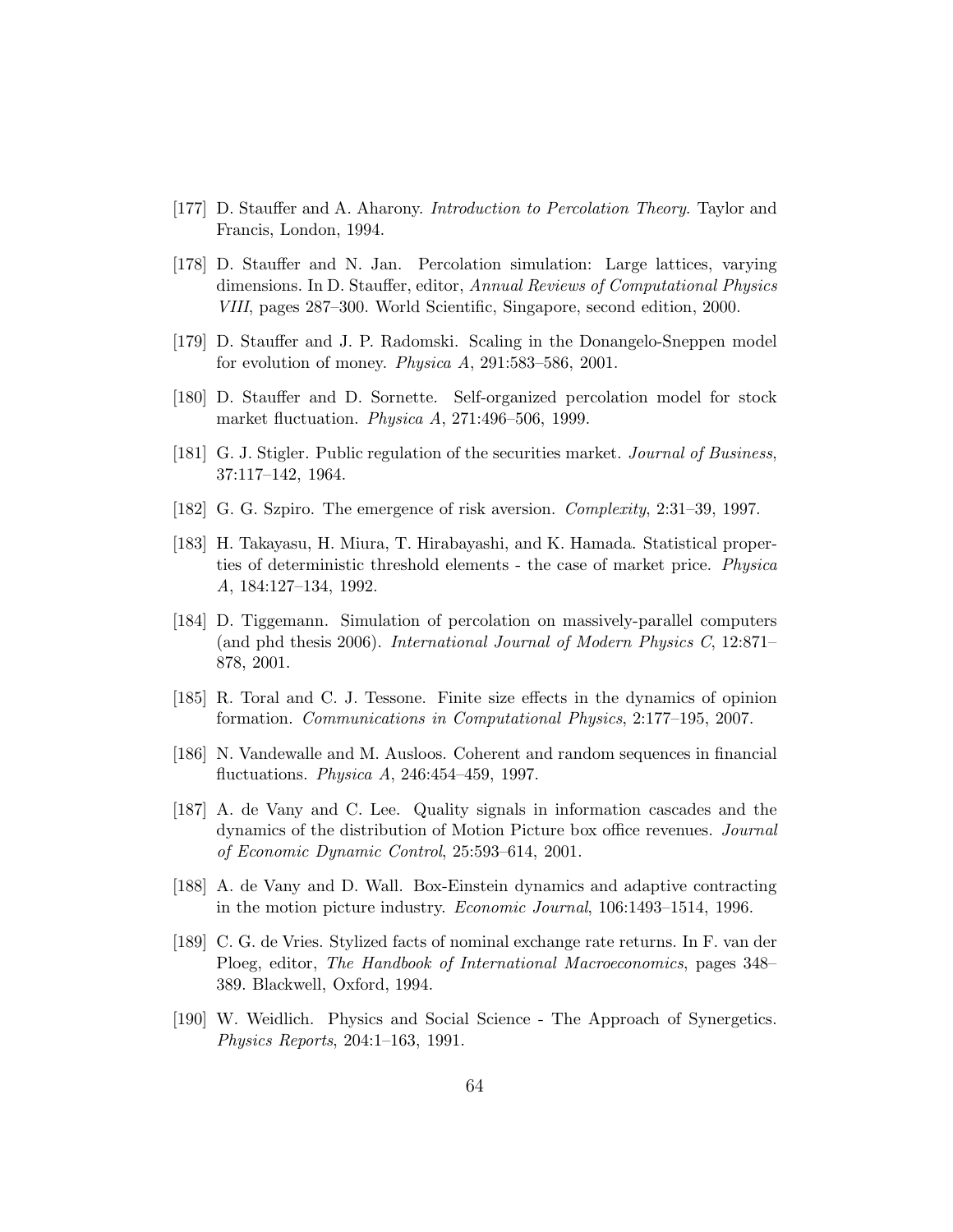- <span id="page-64-11"></span><span id="page-64-9"></span>[191] W. Weidlich. *Socio-Dynamics: A Systematic Approach to Mathematical Modelling in the Social Science*. Taylor and Francis, London, 2002.
- [192] G. Weisbuch and S. Solomon. Self-organized percolation and critical sales fluctuations. *International Journal of Modern Physics C*, 11:1263–1272, 2000.
- <span id="page-64-10"></span><span id="page-64-7"></span>[193] G. Weisbuch and D. Stauffer. Hits and flops dynamics. *Physica A*, 287:563– 576, 2000.
- <span id="page-64-8"></span>[194] G. Weisbuch and D. Stauffer. Adjustment and social choice. *Physica A*, 323:651–662, 2003.
- [195] G. Weisbuch, D. Stauffer, and Solomon S. Social percolators and selforganized criticality. In A. Kirman and J. B. Zimmermann, editors, *Economics with Heterogeneous Interacting Agents*, Lecture Notes in Economics and Mathematical Systems, pages 43–55. Springer, Berlin Heidelberg, 2001.
- <span id="page-64-0"></span>[196] R. Weron. Levy-stable distributions revisited: Tail index above 2 does not exclude levy stable regime. *International Journal of Modern Physics C*, 12:209–223, 2001.
- <span id="page-64-6"></span><span id="page-64-3"></span>[197] F. Westerhoff. Heterogeneous traders and the Tobin tax. *Journal of Evolutionary Economics*, 13:53–70, 2003.
- <span id="page-64-13"></span>[198] A. Yasutomi. The emergence and collapse of money. *Physica A*, 82:180–194, 1995.
- <span id="page-64-12"></span>[199] C. H. Yeh. The influence of market size in an artificial stock market: The approach based on genetic programming. I-Shou University, 2001. Manuscript.
- <span id="page-64-2"></span>[200] M. Youssefmir and A. Huberman. Clustered volatility in multiagent dynamics. *Journal of Economic Behavior and Organization*, 32:101–118, 1997.
- <span id="page-64-1"></span>[201] M. Youssefmir, B. A. Hubermann, and T. Hogg. Bubbles and market crashes. *Computational Economics*, 12:97–114, 1998.
- <span id="page-64-5"></span>[202] E. C. Zeeman. On the unstable behaviour of stock exhanges. *Journal of Mathematical Economics*, 1:39–49, 1974.
- <span id="page-64-4"></span>[203] Y. C. Zhang. Toward a theory of marginally efficient markets. *Physica A*, 269:30–44, 1999.
- [204] E. Zschischang. *Mikrosimulationsmodelle für Finanzmärkte: Das Modell von Levy und Solomon*. Diploma thesis, University of Bonn, Department of Economics, University of Bonn, 2000.